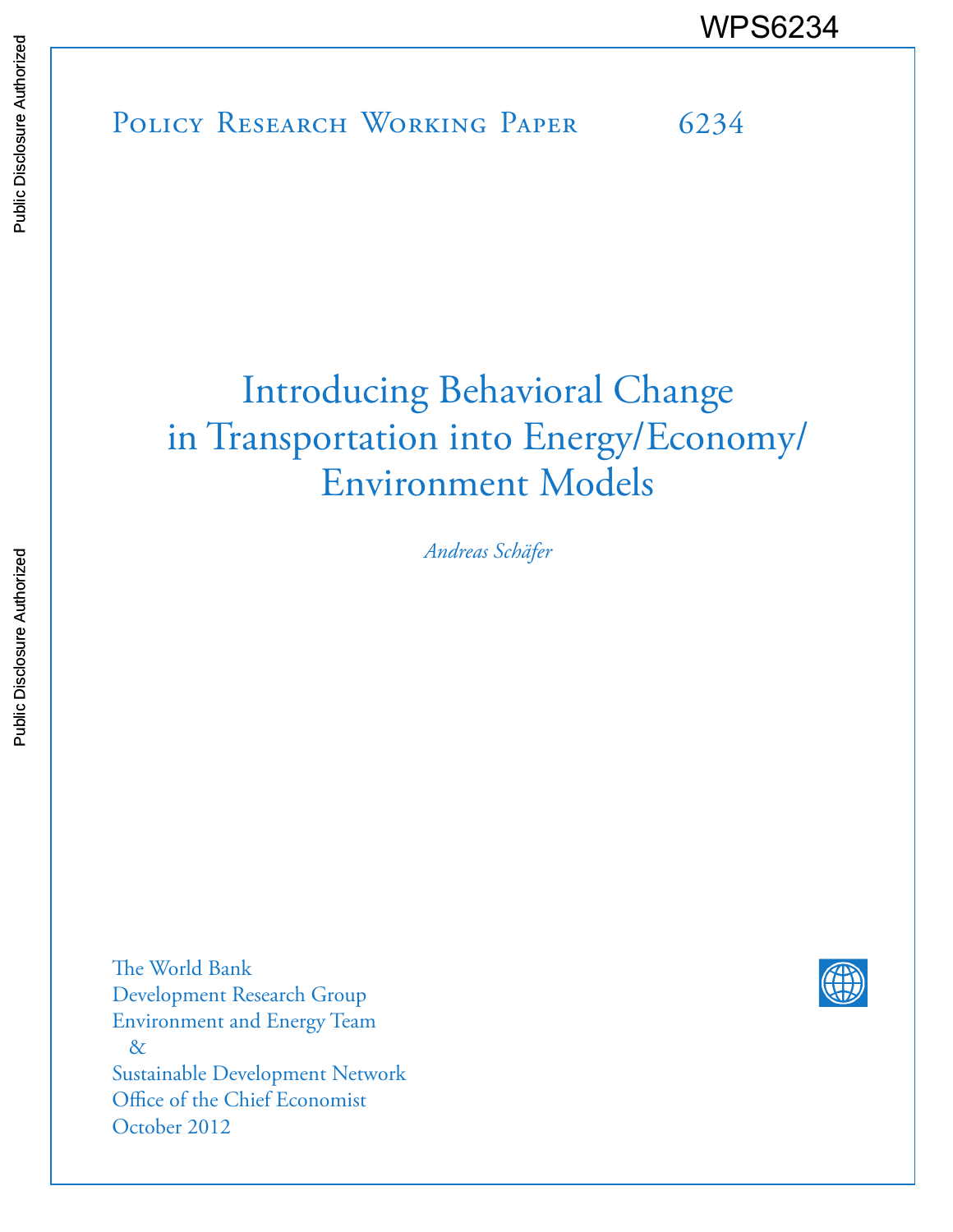### POLICY RESEARCH WORKING PAPER 6234

# **Abstract**

Transportation is vital to economic and social development, but at the same time generates undesired consequences on local, regional, and global scales. One of the largest challenges is the mitigation of energy-related carbon dioxide emissions, to which this sector already contributes one-quarter globally and one-third in the United States. Technology measures are the prerequisite for drastically mitigating energy use and all emission species, but they are not sufficient. The resulting need for complementing technology measures with behavioral change policies contrasts sharply with the analyses carried out by virtually all energy / economy / environment (E3) models, given their focus on pure technology-based

solutions. This paper addresses the challenges for E3 models to simulate behavioral changes in transportation. A survey of 13 major models concludes that especially hybrid energy models would already be capable of simulating some behavioral change policies, most notably the imposition of the full marginal societal costs of transportation. Another survey of major macroscopic transportation models finds that key specifications required for simulating behavioral change have already been implemented and tested, albeit not necessarily on a global scale. When integrating these key features into E3 models, a wide range of technology and behavioral change policies could be analyzed.

*The Policy Research Working Paper Series disseminates the findings of work in progress to encourage the exchange of ideas about development*  issues. An objective of the series is to get the findings out quickly, even if the presentations are less than fully polished. The papers carry the *names of the authors and should be cited accordingly. The findings, interpretations, and conclusions expressed in this paper are entirely those of the authors. They do not necessarily represent the views of the International Bank for Reconstruction and Development/World Bank and its affiliated organizations, or those of the Executive Directors of the World Bank or the governments they represent.*

This paper is a product of the Environment and Energy Team, Development Research Group, and the Office of the Chief Economist, Sustainable Development Network, in the World Bank. It was produced for the Green Growth Knowledge Platform (www.greengrowthknowledge.org), a joint initiative of the Global Green Growth Institute, Organisation for Economic Co-operation and Development, United Nations Environment Programme, and the World Bank. It is part of a larger effort by the World Bank to provide open access to its research and make a contribution to development policy discussions around the world. Policy Research Working Papers are posted on the Web at http:// econ.worldbank.org. The author, Andreas Schäfer, may be contacted at a.schafer@ucl.ac.uk.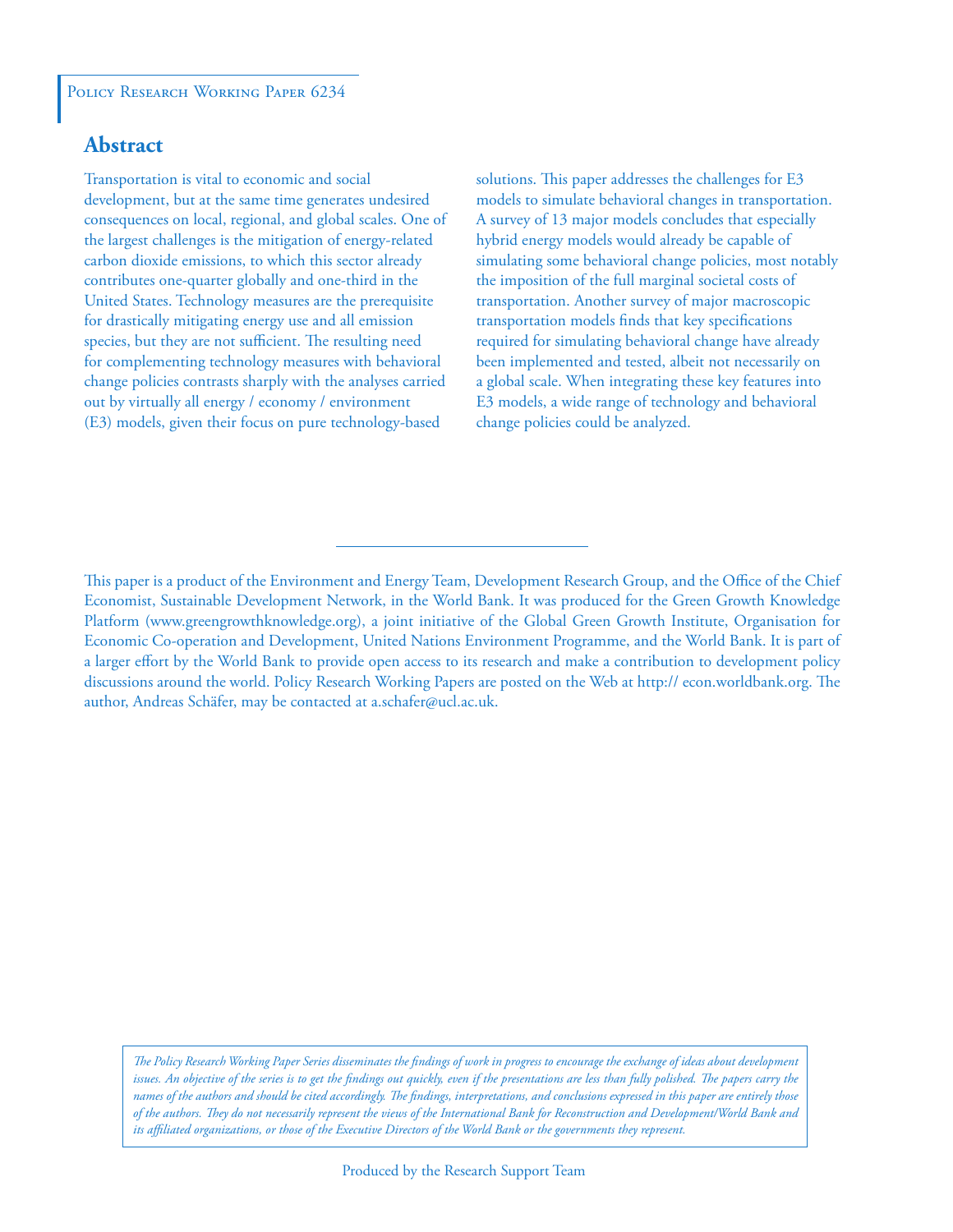# INTRODUCING BEHAVIORAL CHANGE IN TRANSPORTATION INTO ENERGY/ECONOMY/ENVIRONMENT MODELS\*

Andreas Schäfer UCL Energy Institute University College London a.schafer@ucl.ac.uk

Key words: energy models, transportation, behavioral change, greenhouse gas emissions, integrated assessment

JEL codes: C02, C60, C68, Q41, Q47, Q52

Sectors: Energy, Transport, Environment, Economic Policy

\*The author is grateful to Mike Toman, Andreas Kopp, and Stephane Hallegatte for valuable comments. Views and errors remain mine alone, and should not be attributed to the World Bank Group or its member countries.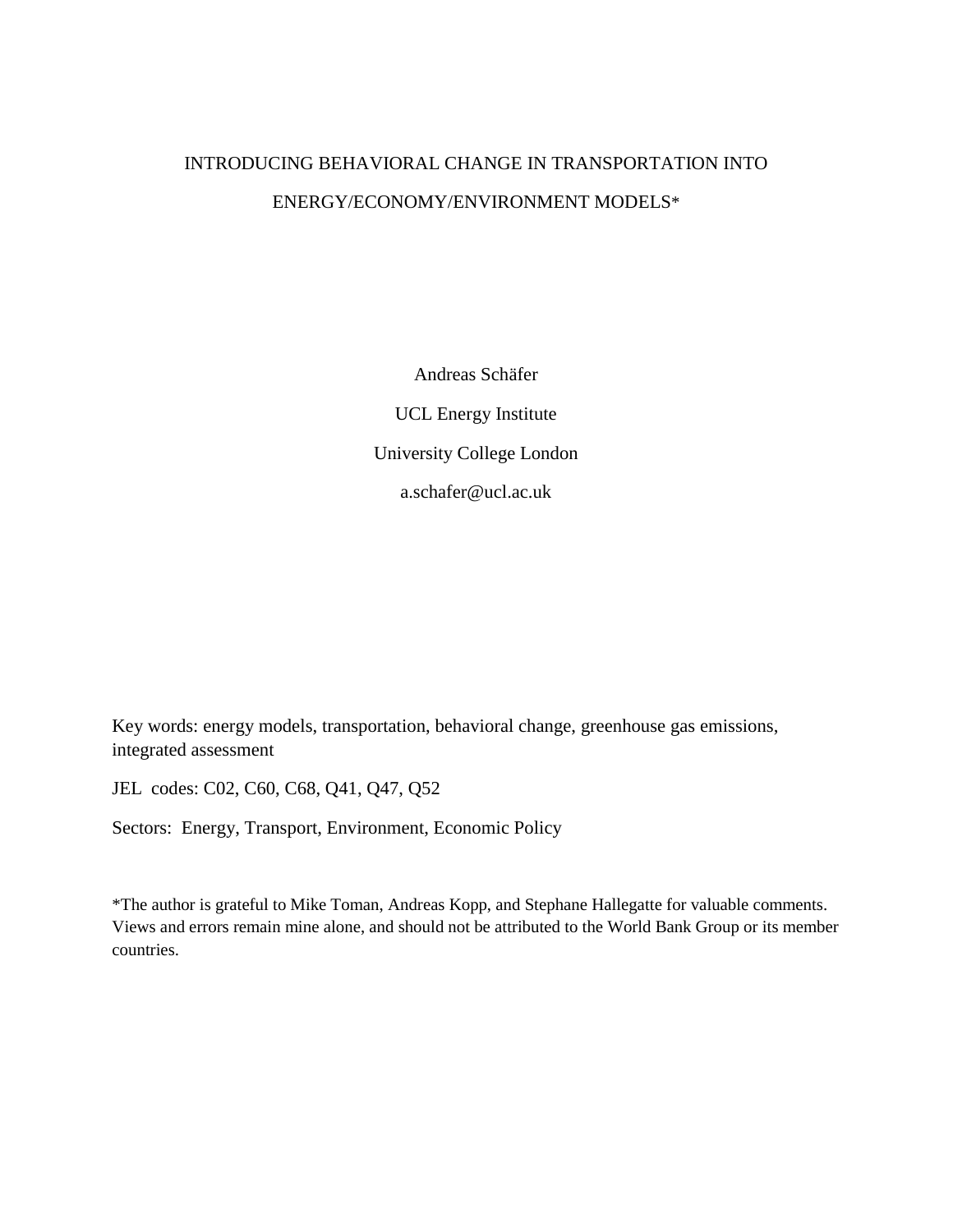# Contents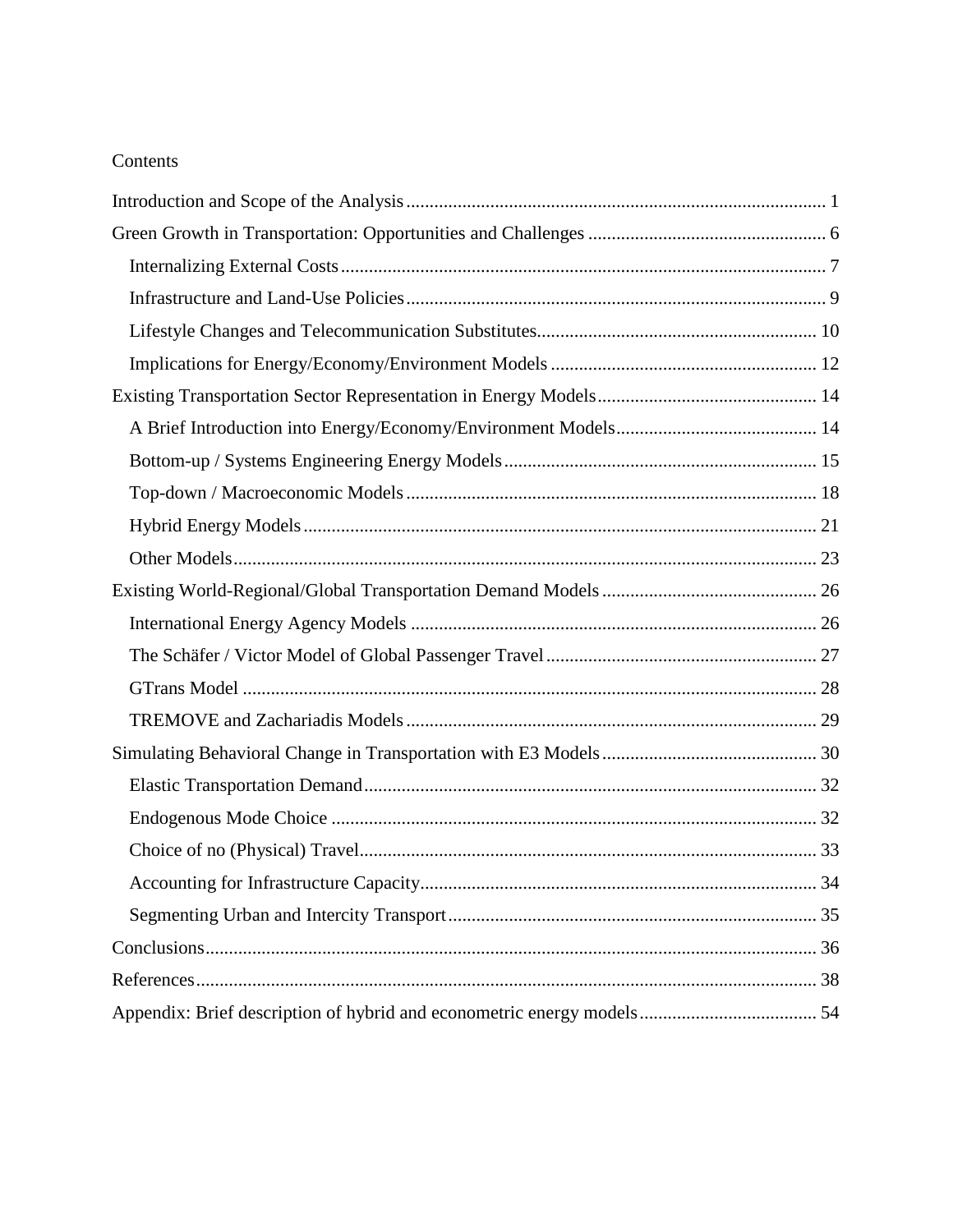# <span id="page-4-0"></span>**Introduction and Scope of the Analysis**

Vital to economic and social development, transportation also generates undesired consequences on local, regional, and global scales. Local scale impacts include motor vehicle accidents, which caused about 37,000 traffic deaths in the U.S. in 2008 (U.S. Census Bureau, various years) and more than 1 million traffic deaths worldwide (World Bank, no date). Another local-scale impact is traffic congestion, which has resulted in 4.8 billion hours lost in traffic on U.S. roads alone in 2010, a number that continues to rise; the associated costs of extra time and fuel use was estimated to equal US\$(2010) 100 billion (Schrank *et al*., 2011). Meanwhile traffic congestion has spread to air transportation. Data describing U.S. airline operations suggests a continuous increase in air traffic delays (U.S. BTS, 2011). Traffic congestion is highest in the vehicle growth markets, i.e., cities of the developing world, where infrastructure growth lags behind the much more quickly expanding vehicle fleet.

 A key regional scale impact is urban air pollution, to which vehicle emissions typically contribute the largest single share (Gorham, 2002). While urban air quality has improved within cities of the industrialized world due to tighter vehicle emission standards and inspection programs, there is still little sign in cities of the developing world. On the contrary, emissions partly released by the transportation sector, are transported over long distances and deposited across national borders. Examples include the transpacific emissions of nitrogen compounds (Fenn *et al*., 2003), black carbon and other substances (Forest Magazine, 2003) in the Western U.S.

 The currently most discussed global impact of transportation is the concern about climate change. Burning one kilogram of gasoline, diesel, or jet fuel in an automobile or aircraft engine releases nearly 3.2 kilograms of carbon dioxide  $(CO<sub>2</sub>)$  into the atmosphere. Already, the atmospheric concentration of  $CO<sub>2</sub>$  has increased from a preindustrial level of 280 parts per million by volume (ppmv) in 1800 to about 390 ppmv in 2011. Given the projected increase in human activity, concentration levels will continue to rise, changing the radiative balance of the Earth. The projected implications of the anthropogenic (human-influenced) greenhouse effect are significant. An increase in the mean Earth temperature leads to the thermal expansion of oceans,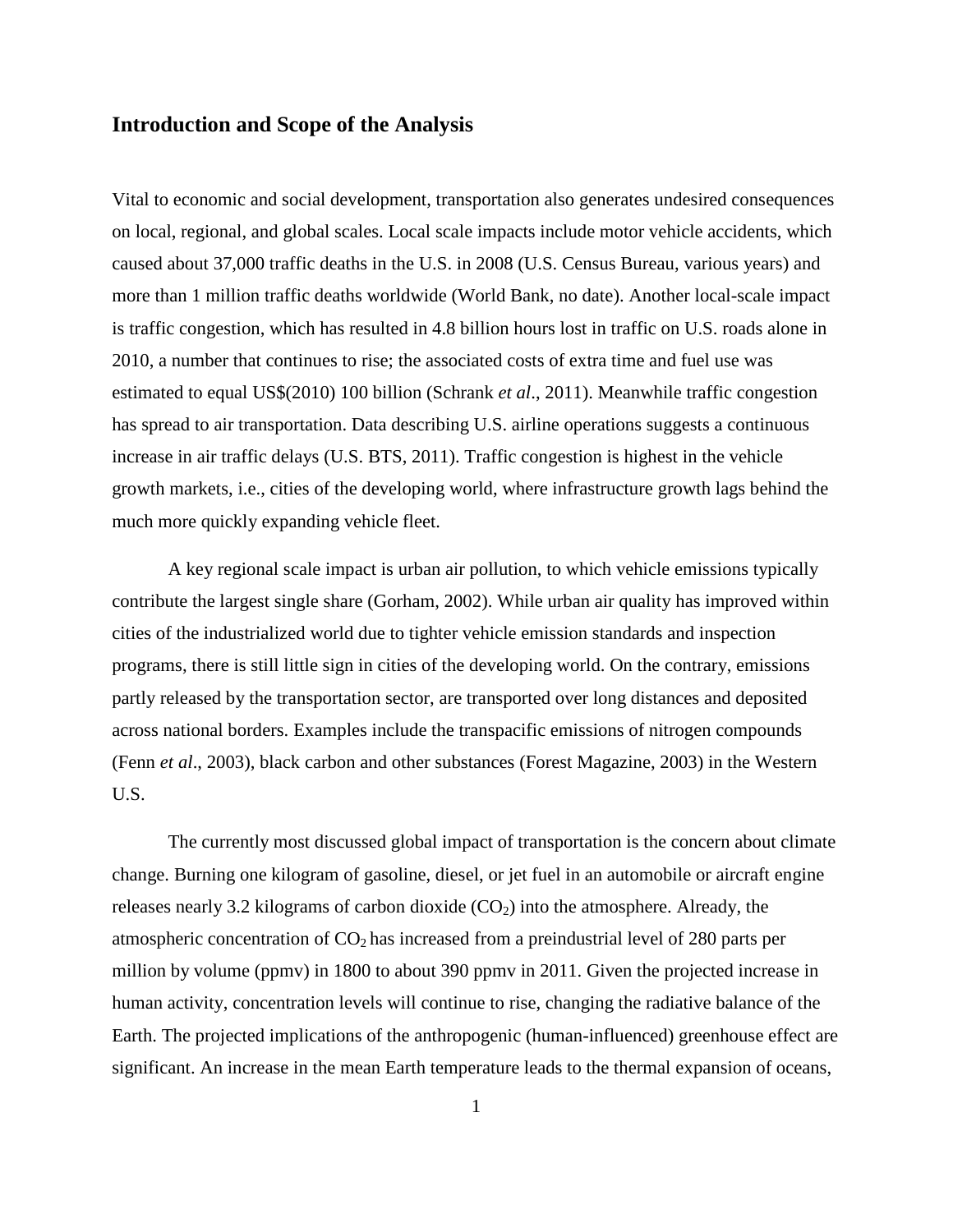the melting of the ice shelves, and thus to a sea level rise. It also induces an increase in extreme weather events, such as heat and cold waves, droughts, heavy rains, and tropical storms. Some of these ecosystem alterations form the basis for secondary impacts, including the spread of tropical diseases outside their current latitude band, mass migration of people most affected by climate change, and economic losses. Due to its abundance,  $CO<sub>2</sub>$  is the most important contributor to the anthropogenic greenhouse effect. Other GHG emissions, however, can have a stronger warming effect. Other examples of global transportation impacts include high-altitude aircraft nitrogen oxide emissions, which contribute to an increase in the ozone concentration in the upper troposphere and lower stratosphere, enhancing the greenhouse effect. However, at higher altitudes, nitrogen oxide emissions contribute to the destruction of the stratospheric ozone layer, causing surface level UV radiation to increase (IPCC, 1999).

While some of the local and regional impacts, such as traffic accidents and urban/regional air pollution, seem to follow an Environmental Kuznets Curve, other impacts, such as anthropogenic climate change do not. In contrast to traffic accidents and urban/regional air pollution, significantly mitigating climate change would require more drastic policy measures. And the success of mitigating GHG emissions will increasingly depend on the transportation sector. As economies develop, value added shifts from agriculture to industry and services. Within services, transportation (moving people to jobs and recreation and goods to markets) takes an ever-increasing economic role. Because each of these economic sectors also consumes energy, a similar shift in importance can be observed in the energy system for energy use and  $CO<sub>2</sub>$  emissions. Figure 1 shows these shifts in  $CO<sub>2</sub>$  emissions, from the residential sector (for heating, cooling, and running appliances), to the industry sector, and finally to the service sector, of which transportation is by far the single largest energy consumer. Significantly mitigating GHG emissions thus requires addressing the transportation sector.

[Figure 1]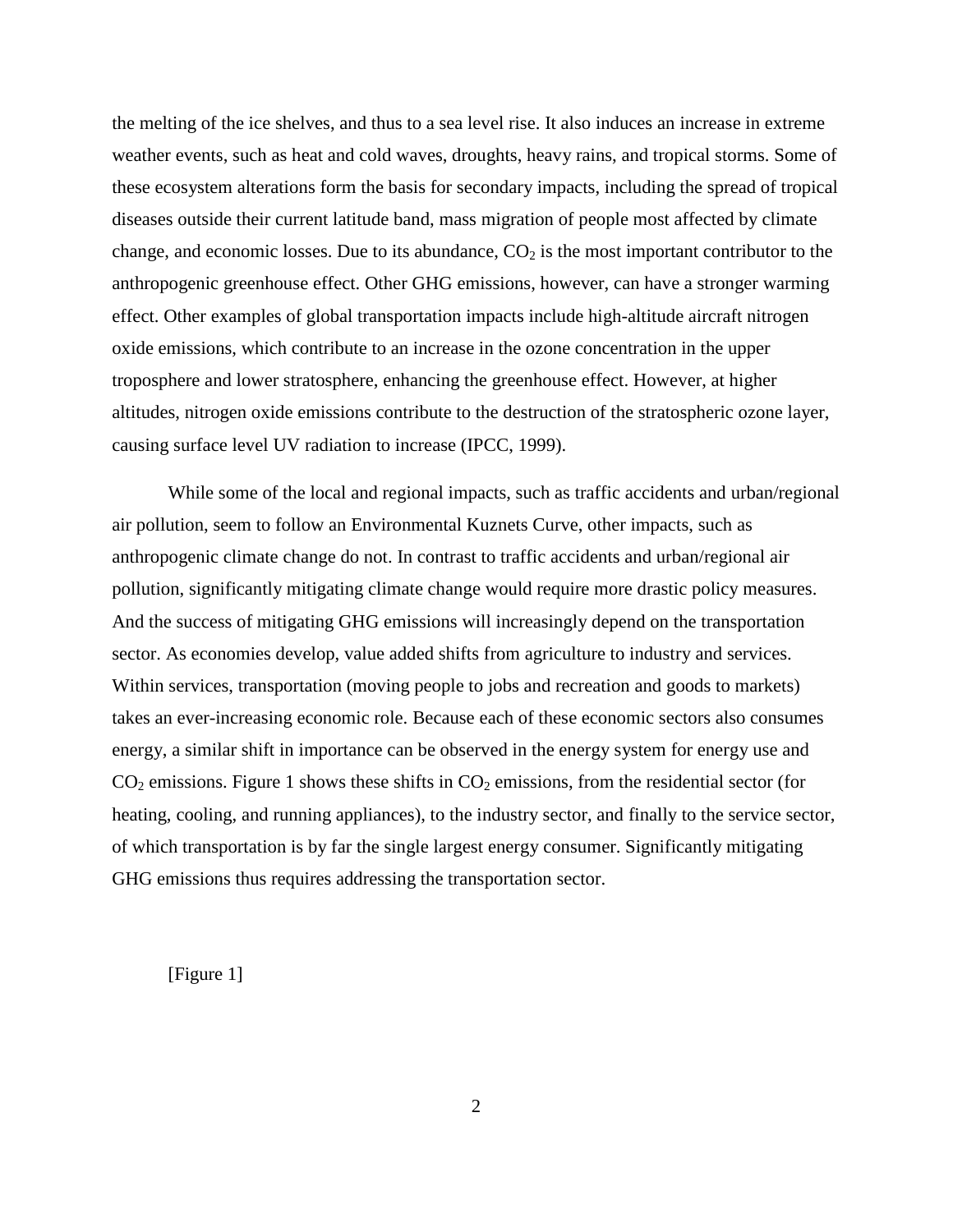A number of studies have explored the opportunities for and challenges to reducing GHG emissions from transportation. Common to all these studies is the conclusion that technology will play a major role. However, the level of technology optimism and thus the emission reduction potential due to technological change differs. A recent IEA (2009) report concludes that world transport sector GHG emissions could be reduced to well below the 2005 level by 2050. A 30% reduction below 2005 levels could be achieved through a combination of fuel efficiency improvements and alternative fuels, despite the projected increase in passenger-km travelled (PKT) in the two baseline scenarios by 120-180% and an even higher anticipated growth in freight ton-km generated. In combination with behavioral change leading to reduced passenger travel demand and shifts away from road transport toward more energy efficient freight transport modes, the IEA study anticipated even stronger reductions in the order of 40% below 2005 levels. However, the impact resulting from behavioral change is only imposed exogenously and assumed to be caused by "a combination of better urban planning, infrastructure improvements, better public transit systems (including bus rapid transit, light rail, and intercity high-speed rail systems) and policy measures that encourage the use of these modes".

 In contrast, Schäfer *et al*. (2009) find that while technological change is central for reducing passenger travel GHG emissions, the limited scalability of second generation biofuels (such as synthetic fuels from cellulosic biomass), long time constants for technological change, and other constraints would almost certainly result in an increase in global GHG emissions by 2050 in the absence of radical behavioral change, even under drastic climate policies. Their baseline scenario projects a 170-300% increase in world PKT by 2050 over 2005 levels, that is, almost a tripling to quadrupling of 2005 levels. Even if assuming a fuel price in excess of US\$ 5 per gallon, making most future, advanced hybrid electric vehicles cost-effective over an amortization period of 3-4 years, the combination of drastic technological change (leading to a reduction of energy use per passenger-km by up to half) and alternative fuels (accounting for up to 20% market share in terms of second generation biofuels) would still result in an *in*crease in world passenger transport GHG emissions by 50-150% over the 2005 level. This increase is a composite of two different trends. In the industrialized world, passenger travel GHG emissions can be stabilized at or even slightly reduced below early 2000 levels, but in the developing world with high income and population growth, passenger travel GHG emissions are expected to rise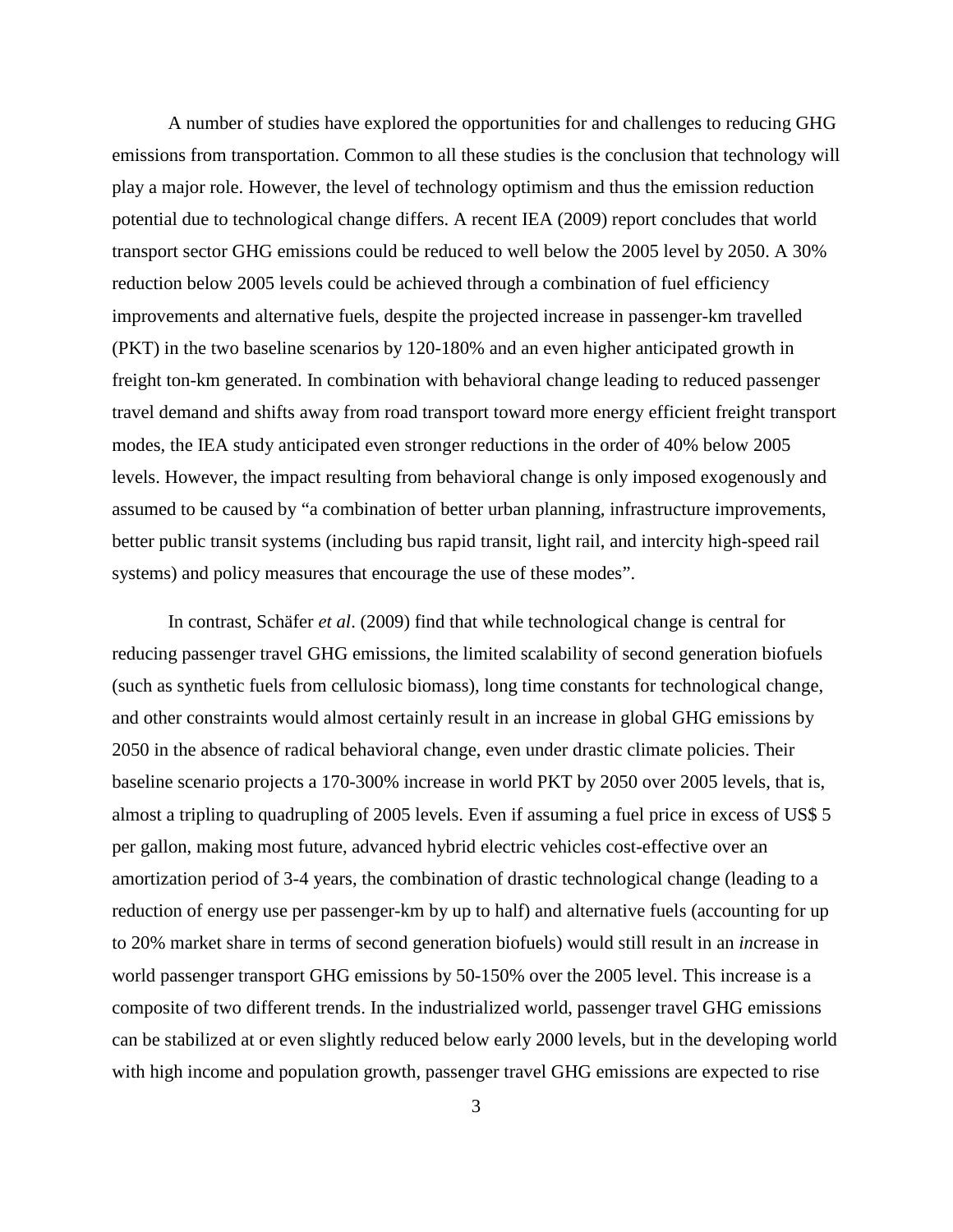drastically, even in a  $CO<sub>2</sub>$ -constrained world. Hence, behavioral measures are imperative to further reduce the growth in GHG emissions. Conclusions very similar to those for the industrialized world were derived in a recent European Commission project for the 27 European countries "Technology Opportunities and Strategies toward Climate-Friendly Transport" (Dray *et al*., 2011).

GHG emission mitigation in the transportation sector on a global level has also been studied with energy/economy/environment (E3) models, as used for the IPCC scenario work. The most employed global model is the Global Change Assessment Model (GCAM) at the Pacific Northwest Laboratory. GCAM was used for a number of analyses, including examining the role of advanced vehicle technology to meeting various atmospheric  $CO<sub>2</sub>$  concentration levels by the end of the 21st century (Kim *et al*., 2006). That particular study finds that the carbon tax required for achieving a 550 ppm atmospheric  $CO<sub>2</sub>$  concentration by the end of the century, rising from US\$ 24 per ton of carbon to \$375 per ton of carbon by the end of the century, is not sufficiently large to significantly affect transportation demand and technological change in the U.S. transportation sector. This conclusion is consistent with the analysis by Schäfer *et al*. (2009).

The key challenge of behavioral change is how to mitigate the long-term historical trend toward ever more and faster mobility. Realizing a departure from this stable development is challenging, given the strong forces at work. Figure 2a reports the growth trend in per person PKT over GDP per capita for 11 world regions from 1950 to 2005. Here, PKT includes all major modes of transport, i.e., automobiles, low-speed public transportation (buses, urban and slow intercity railways), and high-speed transportation modes (high-speed rail and aircraft). Because people's travel time is limited, the rising demand for mobility needs to be supplied by faster modes of transport (Schäfer *et al*., 2009). Figure 2b depicts the associated shift toward faster modes as per person travel demand rises. Similar systematic trends toward faster modes can be expected in freight transportation, where the rising value of the transported commodities requires faster and more reliable shipments.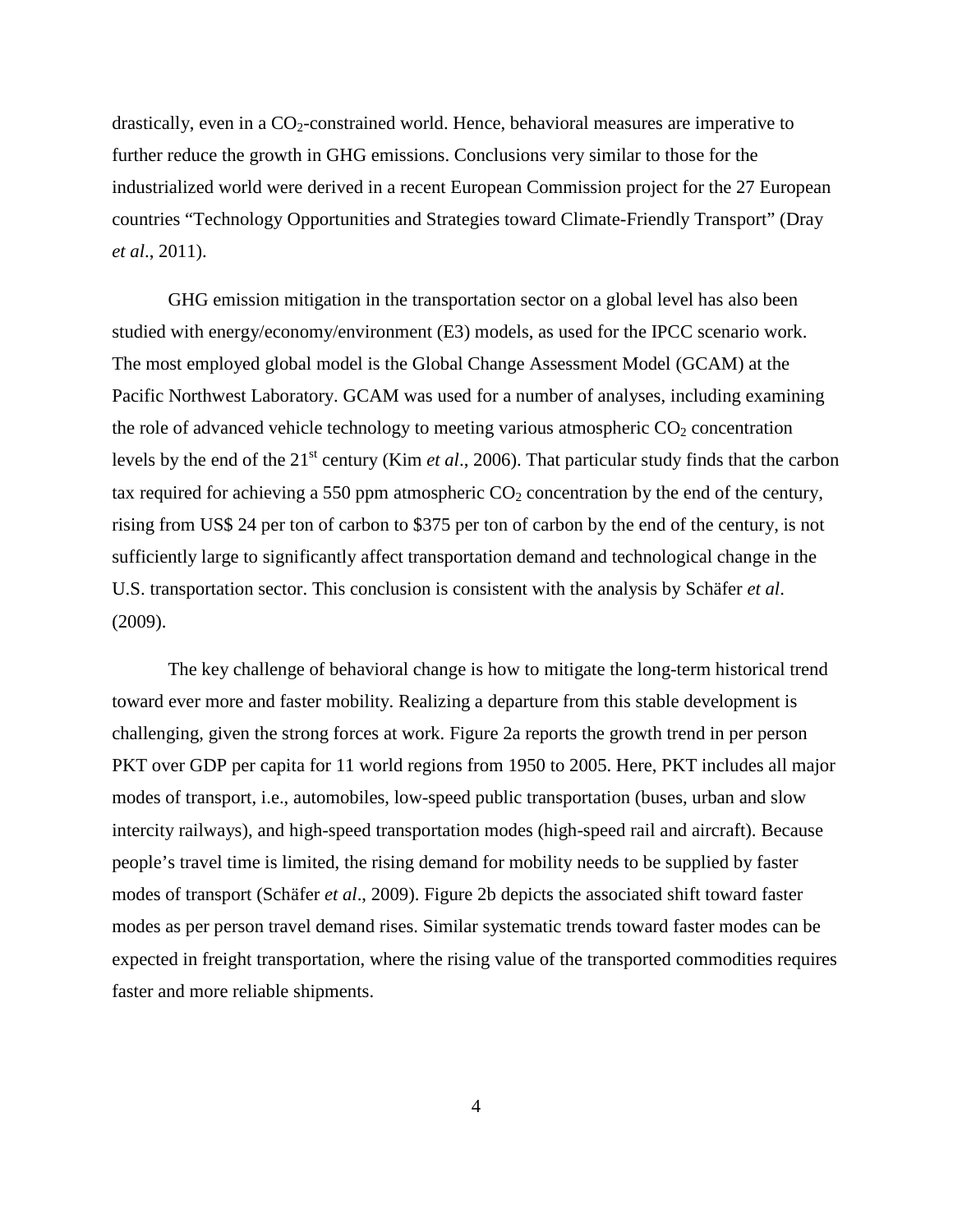[Figures 2a,b]

 Given the trends toward ever higher levels of transportation at continuously increasing speeds the question arises whether this development will ultimately be scalable in light of the various environmental impacts described above. Clearly, a departure from the trends observed in Figures 2a,b will be especially difficult within the industrialized world, where incomes are high, transportation-related price elasticities low, and most of the relevant infrastructures already in place. However, more opportunities may exist in developing countries with lower income levels, higher price elasticities, and less infrastructures in place. One possible alternative development of these countries could be to leapfrog many of the undesired transportation externalities described above and move towards a cleaner and potentially less transportation-intensive state, while not giving up accessibility to information, goods, and services. The degree to which such a state can be achieved will ultimately depend on the set of available transportation options and policies put in place to rebalance consumer preferences. As will become clear from the review of E3 models below, analyses of such kind still have to be carried out.

 This report explores the opportunities for and the challenges associated with the introduction of behavioral change in E3 models. We continue with exploring the opportunities and challenges associated with green growth in transportation. That section leads to a list of specification requirements to enable E3 models simulating green growth in transportation. In the subsequent section, a survey explores to what extent existing E3 models already satisfy these requirements. Thereafter, standalone transportation models are evaluated to understand which of these models' features could be adopted for further sophistication of the transportation sector in E3 models. After summarizing the results, the conclusions end with recommendations for further research.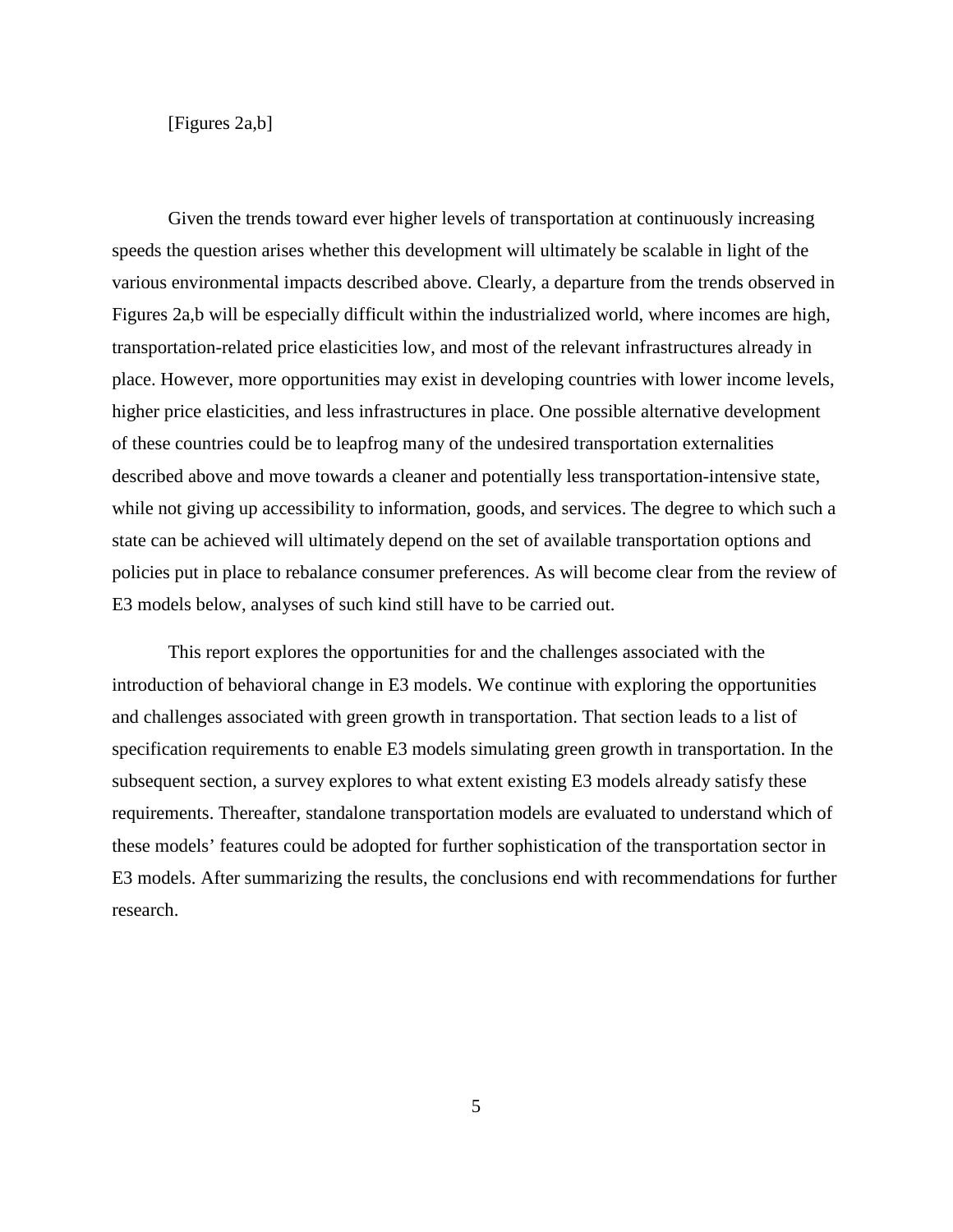# <span id="page-9-0"></span>**Green Growth in Transportation: Opportunities and Challenges**

Green growth in transportation can be defined in multiple ways. However, virtually independent of its definition is the requirement for high levels of accessibility at reduced levels of transportation activity. At the same time, there is a strong need for less energy-intensive and cleaner modes that operate at high levels of service quality. Green growth therefore requires the combination of technological and behavioral change to "do more with less".

While prospects for technological change have been widely discussed (see, e.g., Schäfer *et al*., 2009) and simulated in E3 models (as described in the subsequent section), less attention has been dedicated to opportunities for inducing behavioral change. These include but are not limited to (i) charging travelers the total marginal societal costs of transportation, (ii) making more balanced investments into non-road based infrastructures, and (iii) altering consumer lifestyles such as changing vacation destinations or partially substituting telecommunication means for physical travel.

 Because transportation interacts with virtually each economic sector, drastic behavioral change could have economy-wide knock-on effects on even a global scale. Some of these propagating effects can be counterproductive. In particular, reducing the amount of transportation can conflict with fundamental economic interests, especially for developing economies. For example, tourism is a vital component of economic growth in many low-income countries (UNWTO, 2011). Similarly, reducing the amount of goods traded could disproportionally affect lower income countries.

 Nevertheless, the opportunities for significant reductions in energy use and associated emissions are large. Figure 3 shows the technical potential associated with mode shifts in freight transportation (Gucwa and Schäfer, 2011). Energy intensity (energy use per ton-km), which is the product of energy use per vehicle-km and the ratio of vehicle-km to ton-km, declines with rising amount of freight carried per vehicle (truck, aircraft, locomotive, or ship), as the increase in energy use per vehicle-km is more than offset by the decline of vehicle-km per ton-km. Basic physics implies that the slope is steepest for railways. Figure 3 shows the enormous opportunities for achieving very low energy intensities if moving (intercity) freight by (especially high-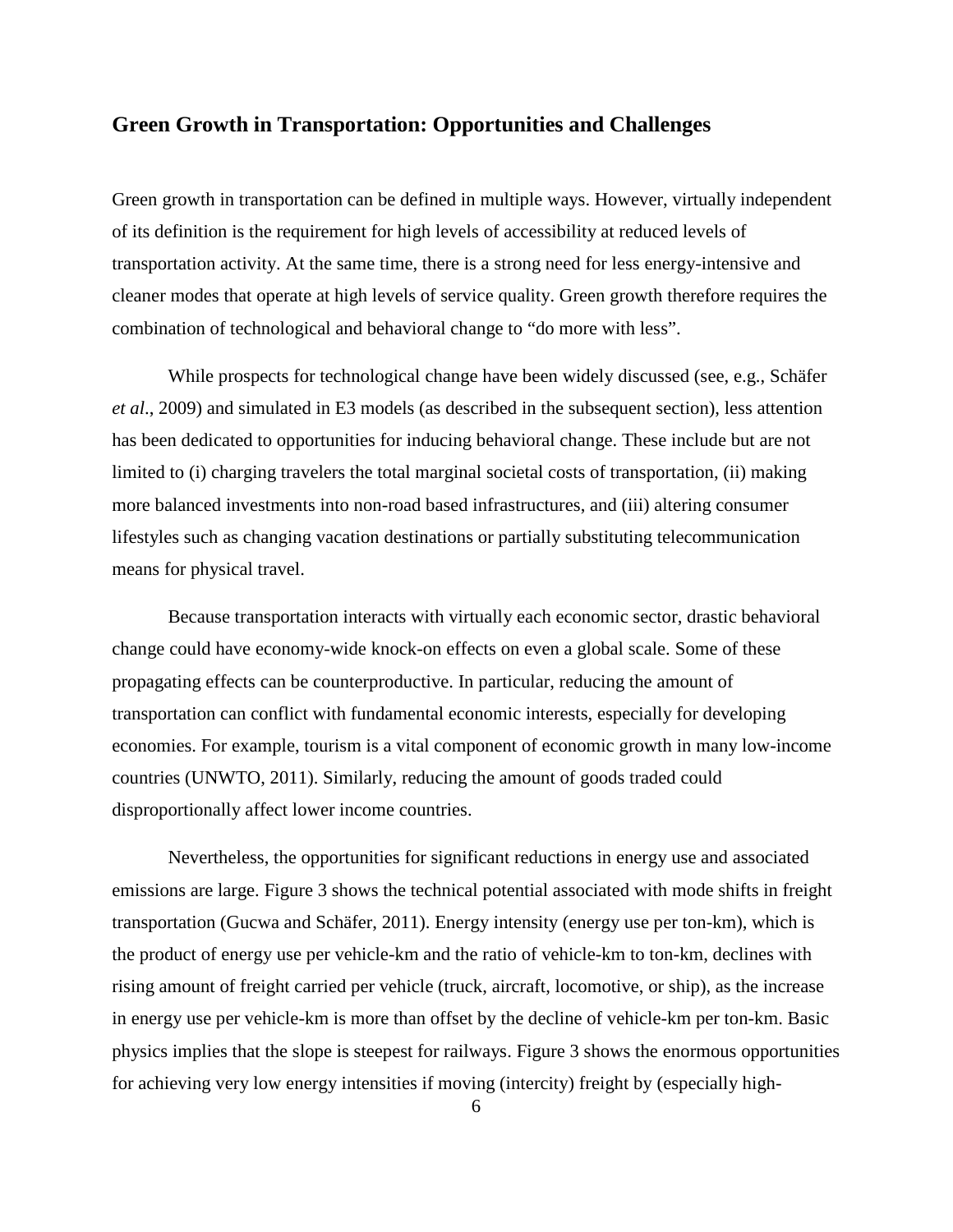capacity) railways or waterways instead of trucks and aircraft. Exploiting these potentials, however, would require higher shipment speeds (thus sacrificing some of the potential for reducing energy intensity) and reliability of delivery, as with increasing economic development and rising value of an increasing number of transported commodities, these requirements increase and in the past have been satisfied best by trucks and aircraft.

# [Figure 3]

 The remainder of this section outlines the various policy elements of green growth in transportation and their relationship to wider economy and the resulting challenges. The section concludes with an assessment of the capabilities that are required to incorporate these policy options into existing E3 models.

# <span id="page-10-0"></span>*Internalizing External Costs*

 $\overline{a}$ 

The environmental externalities due to transportation can be broken down into those associated with (i) the amount of fuel used and (ii) the distance driven. The first category includes the costs associated with climate change and oil dependence. Small and Van Dender (2007) compare several estimates of automobile travel for the U.S. and the U.K. Their data suggest that fuel use-related damages are in the range of 4-[1](#page-10-1)0 US $\mathbb C$  (2005) per liter.<sup>1</sup> The second category of distancerelated costs includes traffic congestion, accidents, air and water pollution, and noise. These estimated damages are significantly larger than the fuel use related ones and range between roughly 5 and 30 US₵ (2005) per km (Small and Van Dender, 2007).

<span id="page-10-1"></span> $1$  These costs are significantly higher than those associated with climate change alone, as a carbon price of US\$ 50 per ton of carbon corresponds to only some 3 US₵ per liter of gasoline. Hence, pricing transportation for the full amount of external costs would lead to a significantly larger consumer response.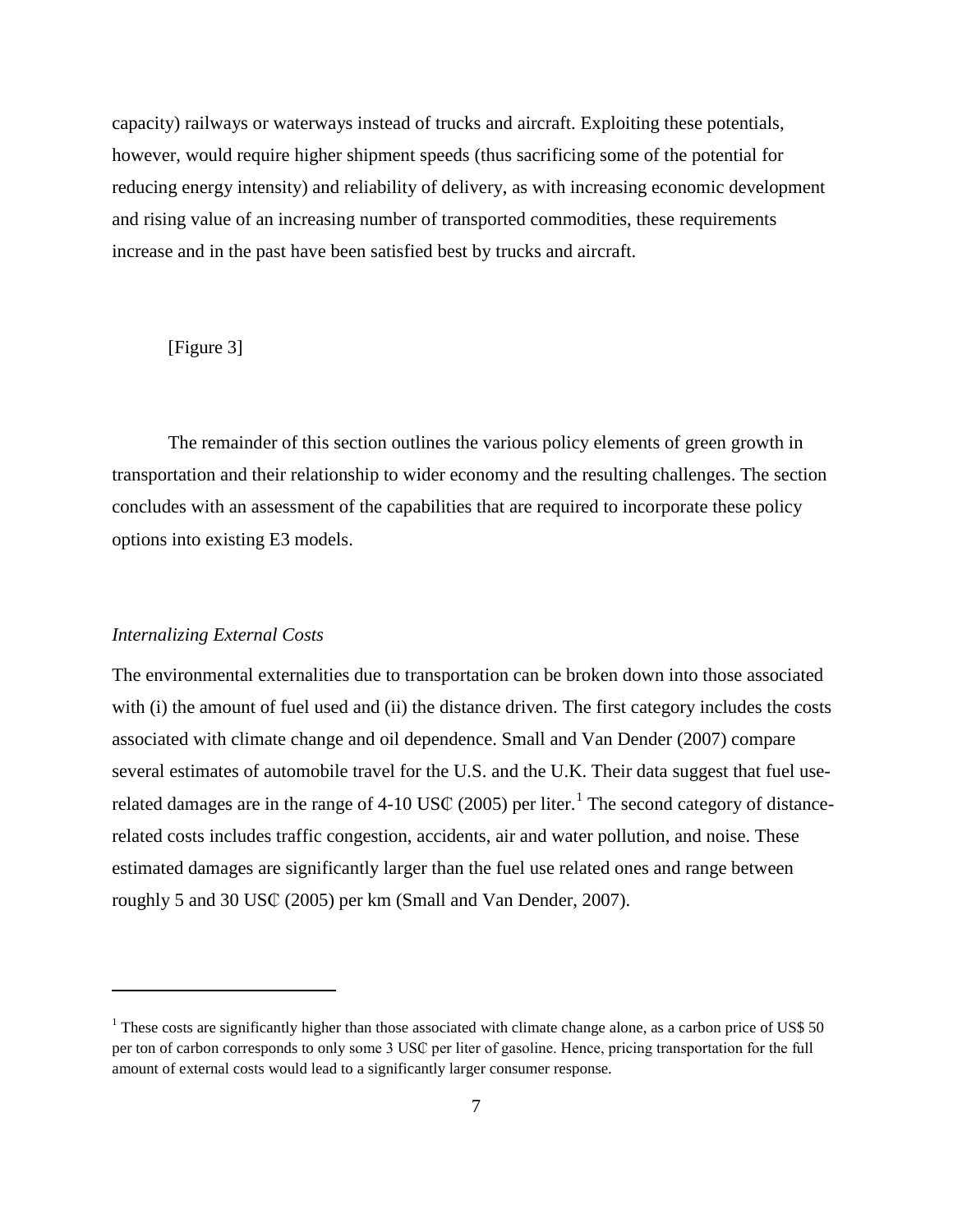The societal costs can be compared to the fuel taxes currently in place. Assuming an average vehicle fuel consumption of around 9 liters of gasoline per 100 km, total marginal costs (fuel use and distance related) translate into around US\$(2005) 0.5-4 per liter. Figure 4 depicts the gasoline retail price, the percent fuel tax, and the absolute level of fuel taxes for 2010. The retail prices range from a low of US₵ 65 per liter in Mexico to a high of US\$ 1.88 per liter in Germany. Most of that variation can be explained by differences in fuel taxes, i.e., USC 9 per liter in Mexico versus US\$ 1.17 per liter in Germany. The level of fuel tax in Germany and other Western European countries is within the range of the total marginal costs of around US\$ 0.5-4 per liter, albeit at the lower end. Yet the general trend toward higher levels of mobility and speeds also exist there.

 While the significantly higher fuel taxes in Western Europe do not lead to substantially different travel patterns compared to other world regions, they help explain the different levels in absolute mobility and mode shares in Figures 2a,b. According to Figure 4, the 7-8 times higher fuel taxes result in a gasoline retail price that is about 140% higher compared to that in the U.S. Partly as a result of the significantly higher fuel taxes, the Western Europe region experiences lower levels of mobility and automobile share at a given income level compared to the North America region, of which the U.S. accounts for 90% of the population. The difference in fuel taxes also helps explain the choice of automobiles (not shown in Figure 2). European vehicles are about one segment smaller than their U.S. counterpart, and engine power is only about half as large. Nevertheless, the trend toward larger and more powerful vehicles also exists in Europe (Schäfer *et al*., 2009). This suggests that pricing the societal marginal societal costs is necessary but not necessarily sufficient to radically change travel behavior.

# [Figure 4]

It is likely that a larger consumer response in travel behavior could be achieved if charging the distance-dependent costs, which account for the vast majority of external costs, in terms of road user charges. Such a road pricing scheme would discourage consumers from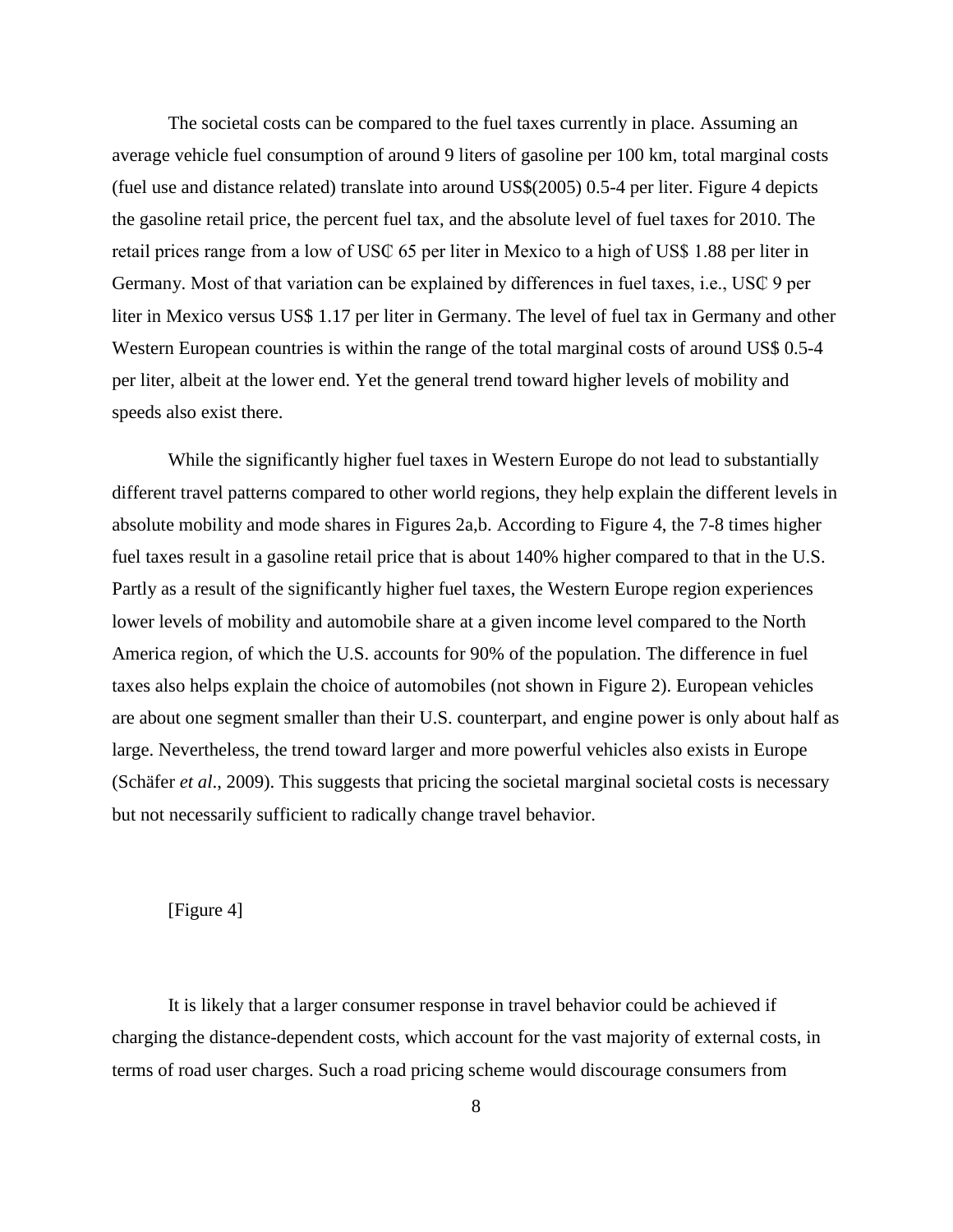buying more fuel-efficient vehicles while keeping their driving distances virtually unchanged. Although studies estimating the consumer response to changes in travel costs within the U.S. find very low price elasticities in the order of only around 1% in the short term and 6% in the long term (Small and Van Dender, 2007)—a condition that would require very high road pricing charges to induce some consumer response—the price elasticity is likely to be much higher in high-density cities with more travel alternatives. Therefore, the imposition of full societal marginal costs should be complemented by additional measures that provide alternatives to automobile travel, such as investments in public transportation infrastructures along with landuse changes and possibly telecommunication substitutes. These options are briefly discussed in the following.

# <span id="page-12-0"></span>*Infrastructure and Land-Use Policies*

Investments in transportation infrastructures can have long-term implications if they determine the use of land and affect the economic viability of competing transportation modes. The suburbanization of the U.S. is no exception. The initial stage of suburbanization during the first two decades of the twentieth century was enabled by electric streetcars—new settlements grew along streetcar lines. During the subsequent stage of suburbanization, the automobile enabled filling the space between the finger-like railcar induced settlements (Jackson, 1985). The resulting lower population density of road-induced suburbs makes it virtually impossible for other modes than private vehicles to serve them economically. Such developments result in essentially locked-in land-use / transportation systems, as residential intensification efforts may be impractical, may face public opposition, and—in case they are feasible—can require several decades to materialize. Partly due to the resulting lack of alternative transportation modes, the U.S. national average price elasticity of automobile kilometers traveled has declined to only around 1% in the short term and 6% in the long term (Small and Van Dender, 2007). Many urban areas in the developing world are currently also undergoing urban sprawl, which is manifested by the more rapid expansion of the urban area in comparison to the respective population (UN, 2010). Although the reasons for sprawl may differ between high and low-income countries, the impact on car dependence is identical.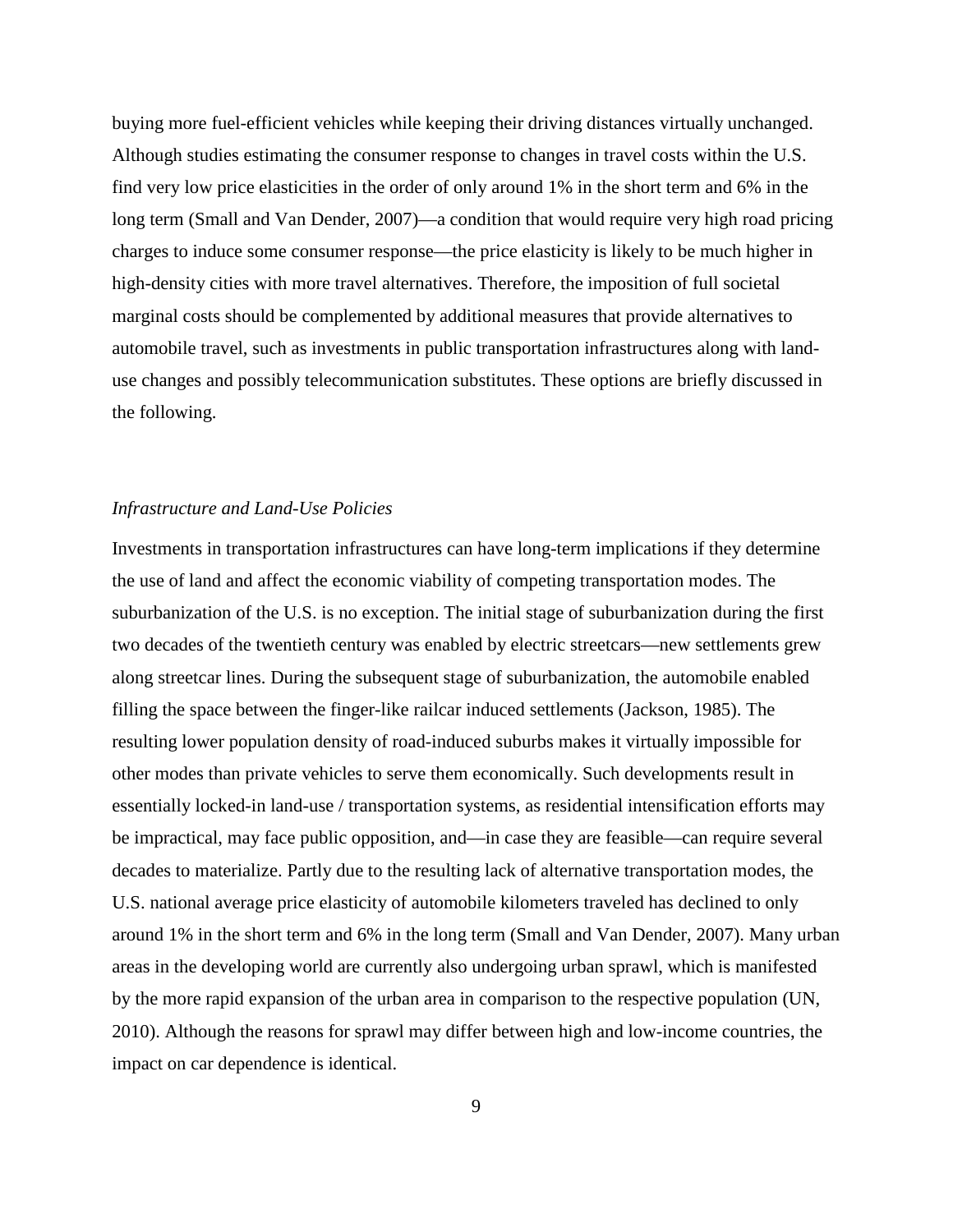The impact of comparatively high population densities in combination with public transportation investments on travel patterns is also visible in Figure 2a,b when comparing the Pacific OECD region with Western Europe. The Pacific OECD region is dominated by Japan, which accounts for 85% of the regional population. The comparatively high density of Japanese cities causes total travel per person and automobile use to develop at lower levels than Western Europe at a given income level despite the slightly lower level of fuel taxes (Figure 4). As we will see in the coming sections, virtually all energy/economy/environment (E3) models build on a continuation of these trends of quasi-irreversible early infrastructure policy.

Infrastructure and land-use policies can mitigate such trends toward low population density developments, by encouraging shorter trips and shifts toward public transportation modes. This is evidenced by the successful combined implementation of land-use policies and bus rapid transit systems in Curitiba, Bogota, and other cities of the developing world. However, in the absence of accompanying (market-based) policy measures, infrastructure and land-use planning are no guarantee for a significant change in travel behavior. Careful econometric studies suggest that—in the absence of other policy measures—only drastic changes in land-use can cause a reduction of automobile use (Pickrell, 1999). And even then, many urban design elements can enhance or reduce auto travel, depending on the change in relative costs of driving versus other modes (Boarnet and Crane, 2001).

# <span id="page-13-0"></span>*Lifestyle Changes and Telecommunication Substitutes*

The key lifestyle change that could bring about the largest impact on travel is the substitution of physical travel by telecommunication means. In 2008, in the United States, around 24 million employees or about 17% of the employed labor force telecommuted to work at least once a week (WorldatWork, 2009). In addition, internet shopping is on the rise. In the U.S., the value of all merchandise sold online increased from some 30% in 2003 to some 48% in 2009 (U.S. Census Bureau, 2011).

A first-order theoretical potential for substituting travel can be estimated from the evolution of trip making in Figure 5. With rising income and distance traveled per day, the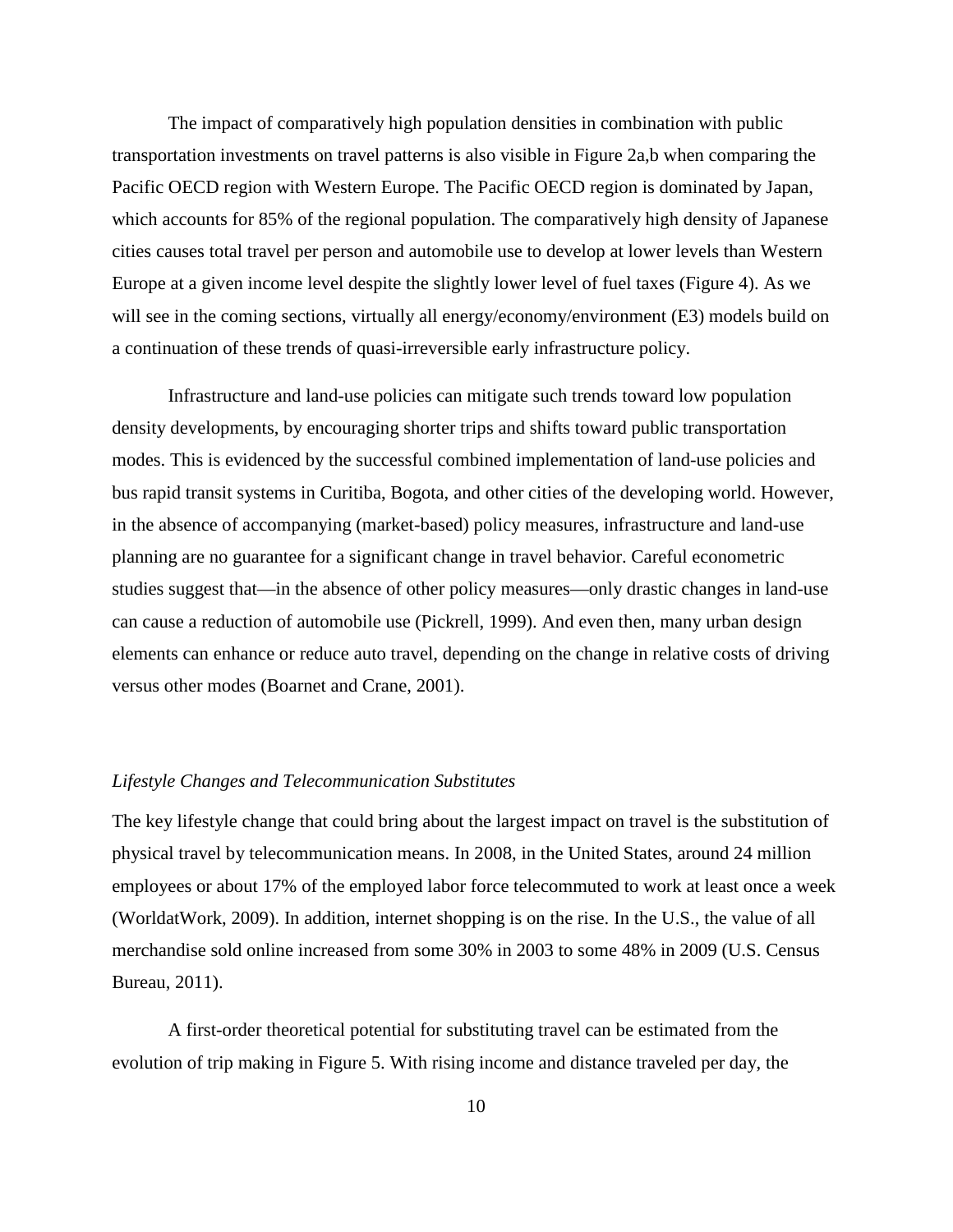average number of trips per person increases from around 1.5 at low mobility levels (Delhi suburbs in the late 1970s) to more than 4 at very high levels of daily distance traveled (U.S. in 1995). Common to travelers in all parts of the world is that around one trip per person per day is dedicated to the aggregate of work and education, the prerequisite for immediate survival and later wellbeing. With rising income and daily travel distance, more trips are added with regard to personal business (including shopping) and leisure. While the number of trips per person dedicated to these two purposes is below one in low-income countries, personal business-related travel accounted for two trips and leisure for one trip per person per day in the U.S. in 1995. If about half of all work and personal business trips were substituted by electronic means, the total number of trips in high-income countries could be reduced by around 35%. This potential would be significantly smaller in developing economies, already because a significantly higher share of the labor force works in difficult-to-substitute sectors such as agriculture and manufacturing.

# [Figure 5]

Importantly, partly exploiting the potential of telecommuting as a substitute for physical travel requires the imposition of a price signal, such as charging the full societal marginal costs of transportation. In the absence of price signals, such as in the past, no convincing evidence exists that telecommunication means would actually substitute travel (Weltevreden, 2007; Schäfer *et al*., 2009). In fact, Mokhtarian (2004) concludes that if incorporating all determinants of telecommuting, including the willingness and frequencies of those commuters who could telecommute, the commuting patterns and residential locations of those commuters, and the possible substitution of non-work trips for work trips, "telecommuting is likely to reduce only a fraction of 1% of household travel in the US, even well into the future." Hence, instead of being a substitute, in the absence of pricing measures, large-scale use of advanced telecommunication systems could reinforce the trend toward ever-faster modes of travel. In the past, the automobile allowed commuters to move further away from the workplace; the choice of workplace location was always limited, however, by the driving distance to that workplace. In contrast, advanced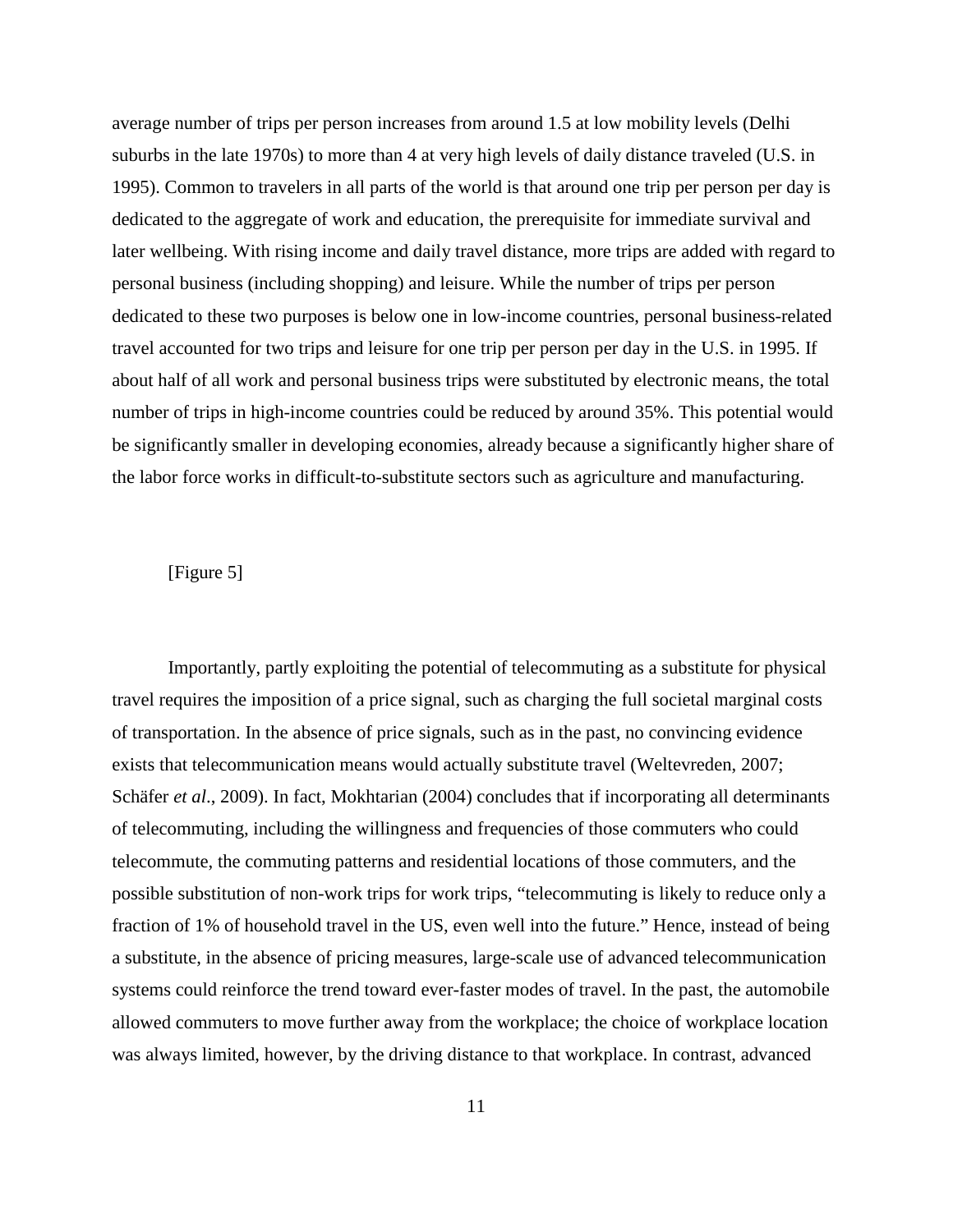telecommunication systems could enable a nearly complete decoupling between home and workplace if the frequency of physical commuting can be reduced: living in Paris and working in Washington, DC may thus become practical.

# <span id="page-15-0"></span>*Implications for Energy/Economy/Environment Models*

Simulating the above-discussed behavioral change policies requires particular specifications of E3 models. Both the behavioral change policies described above and the required model specifications are shown in Table 1. For virtually every policy, E3 models require an elastic demand specification, which endogenously simulates the consumer and industry response to changes in prices and travel speeds. These price and speed changes can result from internalizing external costs, mode shifts, and the adoption of new transportation technology. In addition, E3 models need to determine the change in mode shares endogenously as a way to simulate the transportation demand response to changes in travel costs and speeds (which can result from any of the three behavioral policies examined here). As will be discussed in more detail below, such consumer response can either be simulated by consumer choice models, nested production functions, or a set of (cross) price elasticities. The third E3 model specification is the separation of urban and intercity transportation. This specification is not necessarily required, although highly desirable to enable differentiating policies, impacts, and infrastructure capacities for these two transportation market segments. A final model specification is accounting for the capacity of the available transportation infrastructure and the consumer response to additions or shortages a shortage of infrastructure will lead to traffic congestion and lower speeds, which in turn will lead to a shift towards competing transportation modes. Because any of the behavioral change policies will alter travel costs and potentially speeds and thus transportation demand, an iterative procedure will be required to calculate a new equilibrium in most cases.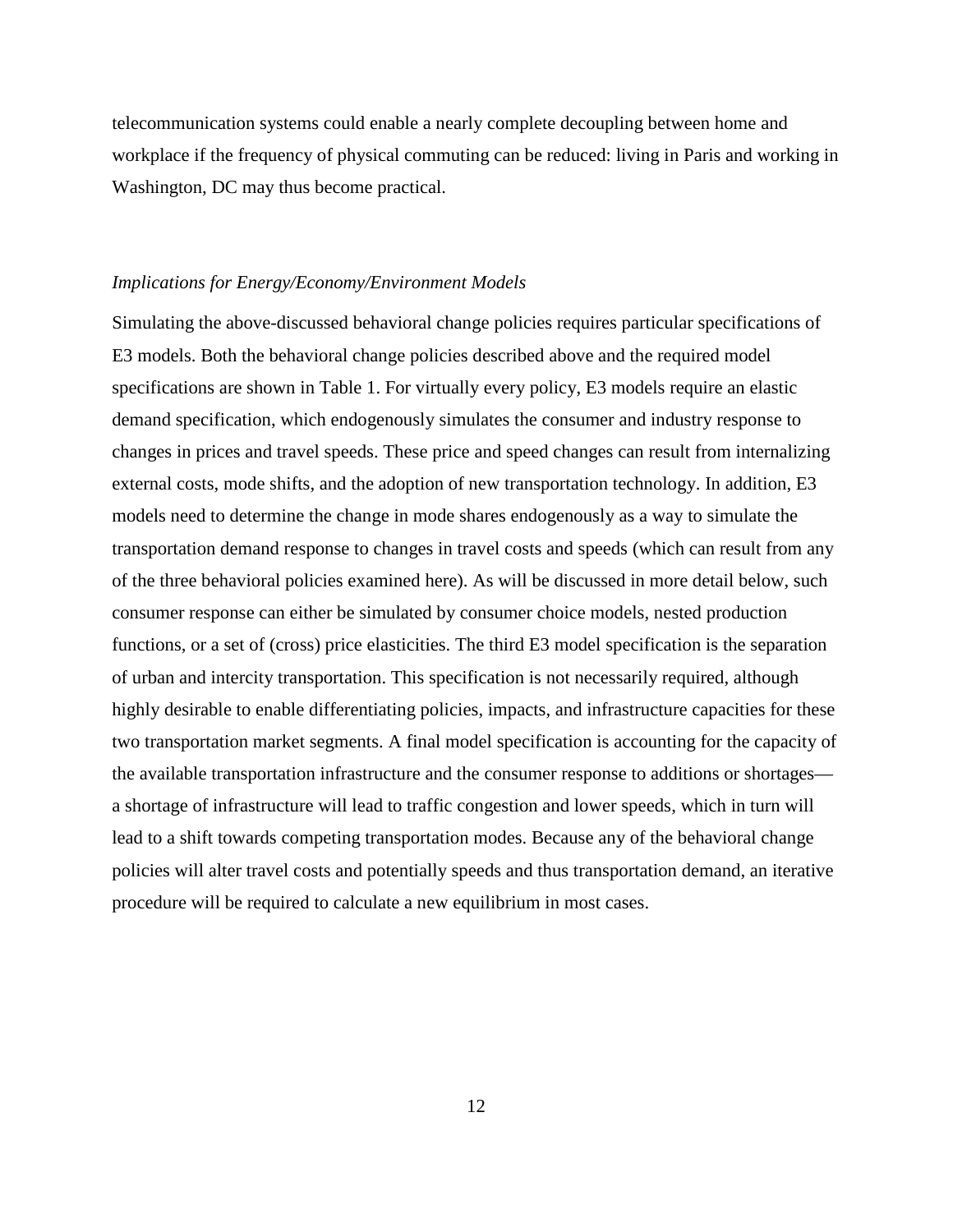# **Table 1** Behavioral change policies and the associated required specifications for simulating behavioral change in transportation within E3 models

| <b>Behavioral Change Policies</b>            | Required Model Specification                               |
|----------------------------------------------|------------------------------------------------------------|
| Internalizing external costs                 | Elastic transportation demand specification                |
|                                              | Endogenous choice of transportation modes                  |
|                                              | Segmenting urban and intercity transportation if           |
|                                              | differentiating societal costs (e.g., local air pollution  |
|                                              | impacts) between urban and intercity transportation        |
| Investments in transportation infrastructure | Elastic transportation demand specification                |
| to influence travel behavior                 | Endogenous choice of transportation modes                  |
|                                              | Accounting for infrastructure capacity to simulate traffic |
|                                              | congestion and endogenous change in travel speeds          |
|                                              | Segmenting urban and intercity transportation if           |
|                                              | differentiating urban and intercity infrastructure         |
| Lifestyle changes and telecommunication      | Elastic transportation demand specification                |
| substitutes                                  | Choice of no (physical) travel                             |
|                                              | Endogenous choice of transportation modes                  |
|                                              | Segmenting urban and intercity transportation              |

If these specifications are implemented into existing E3 models with a technology assessment focus, a wide range of complementary options for mitigating energy use and the related environmental impact could be studied, along with possible leapfrogging opportunities for emerging economies. The subsequent section puts existing E3 models on the testbed to understand to what extent such required model specifications already exist.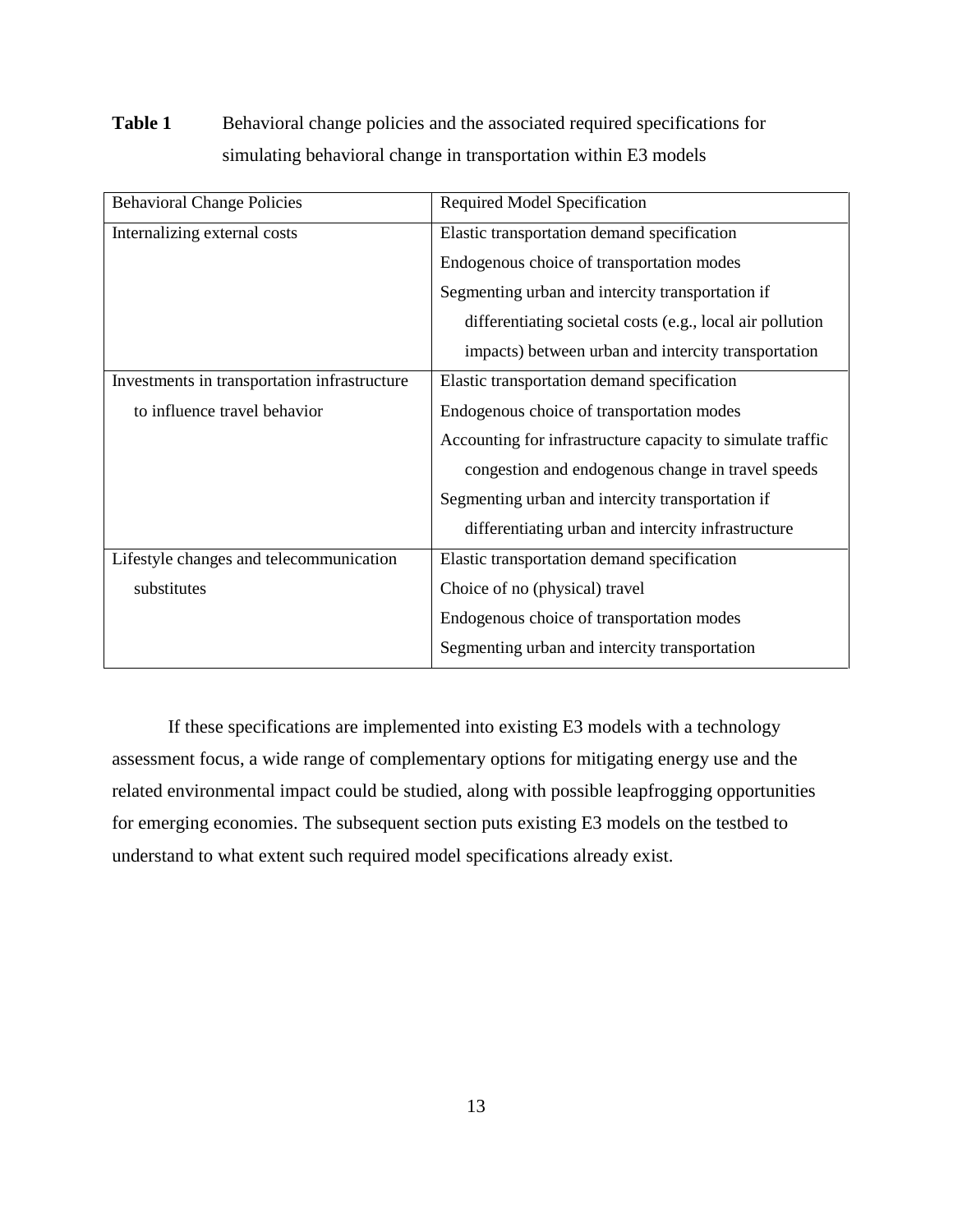# <span id="page-17-0"></span>**Existing Transportation Sector Representation in Energy Models**

Many energy/economy/environment (E3) models already include transportation sector representation in one way or another. This section provides an overview of these models and how that sector is represented.

# <span id="page-17-1"></span>*A Brief Introduction to Energy/Economy/Environment Models*

The main objective of E3 models is to formulate internally consistent scenarios of change in the economy, society, technology, access to fuel resources, and other factors affecting future levels of energy use and emissions of GHGs and other types. Typically, these models are run for a reference or baseline scenario with anticipated or no new policies and then rerun with policy interventions to evaluate the change in key output variables. These include GHG emissions and the costs of their abatement at the highest level of aggregation and the adoption of technologies at the most detailed level.

A wide range of E3 models exists. Differences can be attributed to the level of inclusion of economic processes, the degree of technological detail, the number and detail of economic sectors included, the time horizon, geographic scope, and other factors. It is convenient to distinguish E3 models based on the modeling paradigm, that is, bottom-up / systems-engineering models and top-down / macroeconomic models. Although both model families underwent a process of cross-fertilization, basic differences remain. While bottom-up models are technologyexplicit but lack a representation of the wider economy, top-down models include an array of macro-economic variables describing the fundamental economic processes, into which energy is only one production factor (in addition to capital, labor, and resources), however, on the cost of technological detail. The effort of combining the strengths of both models then leads to hybrid energy models. Although the distinction between top-down, bottom-up, and hybrid energy models covers nearly all E3 models, it is not exhaustive. We therefore add one more category of "other models".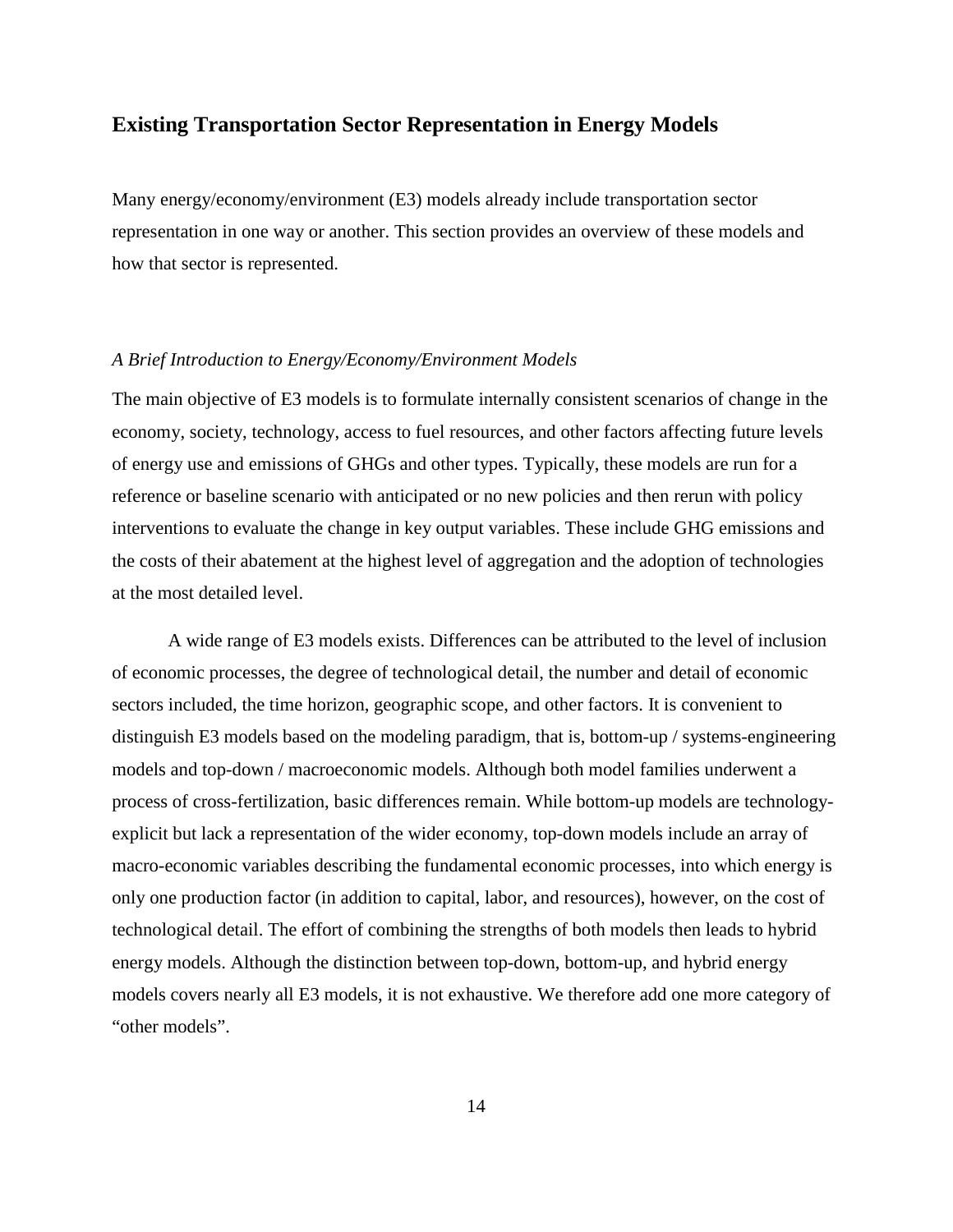# <span id="page-18-0"></span>*Bottom-up / Systems Engineering Energy Models*

Bottom-up energy models are typically dynamic (linear) optimization, partial-equilibrium models (where key macroeconomic assumptions remain exogenous). Central to these models is the so-called reference energy system (RES), which represents a user-specified sequence of interlinked energy conversion steps of the problem under investigation. The RES can cover the entire energy system and include the conversion chain from fuel resource extraction at the primary energy level to the demand for energy services at the end-use level. For illustrative purposes, Figure 6 depicts a simplified RES. Starting with the extraction of energy resources on the left, various conversion steps provide electricity, heat, along with solid, gaseous, and liquid fuels to the end-use sectors on the right. Typically, several competing technologies are available to be chosen by the model for each combination of energy carrier and conversion step—each dot in Figure 6. These technologies are specified by energy inputs and outputs, conversion efficiency, economic characteristics (investment costs, fix and variable operating costs), economic lifetime, capacity factor, year of technology readiness, and potential market penetration constraints. A mature model may include several thousand technologies in all sectors of the energy system (Loulou *et al*., 2004).

# [Figure 6]

 Bottom-up models require the user to specify the demand for energy (services) over time, using other models or expert judgment. Some models require the projected demand to be represented by fixed values for each time step. (The demand curve thus represents a vertical straight line in the price-quantity diagram). These models minimize the total cumulative discounted costs over the scenario time horizon. Other models, such as the "Elastic Demand" version of the widely-used MARKAL model, specify end-use demands as a function of other variables such as income and prices, thus generating a demand curve. Hence, while also minimizing total cumulative discounted costs, these models inherently maximize total producer and consumer surplus. Independent of specifying fixed or elastic demand, a bottom-up model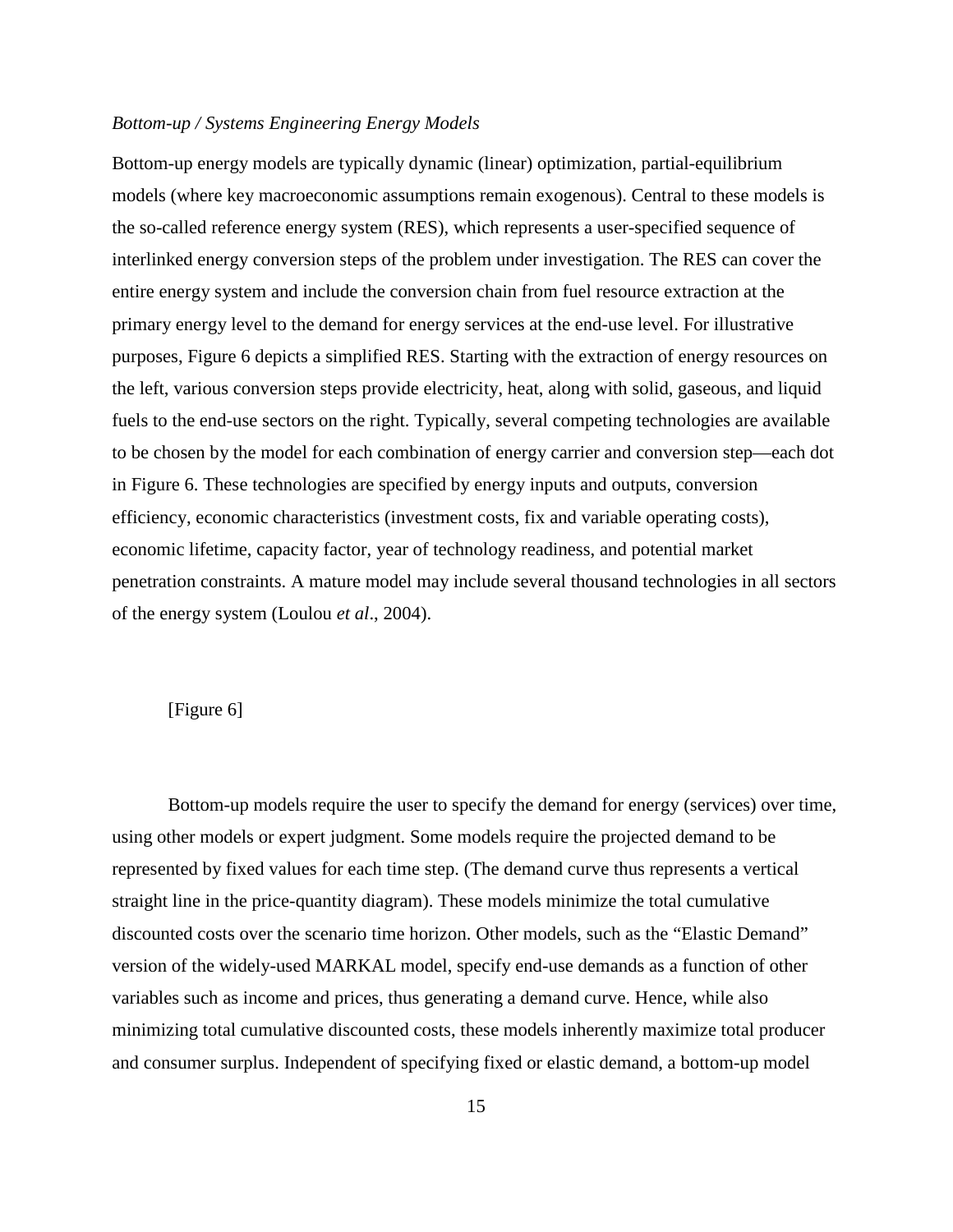computes an energy balance for the defined RES at every time step, while satisfying the respective demand level through the optimum deployment of technologies for each combination of energy carrier and conversion step. The key output of bottom-up models consists of an assessment of the costs for and potential of mitigating energy use and associated emissions, on the basis of the identified optimum set of technologies. The latter is typically shown as a marginal abatement cost-curve, with the cumulative reduction potential by technology shown on the x-axis.

 Compared to other types of energy models, bottom-up models tend to estimate comparatively low mitigation costs of energy use and environmental impacts. This can be attributed to a number of factors, including (i) the lack of inclusion of economic processes and feedbacks, such as the rebound effect, (ii) the perfect foresight of future policy interventions and oil price changes that allow the model to make an optimum transition toward more expensive, fuel-saving technologies (by minimizing sunk costs), and (iii) the use of low, social discount rates, which leads to significant opportunities for energy savings and thus GHG emission mitigation, as the current value of future energy savings by improved technology is comparatively large.

**Transport Sector Representation**. As with all other sectors, the exogenously specified transportation demand is satisfied through an array of conversion technologies. The RES in Figure 6 suggests that in this particular application busses, trucks, railways, ships, and aircraft are propelled with oil-derived liquid fuels, while automobiles can also be fuelled with electricity. Only one generic type of oil products is being considered, which results from either domestic or imported crude oil. After being refined, transported, and distributed, it becomes available for transportation. In contrast, electricity can be produced from a wide range of sources, including natural gas, coal, nuclear, and renewables. Presumably, the model's database includes several alternative technologies for any of these electricity generation alternatives and vehicle technologies.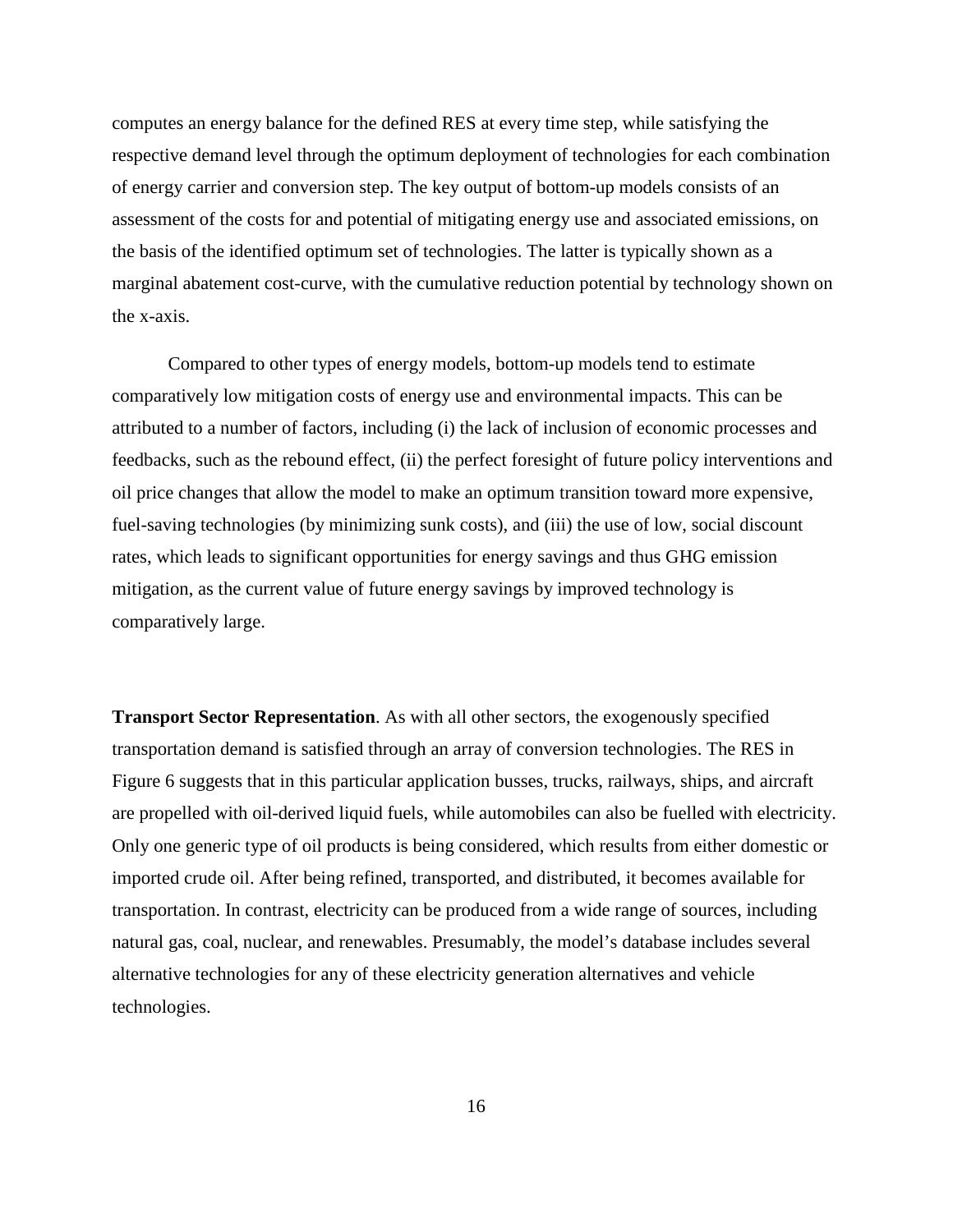| Model         | <b>Focus</b>                                           | Reference                    |
|---------------|--------------------------------------------------------|------------------------------|
|               |                                                        |                              |
| <b>GET</b>    | Assessing fuel choices in the global transportation    | Azar <i>et al.</i> (2003)    |
|               |                                                        |                              |
|               | sector under stringent global $CO2$ constraints        |                              |
| <b>MARKAL</b> | Exploring technology opportunities and cost            | Marsh <i>et al.</i> $(2002)$ |
|               |                                                        |                              |
| (standalone)  | implications for mitigating UK $CO2$ emissions         |                              |
|               |                                                        |                              |
| <b>TIMES</b>  | Exploring technology opportunities and cost            | Gallachoir et al. (2011)     |
|               |                                                        |                              |
|               | implications for mitigating $CO2$ emissions in Ireland |                              |
|               |                                                        |                              |

**Table 2** Examples of bottom-up model-based applications with transportation sector representation

 Table 2 summarizes exemplary studies of bottom-up models with transportation sector representation. All studies focused on the optimum deployment of transportation and upstream technologies to mitigate energy use and GHG emissions and did not consider behavioral change policies as specified in Table 1. Typical differences across these models are with regard to assumptions about size and costs of energy resources, techno-economic characteristics of technologies, the imposed change in demand over time, and the geographical scale of the model.

Current-generation bottom-up models experience several limitations with regard to the inclusion of consumer behavior, particularly in transportation. Because mode choice is exclusively determined by user costs, bottom-up models would satisfy transportation demand by the lowest-cost mode of passenger and freight transportation, respectively. To overcome that unrealistic behavior, the exogenous transportation demand is typically specified for each mode independently. Similarly, for automobile travel, bottom-up models would exclusively choose the least-cost technology, e.g., a Toyota Camry over a Mercedes C Class, thus neglecting the many other mode and vehicle attributes consumers value. Therefore, the implicit assumption with regard to vehicle choice is that alternatives only differ in terms of fuel consumption and purchase price, while vehicle size, comfort and safety aspects, and aesthetic appearance are identical. Because an increase in fuel costs would almost certainly induce consumers to also shift towards cheaper and smaller vehicles instead of exclusively purchasing more expensive, same size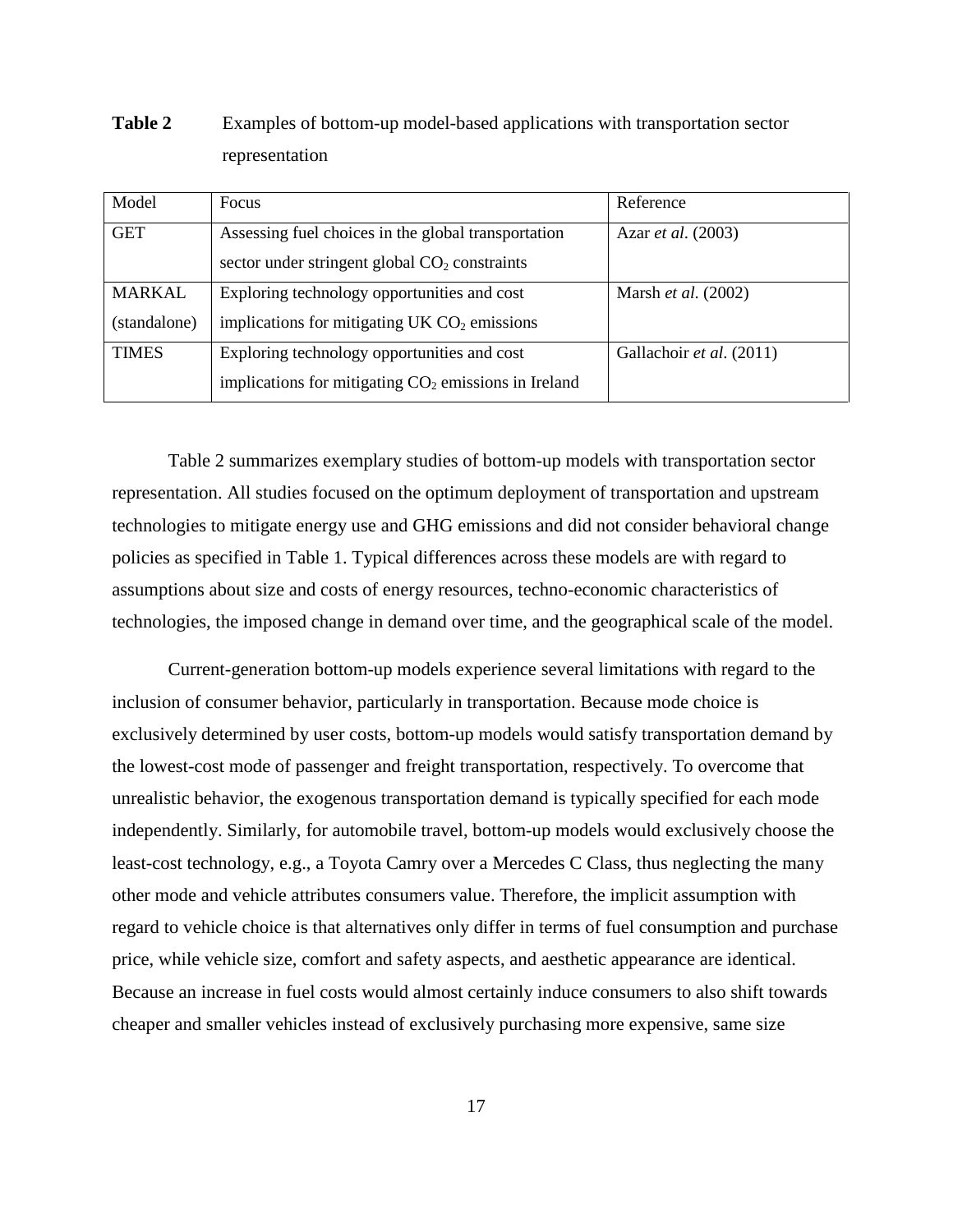vehicles with more fuel-saving technology, bottom-up models provide an *upper limit* of technological change.

# <span id="page-21-0"></span>*Top-down / Macroeconomic Models*

In contrast to bottom-up models, top-down models simulate the major monetary and monetized material and energy flows within an economy and between regions. Computable general equilibrium (CGE) models, which have become the dominant type of macro-economic energy models, simulate the circular flow of goods and services in the economy, along with the reverse flow of payments. Compared to the partial equilibrium models discussed above, a CGE model seeks an economy-wide equilibrium of the now interdependent sectors. An economic shock in one sector (e.g., a fuel tax in transportation) would propagate through all other sectors through their input/output relationships.

In CGE models, each sector is represented by a (nested) production or utility function, in which the inputs (capital, labor, energy, materials, and resources) contribute to the production of the sector gross output or consumption. The technical ability or willingness of individuals to make tradeoffs among the inputs to both production and consumption is captured by the elasticity of substitution, a key parameter in production and utility functions (Babiker *et al*., 2001). For producers this elasticity reflects the underlying technology, the extent to which labor, capital and energy can be substituted for each other. For consumers, this parameter represents the willingness to substitute one consumption good or service for another one, given a change in relative prices. For example, if gasoline costs increase, consumers may substitute other goods and services for (predominantly leisure) travel, the rate of which is determined by the elasticity of substitution.

The substitution elasticities are important determinants of the cost of policies to control GHG emissions. If a carbon dioxide restriction increases the price of carbon-based fuels, the cost of production will not increase much for an industry that can easily substitute other inputs for energy. Similarly, if consumers are able to shift easily away from the use of energy, their economic well-being (economic welfare) will be affected only slightly. Vice-versa, small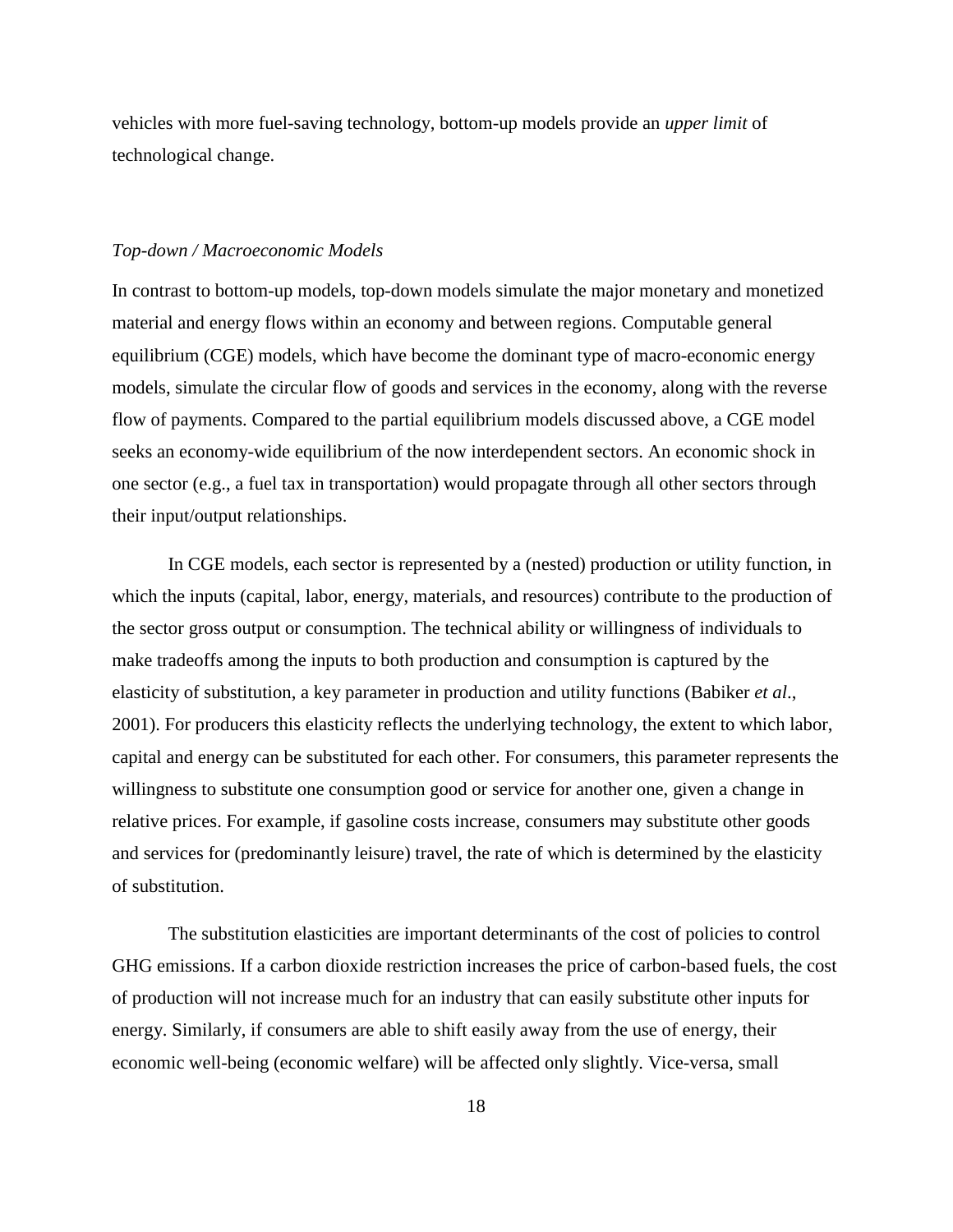substitution elasticities can result in greatly increased mitigation costs. Another important parameter determining the costs of mitigation policies is the so-called autonomous energy efficiency improvement index, or AEEI. In contrast to substitution elasticities, this empirical parameter represents the non price-induced reduction in energy intensity, which can be due to continuous technological progress, structural change in the economy, or other factors. The larger this parameter, the less energy and carbon dioxide will be emitted per unit activity and the lesser the need for mitigation options to satisfy a GHG emission target.

 CGE models mainly differ with regard to the level of resolution of the economy and energy system, the way they capture the dynamics of the economy through time, the extent to which production factors are used efficiently, the nesting structure of the sectors, and the functional form / assumed substitution elasticities of the production and utility functions. Common to all models is that they are solved through iteration of a price vector that clears the markets for all goods and services, such that consumer welfare and producer profits are maximized. The resulting estimates of the costs for mitigating energy use and emissions are higher compared to bottom-up models. The more conservative estimates can be attributed to (i) the assumption that current production technologies are efficient, (ii) the inclusion of economic feedbacks such as the rebound effect, and if applicable, (iii) the myopic model structure.

**Transport Sector Representation**. As with other sectors, the transport sector is represented through production functions. The Schäfer and Jacoby (2005) specification serves as a representative example. Figure 7a illustrates the commercial transportation bundle. Inputs into commercial transportation are value added (the aggregate of capital and labor) and energy (refined oil), the proportions of which are determined by the relative prices and the elasticity of substitution. At the demand side, households can choose between own-supplied transportation and purchased (commercial) transportation (Figure 7b). Personal transportation is the aggregate of the "other industry" sector, which includes manufacturing (the vehicle itself) and services (vehicle maintenance and insurance), and energy (refined oil), the proportions of which are also determined by relative prices and the elasticity of substitution. A higher price for refined oil will change the factor proportions toward lower inputs of refined oil in favor of higher inputs of value added (in commercial transportation) or other industry (in household transportation), depending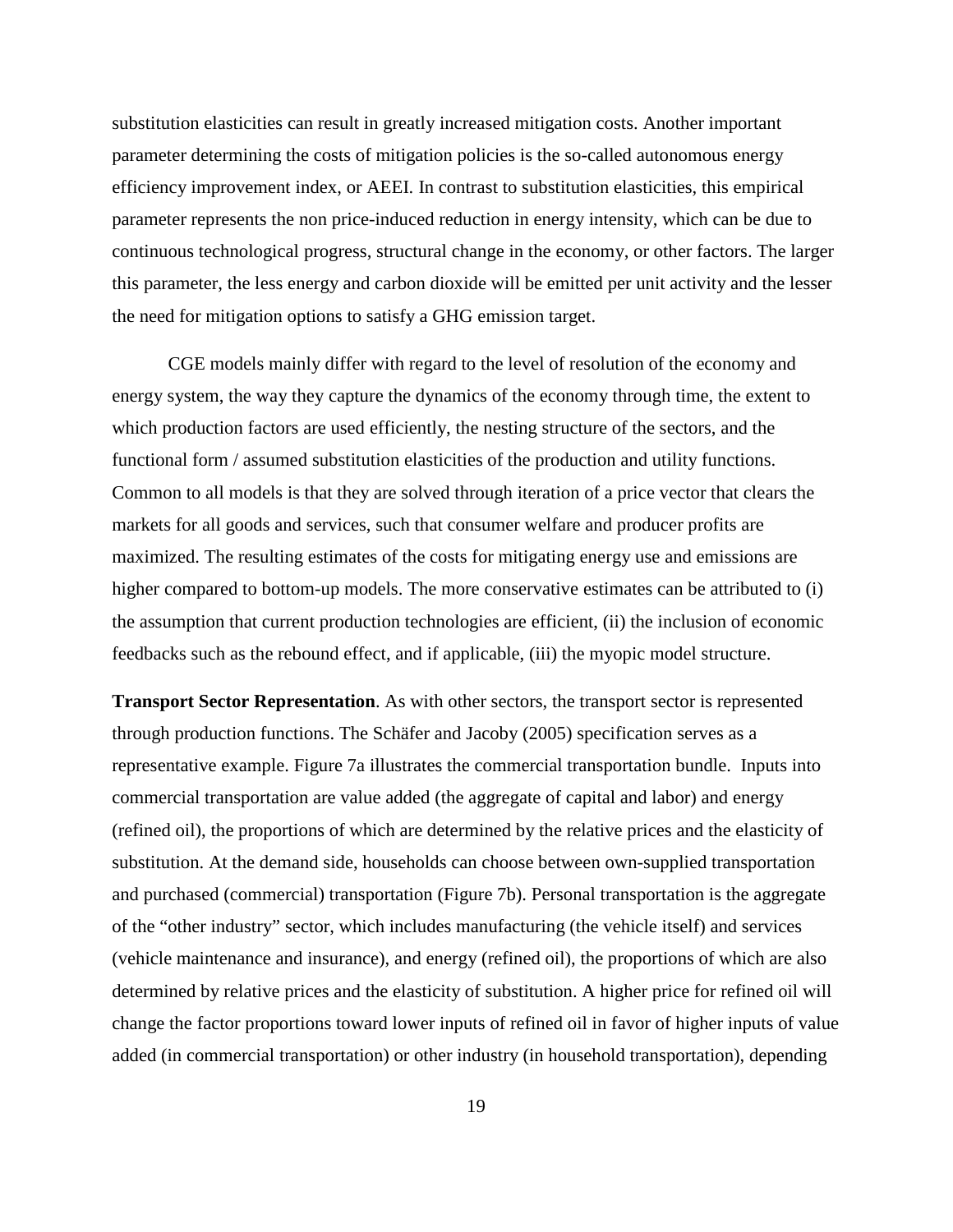on the size of the elasticity of substitution. Figure 7b also illustrates that higher oil prices will induce a shift in consumer demand toward non-transportation goods and services, provided they are affected less by an increase in the oil price. This is the main behavioral adjustment related to the transportation sector.

Table 3 summarizes exemplary studies of top-down models with transportation sector applications. Only studies conducted with the MIT EPPA model were identified. This can be attributed in part to the significant effort associated with introducing additional economic sectors into CGE models. However, as with bottom-up studies, these analyses focused on the impact of policy interventions on vehicle adoption and largely neglect behavioral change.

# **Table 3** Examples of top-down / macro-economic model-based applications with transportation sector representation

| Model       | Focus                                                | Reference             |
|-------------|------------------------------------------------------|-----------------------|
| <b>EPPA</b> | Assessing impact of a biofuel mandate on the         | Gitiaux et al. (2009) |
|             | composition of the European vehicle fleet            |                       |
| <b>EPPA</b> | Evaluating commercial potential of plug-in hybrid    | Karplus et al. (2009) |
|             | electric vehicles, their possible contribution to    |                       |
|             | reducing $CO2$ emissions, and their implications for |                       |
|             | electricity and petroleum use in the U.S. and Japan  |                       |

 While CGE models offer a more complete picture of the transportation sector and interdependent energy system, the key shortcoming is similar to the bottom-up models: changes in demand are exclusively price-induced. Hence, a reduction in public surface transport user costs would divert travelers from automobiles and aircraft to buses and railways. In reality, the rising value of time pushes travelers to faster modes as their income rises—this important parameter is typically ignored in CGE models. In addition, different transportation modes are often not sufficiently separated—often household vehicles are distinguished from an aggregate of "remaining" transport modes. Enlarging the representation of alternative modes is critical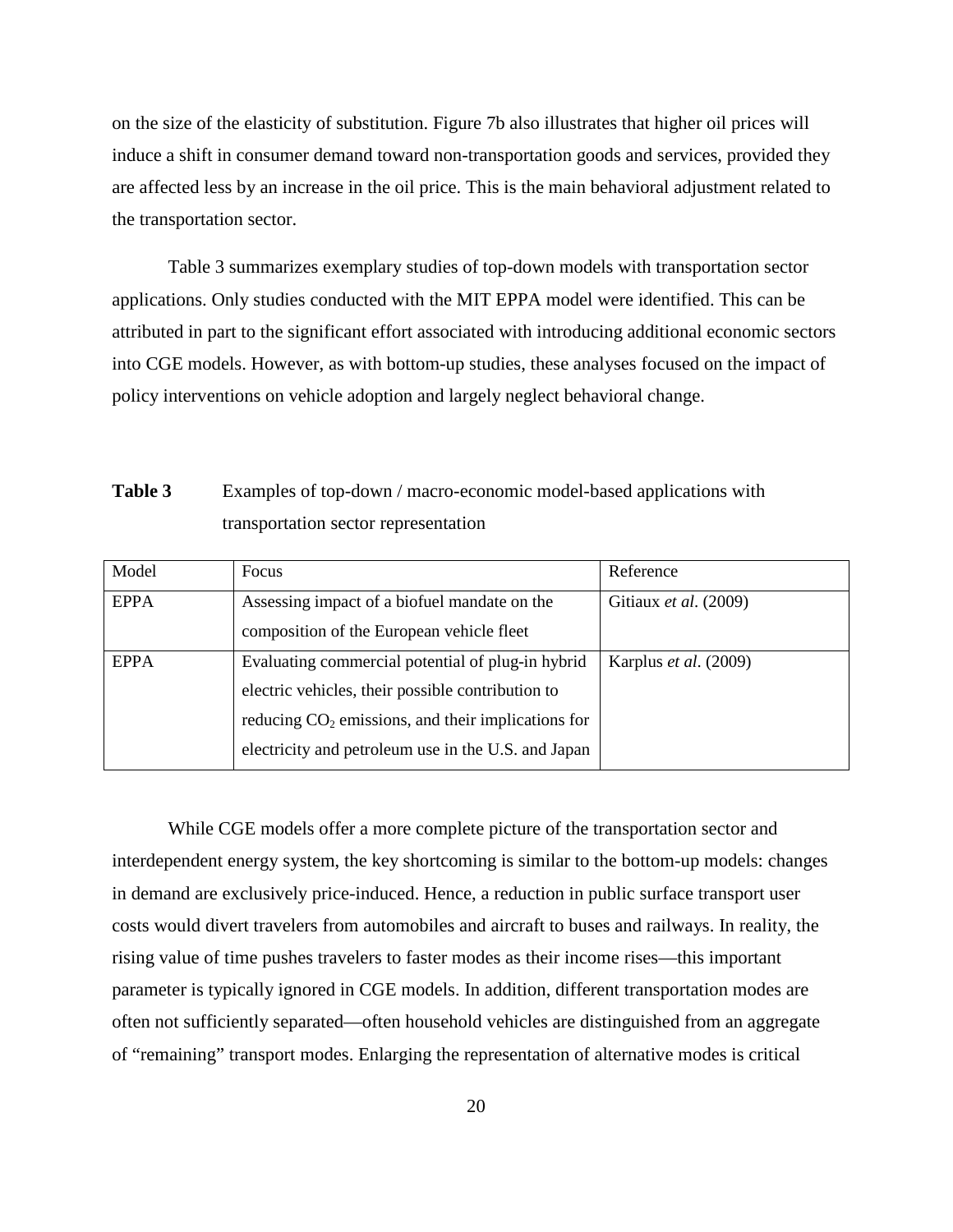when evaluating behavioral change with regard to mode choice. However, such expansion comes at a significant effort, as all sectors are interconnected and thus these linkages (in terms of input/output tables) would need to be re-estimated along with some of the other key model parameters.

## <span id="page-24-0"></span>*Hybrid Energy Models*

Hybrid energy models combine the individual advantages of bottom-up and top-down models, i.e., economic comprehensiveness and technological explicitness, and these models thus lessen the emission mitigation cost bias of either model type. In the past, the most common approach has been to couple a one-sector macroeconomic model with a bottom-up model that can handle the necessary energy sector detail. The most frequently used macroeconomic model has been MACRO, a neoclassical one-sector model of the economy, linked with different bottom-up models, such as ETA (Manne and Richels, 1992), MARKAL (Manne and Wene, 1992), and MESSAGE (Messner and Schrattenholzer, 2000). Other approaches combine existing CGE models with bottom-up models (Schäfer and Jacoby, 2005).

More recently, another stream of hybrid energy models has evolved that link energy demand and supply models, sometimes coupled with a macroeconomic model at different degrees of complexity. While IMACLIM-R and ReMIND contain a sophisticated general equilibrium model (Crassous *et al*., 2006; Luderer *et al*., 2010), other models solve for a partial equilibrium with a very limited representation of the economy: GCAM derives regional GDP growth from exogenously specified regional labor productivity growth and labor force participation (Kim, 2010), whereas PRIMES and CIMS require exogenous projections of GDP per sector (NTUA, 2007; Bataille *et al*., 2009). Important differences also exist among the models with a more sophisticated representation of the macro economy, which are essentially identical to those discussed for CGE models above. Differences also exist with regard to the solution method, i.e., forward looking (ReMIND) or recursive dynamic (all other models with the exception of PRIMES that can be solved either way). Other differences relate to geographical focus, ranging from individual countries such as Canada (CIMS) to the entire globe (GCAM). Common to all representatives of this family of hybrid models is that they are solved by iteration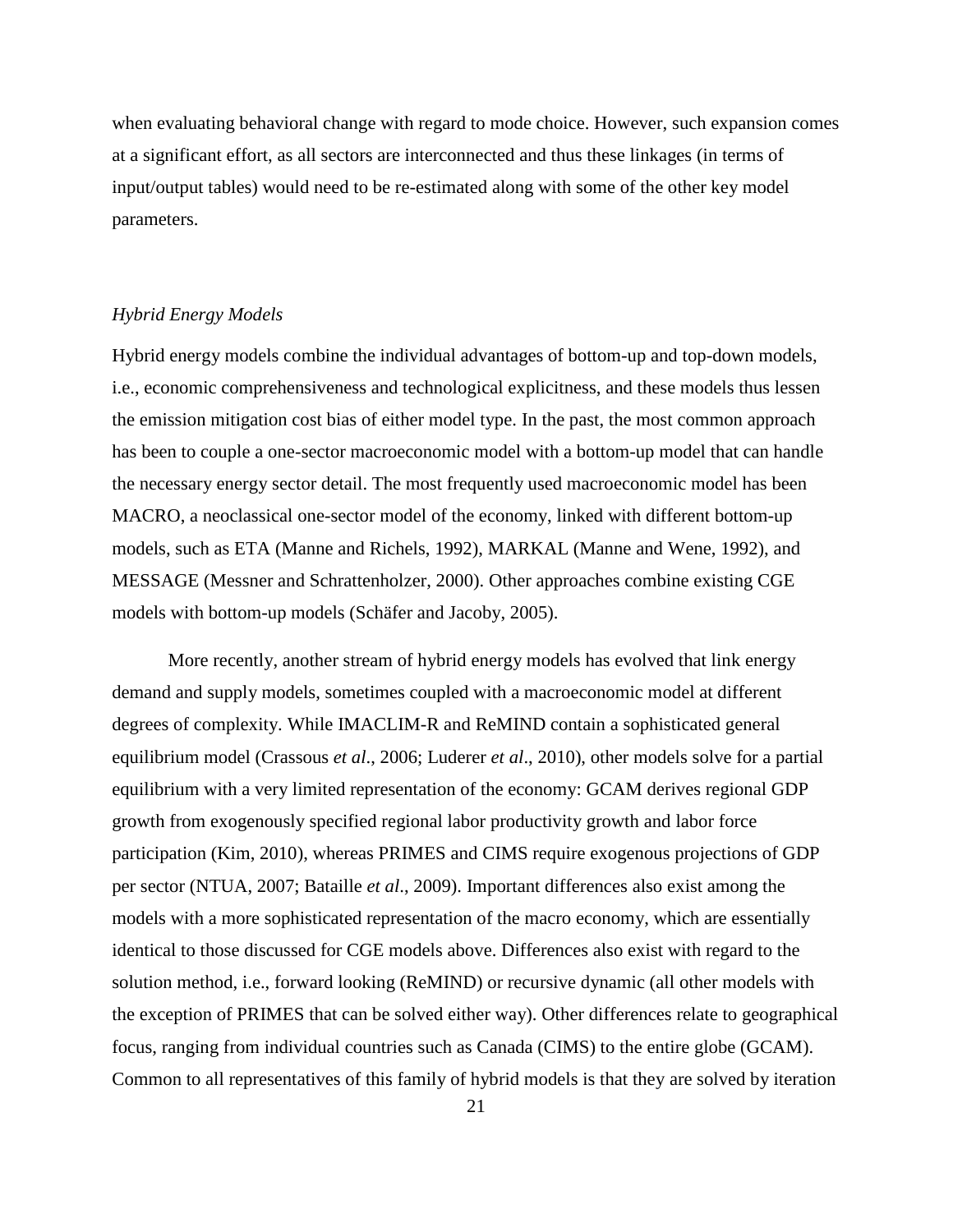of a price vector for different types of energy to find an economic equilibrium between the demand and supply curves.

**Transport Sector Representation**. Compared to bottom-up and top-down models, the transport sector representation varies significantly across hybrid energy models. Table 4 summarizes several hybrid model applications with transportation sector representation.

| Model              | Focus                                                 | Reference                    |
|--------------------|-------------------------------------------------------|------------------------------|
| <b>CIMS</b>        | Simulation of behavioral responses to technology-     | Horne <i>et al.</i> $(2005)$ |
|                    | focused climate policy in Canada                      |                              |
| <b>GCAM</b>        | Exploring the $CO2$ emissions mitigation potential of | Kyle and Kim $(2011)$        |
|                    | light-duty vehicle technology in 14 world regions     |                              |
| <b>IMACLIM-R</b>   | Estimate costs for stabilizing $CO2$ emissions        | Crassous et al. (2006)       |
|                    | through technological change, among others, in        |                              |
|                    | transportation worldwide                              |                              |
| <b>MARKAL-EPPA</b> | Simulation of transport sector implications and       | Schäfer and Jacoby           |
|                    | technology dynamics under $CO2$ policies in the U.S.  | (2005)                       |
| MARKAL-MACRO       | Simulation of technology pathways and economic        | Pye et al. (2007)            |
|                    | impacts of climate policy in the U.K.                 |                              |
| <b>PRIMES</b>      | Energy Roadmap 2050 – Reducing EU GHG                 | EC(2011)                     |
|                    | emissions by 80-95% below 1990 levels by 2050         |                              |
| ReMIND-G           | Exploring the "decarbonization" of the global         | Pietzcker et al. (2010)      |
|                    | transportation sector under climate policy            |                              |

**Table 4** Examples of hybrid model applications with transportation sector representation

 The representation of the transportation sector in hybrid energy models is generally more advanced compared to bottom-up or top-down models. The travel demand models implemented in each hybrid model can reproduce the fundamental dynamics of passenger travel shown in Figures 2a,b. All models also have an elastic demand specification and all hybrid models but the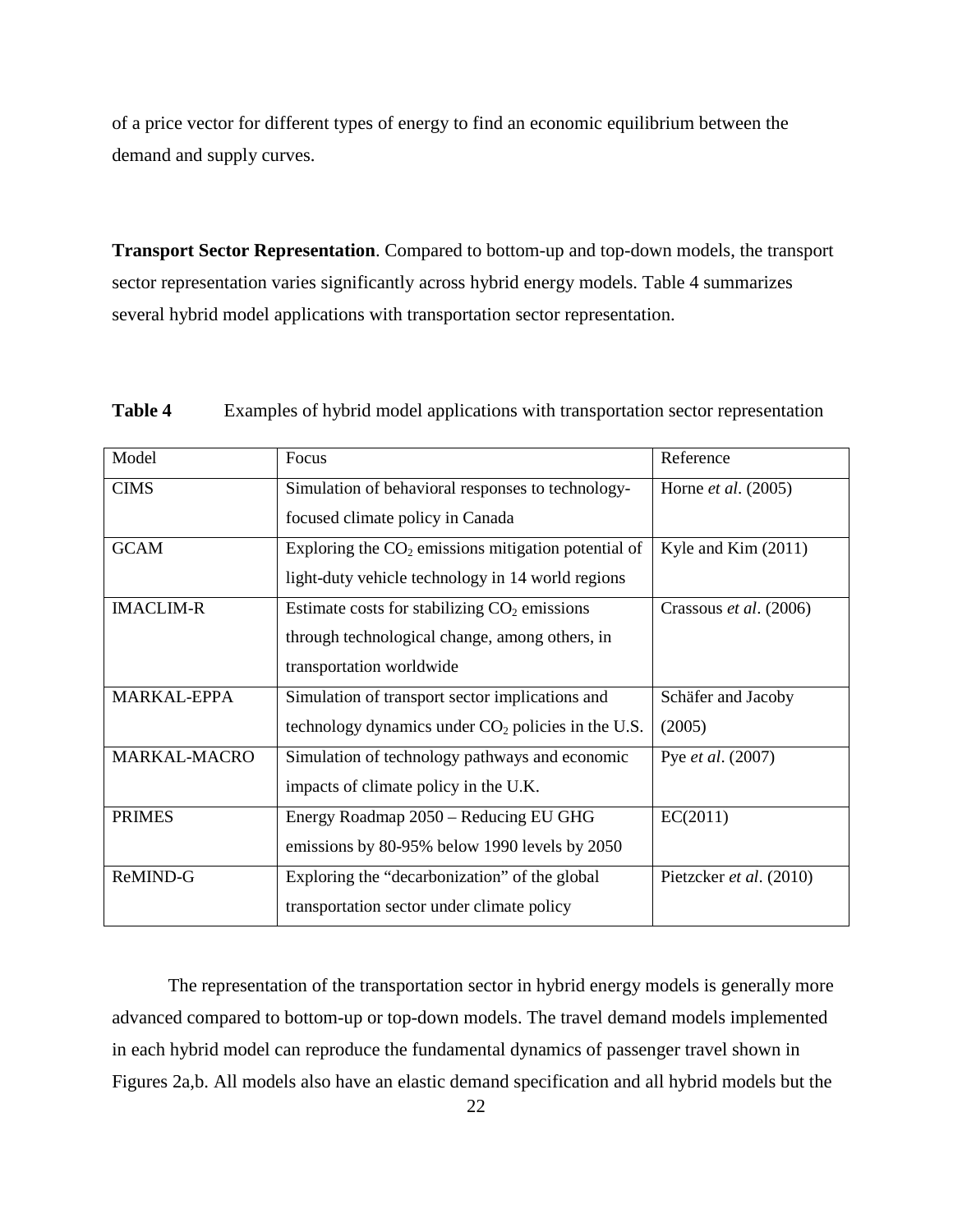MARKAL related ones incorporate endogenous mode shifts. CIMS even integrates a discrete choice model for travel and vehicle choice. In addition, IMACLIM-R accounts for transportation infrastructure investments and their impact on travel demand. Thus, jointly, a number of model specifications for taking into account behavioral change in transportation listed in Table 1 are satisfied. However, until today, these models have predominantly only focused on technology solutions. As we will see in the following section on existing stand-alone world-regional/global transportation demand models, some of these models already are complementary to the transportation sector specified in existing E3 models.

# <span id="page-26-0"></span>*Other Models*

Although the distinction between bottom-up, top-down, and hybrid models covers most E3 models, it is not exhaustive. Among those models not covered by the above taxonomy are predominantly econometric models. Those are based upon a set of empirical relationships, the coefficients of which were estimated statistically. The Prospective Outlook on Long-term Energy Systems (POLES) model is perhaps the most prominent representative of this type of models (see Appendix for details).

Table 5 summarizes the major characteristics of the E3 models examined above. While all models have been used for technology assessments, several include specifications that allow testing policies that aim at behavioral change. All E3 models but two bottom-up models are capable of estimating change in transportation demand in response to changing transportation costs. In addition, multi-sector CGE models simulate the diversion of consumer demand away from transportation towards other goods and services, as travel costs increase. The capability of simulating endogenous mode shifts also exists for the majority of hybrid energy models. In addition, few hybrid models are already capable of simulating further behavioral change policies, such as the choice of non-physical travel (EPPA, MARKAL-EPPA) and the impact of infrastructure policies on transportation demand (IMACLIM-R). The subsequent section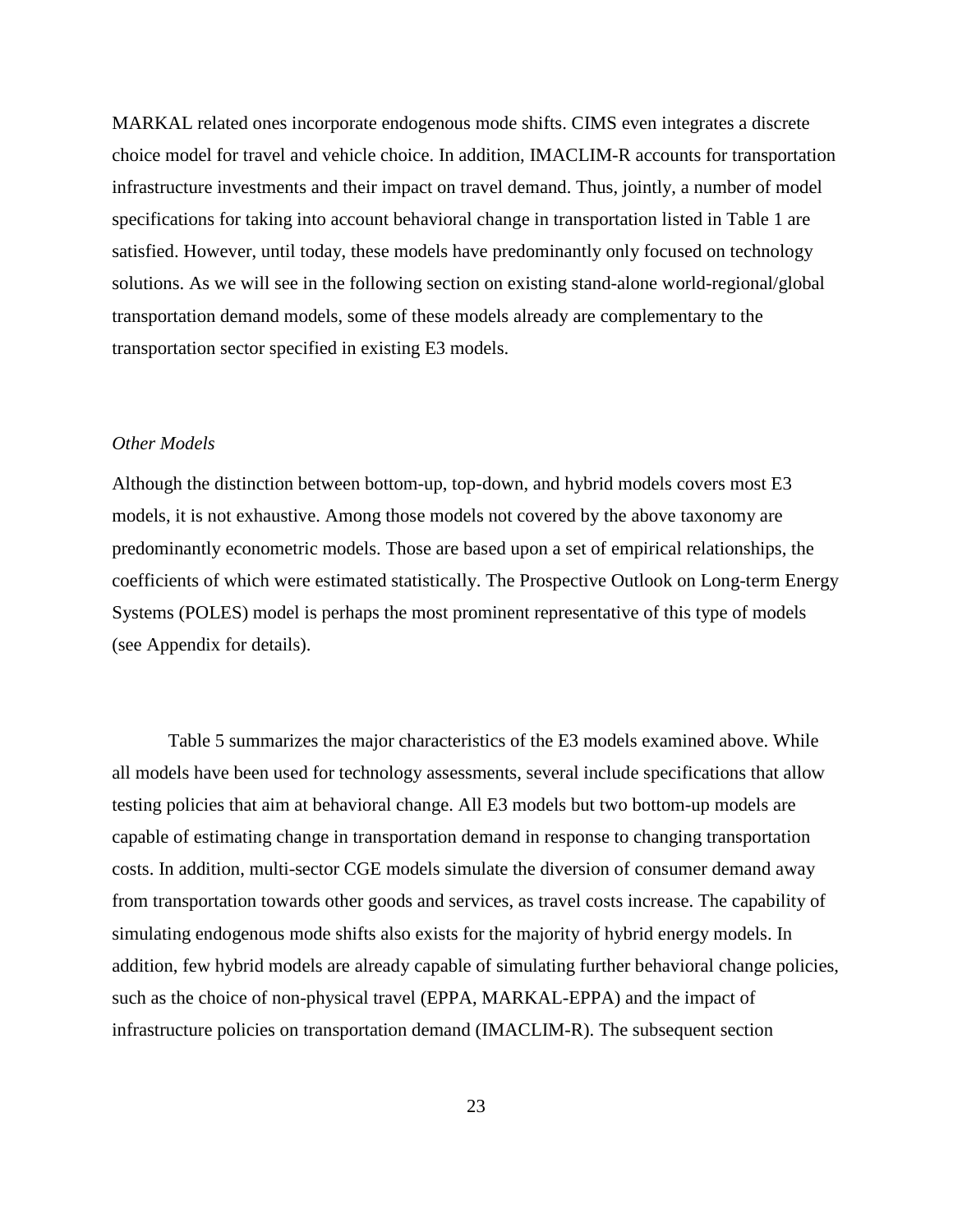examines standalone macroscopic transportation models to understand whether some features could be adopted in E3 models to enable exploring the full range of behavioral change policies.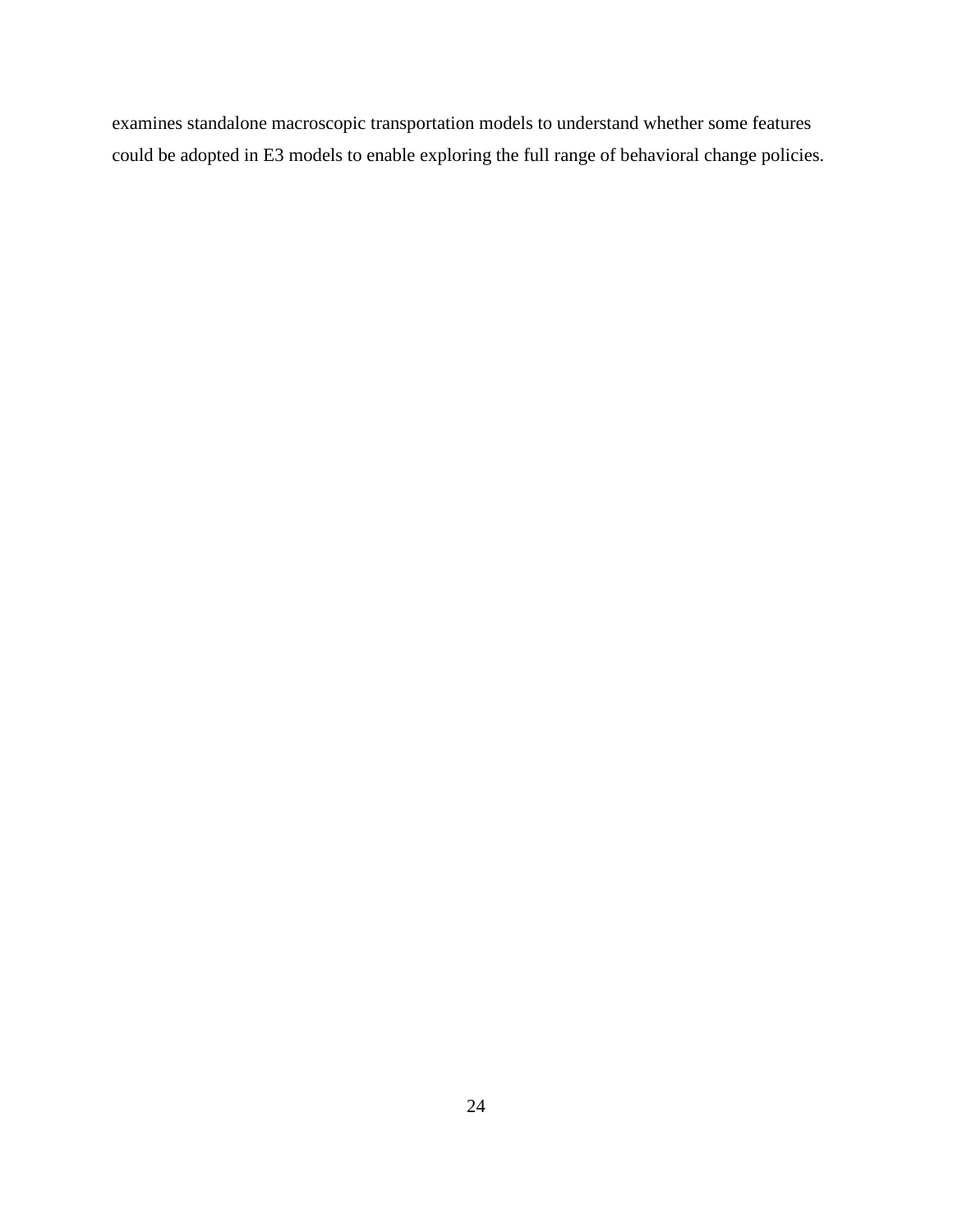|                           | Cont. hist.       | Solution   | Equili- | Geogra-    | Technol.    | Elastic          | Endogen. | Choice no   | Segment.        | Acctng. for |
|---------------------------|-------------------|------------|---------|------------|-------------|------------------|----------|-------------|-----------------|-------------|
|                           | mobility          |            | brium   | phic       | Assess-     | transport        | mode     | (physical)  | urban /         | infrastrct. |
|                           | trends            |            |         | Scope      | ments       | demand           | choice   | travel      | intercity       | capacities  |
| <b>Bottom-up Models</b>   |                   |            |         |            |             |                  |          |             |                 |             |
| <b>GET</b>                | X                 | ${\rm FL}$ | Partial | 11 R       | X           |                  |          |             |                 |             |
| <b>MARKAL Standalone</b>  | X                 | FL         | Partial | $C + R$    | X           |                  |          |             |                 |             |
| <b>MARKAL El. Demand</b>  | $\mathbf X$       | ${\rm FL}$ | Partial | $C + R$    | X           | $X^2$            |          |             |                 |             |
| <b>TIMES</b>              | X                 | FL         | Partial | $C + R$    | X           | $X^2$            |          |             |                 |             |
| <b>Top-Down Models</b>    |                   |            |         |            |             |                  |          |             |                 |             |
| <b>EPPA</b>               | $=$ $\frac{1}{1}$ | RD         | General | 16 R       | $\mathbf X$ | $X^2$            | $X^2$    | $\mathbf X$ |                 |             |
| <b>Hybrid Models</b>      |                   |            |         |            |             |                  |          |             |                 |             |
| <b>CIMS</b>               | X                 | RD         | Partial | Canada     | X           | X                | $X^3$    |             | $\mbox{X}$ $^4$ |             |
| <b>GCAM</b>               | $\mathbf X$       | RD         | Partial | 14 R       | X           | $\boldsymbol{X}$ | X        |             |                 |             |
| <b>IMACLIM-R</b>          | $\mathbf X$       | RD         | General | 5 R        | X           | $\boldsymbol{X}$ | X        | $\mathbf X$ |                 | X           |
| MARKAL-EPPA               | $\mathbf X$       | RD         | General | U.S.       | $\mathbf X$ | $\mathbf X$      |          | X           |                 |             |
| <b>MARKAL-MACRO</b>       | X                 | FL         | General | $C + R$    | X           | X                |          |             |                 |             |
| PRIMES (EU-27 only)       | $\mathbf X$       | RD/FL      | Partial | 35 C       | X           | $\boldsymbol{X}$ | X        |             |                 |             |
| ReMIND                    | X                 | FL         | General | 11 R       | X           | X                | X        |             |                 |             |
| <b>Econometric Models</b> |                   |            |         |            |             |                  |          |             |                 |             |
| <b>POLES</b>              | X                 | RD         | Partial | $32C+18 R$ | X           | X                |          |             |                 |             |

**Table 5** Main characteristics of existing Energy/Economy/Environment models with transportation sector representation

**Notes:** FL: Forward-looking, RD: recursive-dynamic, C: country, R: world region. <sup>1</sup> As a consequence of omitting non-price induced changes to final demand and not because of behavioral change policies. <sup>2</sup> Only price-induced adjustments; transportation demand could also be speed-responsive if using generalized costs instead of economic costs. 3 Only for one study (Horne *et al*., 2005), otherwise "—" as in MARKAL models.<sup>4</sup> Exogenously imposed shares over time.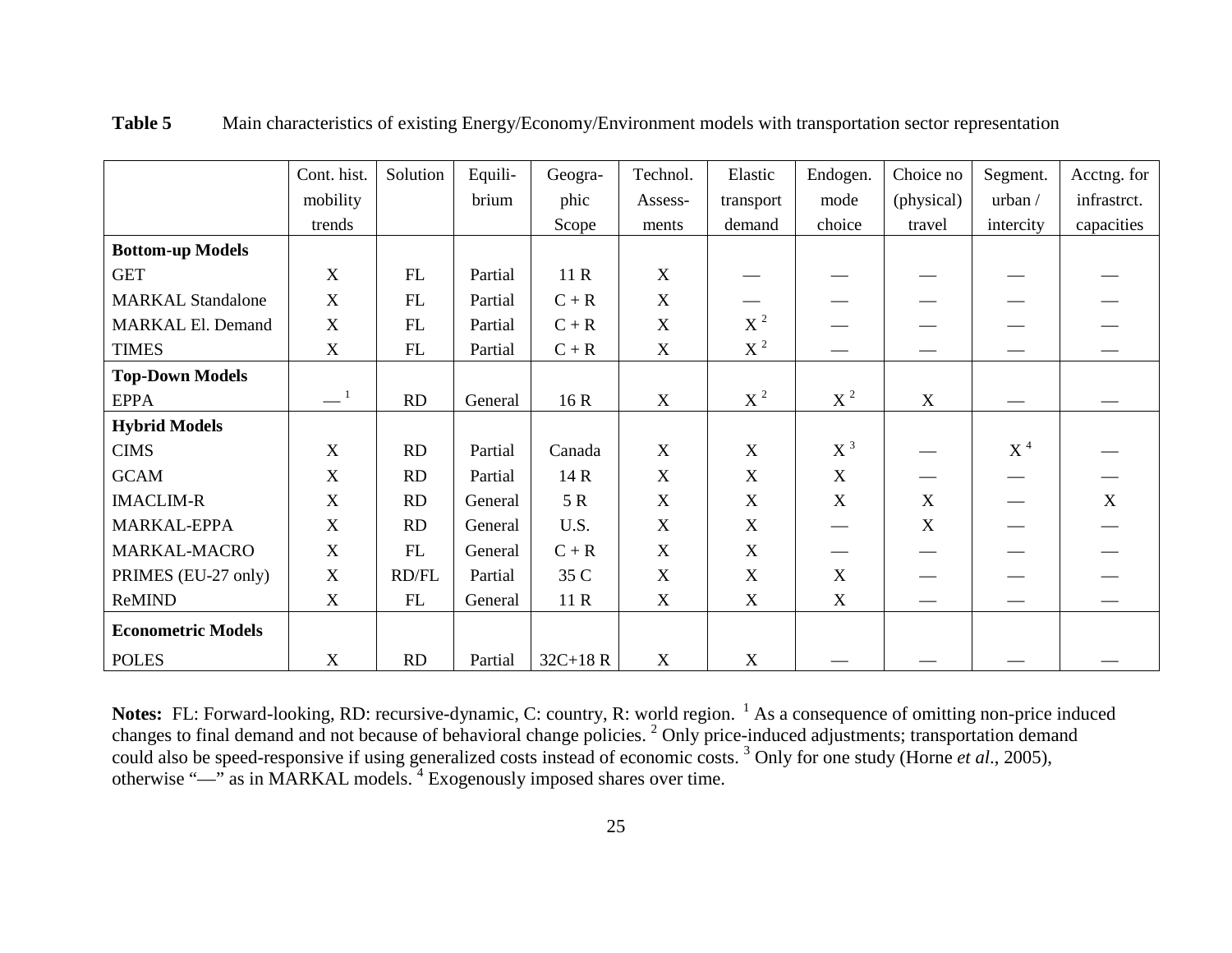# <span id="page-29-0"></span>**Existing World-Regional/Global Transportation Demand Models**

After broadly examining the energy/economy/environment (E3) models with transport sector representation, this section focuses on existing transportation demand models. The key question is whether these models contain some of the required model specifications from Table 1 to simulate behavioral change in transportation. These elements could then potentially be integrated into the E3 models discussed above.

# <span id="page-29-1"></span>*International Energy Agency Models*

Two world transportation demand models were developed at the International Energy Agency (IEA). The ultimate purpose of both models is the projection of world transportation energy use and GHG emissions. Both models project transportation activity by mode and particularly focus on road transportation.

**1996 World Energy Outlook Model.** This spreadsheet-type model projects transportation energy use based on projections of per person GDP, population, and transportation prices following a hybrid approach (Wohlgemuth, 1997). For the U.S., Europe, Japan, China, India, the change in vehicle miles travelled for passenger and freight transport modes in relation to the base year values are derived from projections of per person GDP, population, and transportation prices. The associated energy use is then estimated via assumed levels of vehicle occupancy rates and energy intensities. For all other parts of the developing world, transportation energy use is estimated directly from different independent variables or via the vehicle stock, depending on data availability. Underlying the transportation demand projections are scenarios of income and price developments for all countries and regions. While the income and price elasticities for transportation fuel use in most parts of the developing world are based on educated guesses, those of transportation demand in the industrialized world seem to have been estimated. However, no methodological approach was given.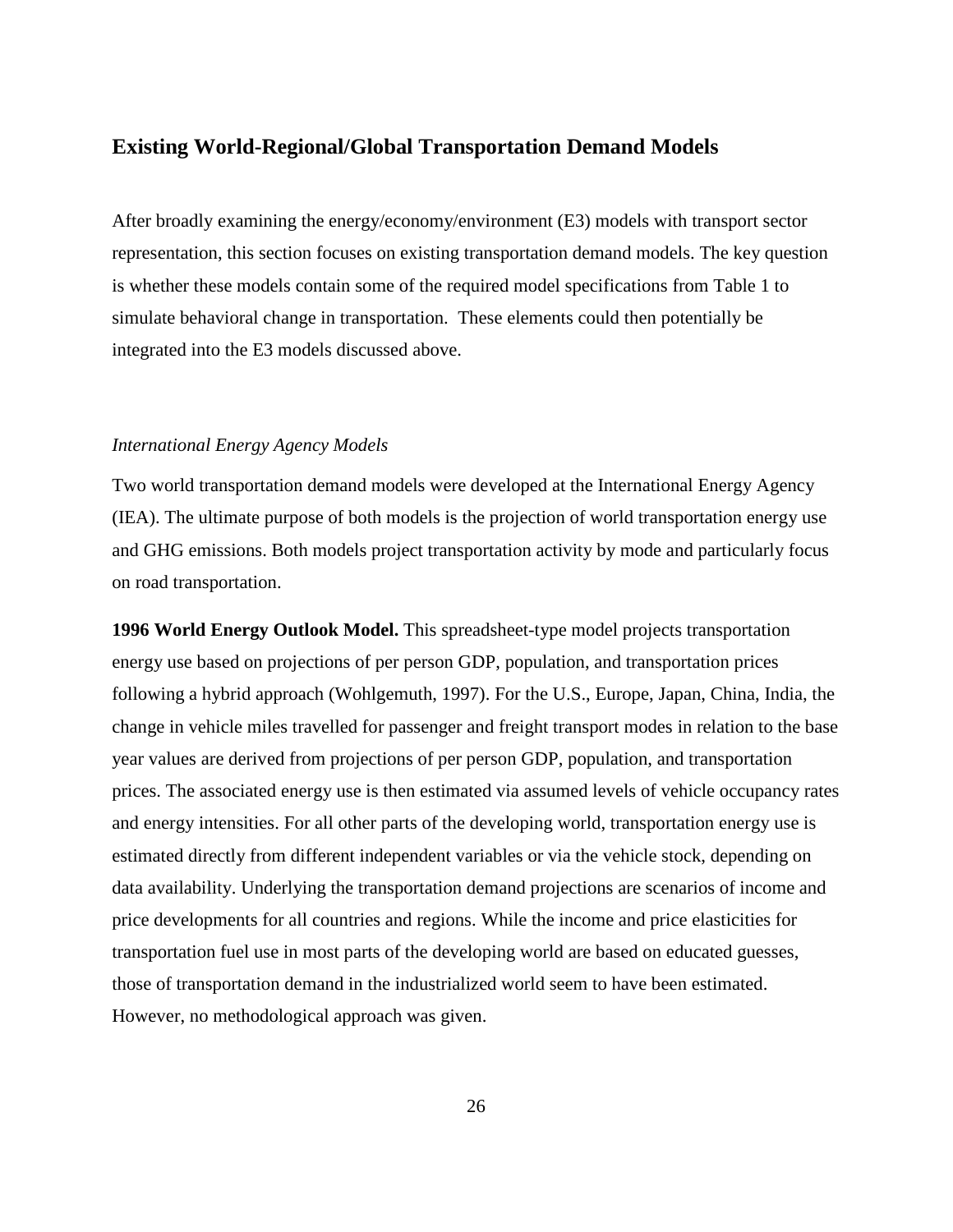**Mobility Model (MoMo) Model.** This spreadsheet model projects road transportation demand by mode, energy use, and  $CO<sub>2</sub>$  emissions for 22 world regions / countries together forming the world. Based on a 2005 base year, the model projects the stock of 2-3 wheelers, light-duty vehicles, and heavy-duty vehicles depending on income scenarios. The projected fleet of passenger and freight vehicles is multiplied by (i) an annual distance driven to arrive at VKT by mode and by (ii) an average occupancy rate or freight load factor to obtain projections of passenger-km travelled and ton-km generated (Fulton *et al*., 2009). These projections are complemented by direct projections of passenger-km travelled and ton-km generated for railways and aircraft and energy use projections for marine transport (Trigg, 2011). In combination with assumptions about energy intensities and fuel characteristics, transportation energy use and  $CO<sub>2</sub>$  emissions are projected. MoMo includes two submodels for projecting (i) vehicle sales based on projected motorization rates, existing vehicle stocks and scrapping rates and (ii) the vehicle purchase prices based on technology costs and learning rates. (Vehicle prices, however, do not seem to influence vehicle sales.)

 Both IEA models project the demand for transportation and energy use for each mode separately. Hence, it is impossible to endogenously simulate change in total travel demand and mode shifts in response to changes in travel costs, speeds, etc.

# <span id="page-30-0"></span>*The Schäfer / Victor Model of Global Passenger Travel*

This model projects a continuation of the trends shown in Figures 2a,b (Schäfer and Victor, 2000). The underlying rationale is a fixed budget of travel money and time expenditures. A fixed ratio of travel expenditures to income (the travel money budget) causes travel demand to increase in proportion to GDP, provided travel costs are roughly stable. At the same time, a fixed travel time budget requires the rising travel demand to be satisfied by faster modes. In an unconstrained world without diminishing returns to travel, all world-regional trajectories in Figure 2a would need to meet in one hypothetical future "target point", which is characterized by the exclusive use of the fastest transport mode (aircraft, i.e., 600 km/h) over the entire travel time budget (1.2 hours per person per day), 365 days a year. The respective zero shares for the other modes are shown in terms of the shaded envelope in Figure 2b.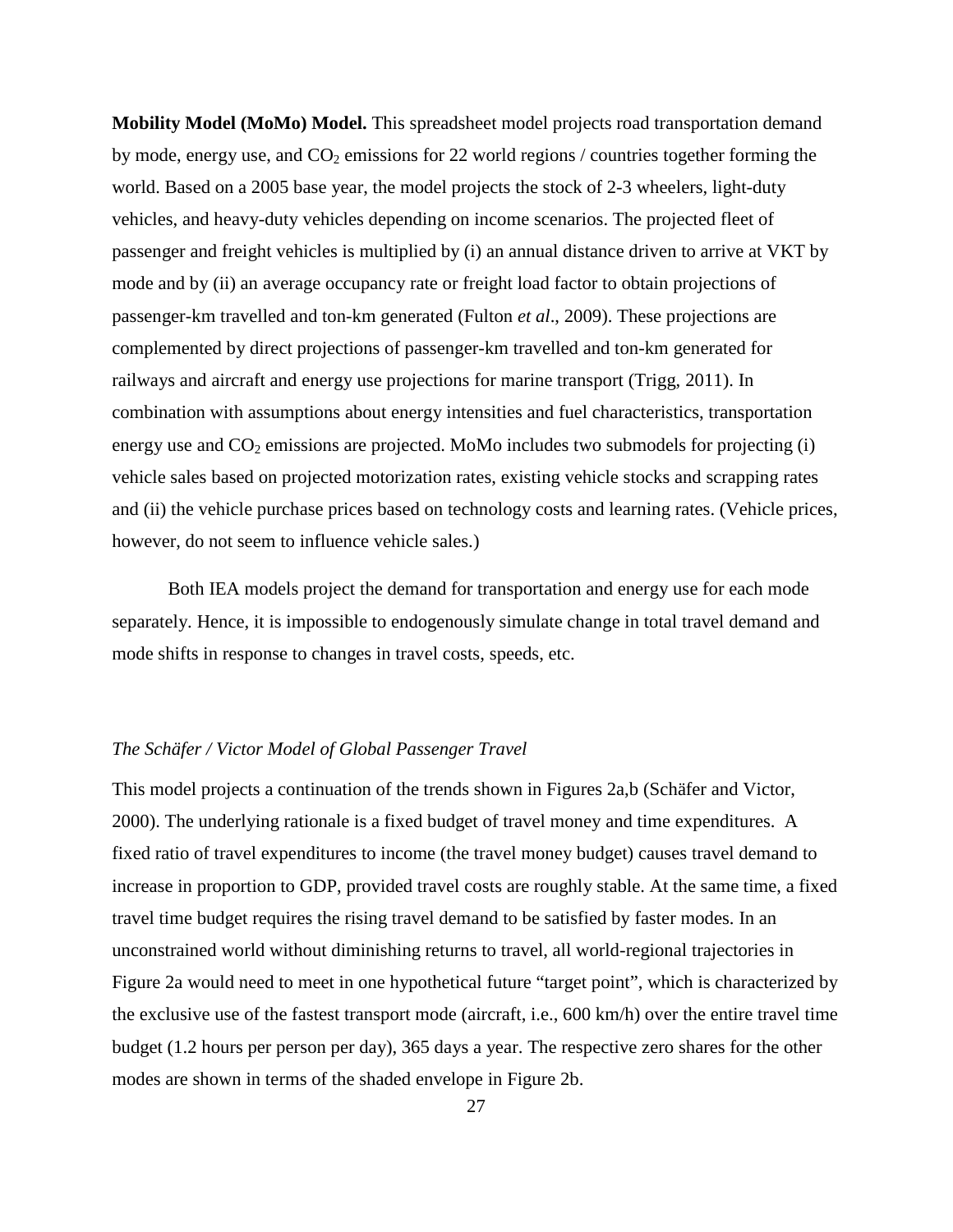Because the shaded envelopes in Figures 2a,b provide only broad guidance for future levels of travel demand and mode shares, this model projects future levels of travel demand via regressions through the historical regional trajectories and the target point. Future mode shares are estimated via regression equations through the historical mode shares and the target point value for low-speed public transportation modes in combination with balancing equations of total travel time (via modal speeds) and PKT.

The key limitations of this model encompass the exclusion of transport costs and diminishing returns to travel (by means of an income elasticity), variables that are required to model the impact on behavioral change. Nevertheless, the projections of PKT by mode from this model have been inputs into a number of energy models, including Azar *et al*. (2003) and Schäfer and Jacoby (2005), shown in Tables 2 and 5. These studies simulated the required technological change in order to meet a  $CO<sub>2</sub>$  emission target, while taking the projected levels of PKT by mode as inputs.

### <span id="page-31-0"></span>*GTrans Model*

As with the Schäfer / Victor model, this Global Transportation (GTrans) model—currently under development—incorporates a growth model of total passenger travel and a mode choice model. A first version is operational for the U.S. (Schäfer, 2011). The growth model is a dynamic time series model, with lagged terms of PKT per capita, per person GDP, and average prices (which can be specified as either economic user costs or generalized user costs). Any of the three alternative mode choice models (a multinomial logit, a mixed logit that incorporates the U.S. income distribution, and a nested logit that distinguishes between urban and intercity travel) includes the wage rate and several modal attributes, such as vehicle costs, vehicle speed, and for aircraft the ratio of delay time to total flight time. One key parameter of the choice models is the value of time, i.e., the marginal rate of substitution between money and time. All coefficients are estimated with time series data (1950-2008) of per person GDP, user costs by modes, door-todoor speeds by mode, air traffic delay, and for the mixed logit model, the U.S. income distribution over time (1967-2008). While user costs by mode can be derived directly from consumer expenditure surveys, speeds by mode need to be estimated via general relationships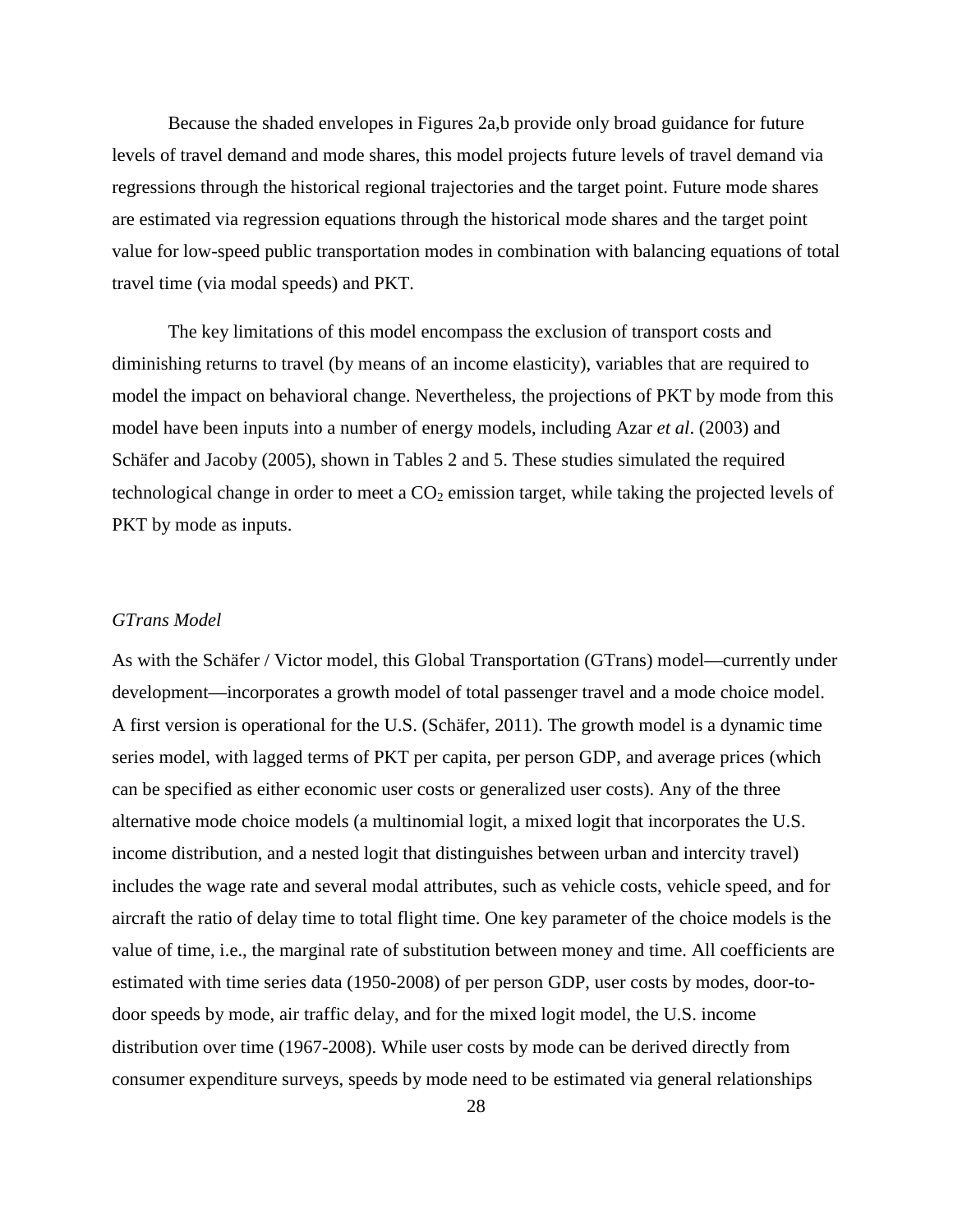specified with national household travel surveys. Air traffic congestion is taken into account by empirical data from U.S. airlines as an increasing function of arrival delay as a fraction of elapsed flight time over elapsed flight time per year.

Once the coefficients of the choice model are estimated, travel costs, door-to-door speeds, and air traffic delays determine the shares of all transportation modes considered. The weighted average travel costs are input into the demand model, along with projected income levels. Jointly, per person PKT, mode shares, and mode speeds yield the daily per person travel time. The latter is compared to an exogenously specified travel time constraint. Should per person travel time exceed the travel time budget, the value of time coefficient in the mode choice model is being increased and mode shares are recalculated. Because a change in oil price leads to substitutions of capital for energy in transport modes and thus a change in transport user costs and therefore mode shifts, another iteration loop generates an economic equilibrium between total travel, mode choice, and technology adoption.

# <span id="page-32-0"></span>*TREMOVE and Zachariadis Models*

TREMOVE is a complex integrated transportation model for policy analysis at local, regional, and European levels (e.g., TML, 2007), which was simplified by Zachariadis (2005). In his model, consumers maximize a nested CES-type utility function subject to a budget constraint. The nested utility function represents a decision tree of choices with regard to (i) work or nonwork trips, (ii) whether or not to travel, (iii) if travel occurs, whether it is urban or non-urban, (iv) whether it is short or long-distance in each regime, and (v) whether it occurs during peak or off-peak time. Depending on the spatial characteristics of each trip (urban or non-urban), a secondary decision process distinguishes between private and public modes. This decision tree includes cars of two different sizes, which, in non-urban travel, operate on either motorways or other roads. Similar to passenger travel, a representative firm minimizes a cost function of freight movements or business trips. The resulting quantities at each nest depend on the substitution elasticities of the CES functions and the generalized user costs, that is, the economic costs and monetized time expenditures (NTUA, 2008). The solution of this optimization yields the quantities for each alternative at each nest, e.g., the amount of passenger-km traveled within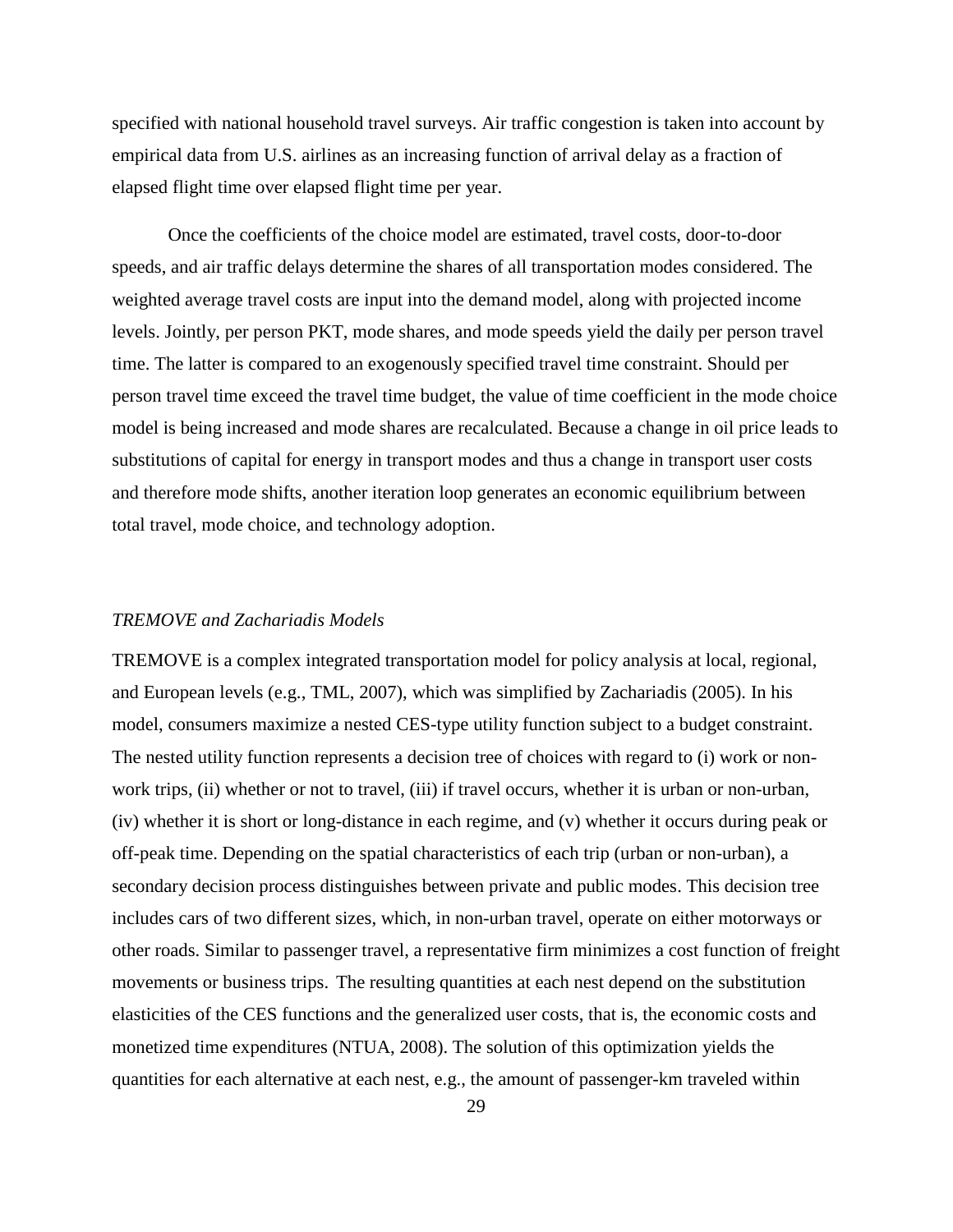urban and non-urban travel in the third nest mentioned above. The required substitution elasticities of the CES function are derived from the TREMOVE model. It is not clear, however, how these parameters were estimated for the TREMOVE model.

# <span id="page-33-0"></span>**Simulating Behavioral Change in Transportation with E3 Models**

After discussing the current specification of existing E3 models in light of the requirements for simulating behavioral change in transportation and after exploring the respective potential opportunities provided by standalone transportation models, this section discusses how best to integrate these opportunities into E3 models. Table 6 summarizes how the main specifications required to model behavioral change outlined at the beginning of this study are implemented in the various models. The required model capabilities relate to elastic transportation demand, choice of no (physical) travel and thus potential substitution by telecommunication means, endogenous mode shift, accounting for infrastructure capacity, and segmenting urban and intercity transportation. While few E3 models are currently capable of simulating the outcome of individual behavioral change policies, the implementation of relevant features from standalone macroscopic models would allow them to explore the entire range of such policies—in combination with technology assessments.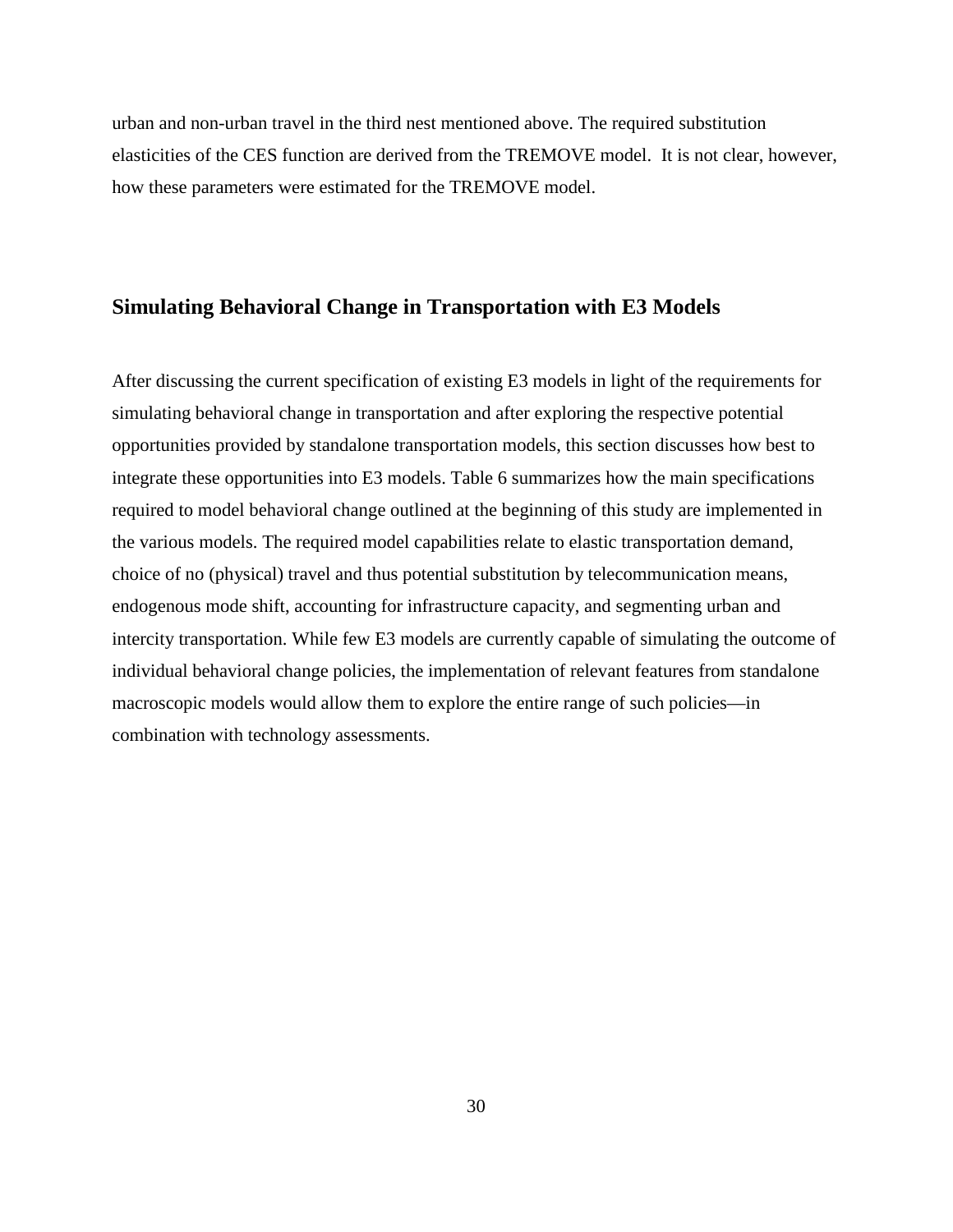|                          | Geographic        | Elastic             | Endogenous          | Choice of no        | Accounting for  | Segmentation        |
|--------------------------|-------------------|---------------------|---------------------|---------------------|-----------------|---------------------|
|                          | Scope             | Transportation      | Mode Choice         | (physical)          | infrastructure  | urban /             |
|                          |                   | Demand              | Model               | travel              | capacity        | intercity           |
| <b>Hybrid E3 Models</b>  |                   |                     |                     |                     |                 |                     |
| <b>CIMS</b>              | Canada            | Price Elasticity    | <b>MNL</b>          |                     |                 | Exogenous           |
| <b>GCAM</b>              | 14 R              | Price Elasticity    | Logit-type          |                     |                 |                     |
| <b>IMACLIM-R</b>         | 5 R               | <b>CES</b> Function | <b>CES</b> Function | <b>CES</b> Function | Road, Rail, Air |                     |
| <b>MARKAL-EPPA</b>       | U.S.              | <b>CES</b> Function |                     | <b>CES</b> Function |                 |                     |
| <b>MARKAL-MACRO</b>      | $C + R$           | <b>CES</b> Function |                     |                     |                 |                     |
| <b>PRIMES</b>            | 35 C              | Price Elasticity    | Price Elasticity    |                     |                 |                     |
| ReMIND                   | 11R               | <b>CES</b> Function | <b>CES</b> Function | <b>CES</b> Function |                 |                     |
| <b>Standalone Models</b> |                   |                     |                     |                     |                 |                     |
| <b>IEA Models (Momo)</b> | $13C + 9R$        |                     |                     |                     |                 |                     |
| Schäfer/Victor           | 11R               |                     | Hybrid              |                     |                 |                     |
| <b>GTrans</b>            | U.S. <sup>1</sup> | Price Elasticity    | MNL, ML, NL         |                     | Air             | NL                  |
| TREMOVE/Zachariadis      | EC countries      | <b>CES</b> Function | <b>CES</b> Function | <b>CES</b> Function | Auto, Truck     | <b>CES</b> Function |

**Table 6** Main characteristics of hybrid Energy/Economy/Environment models with transportation sector representation and standalone macroscopic transportation models

Notes: C: country, R: world region, MNL: multinomial logit, ML: mixed logit, NL: nested logit; <sup>1</sup> Model is currently being expanded to other parts of the world.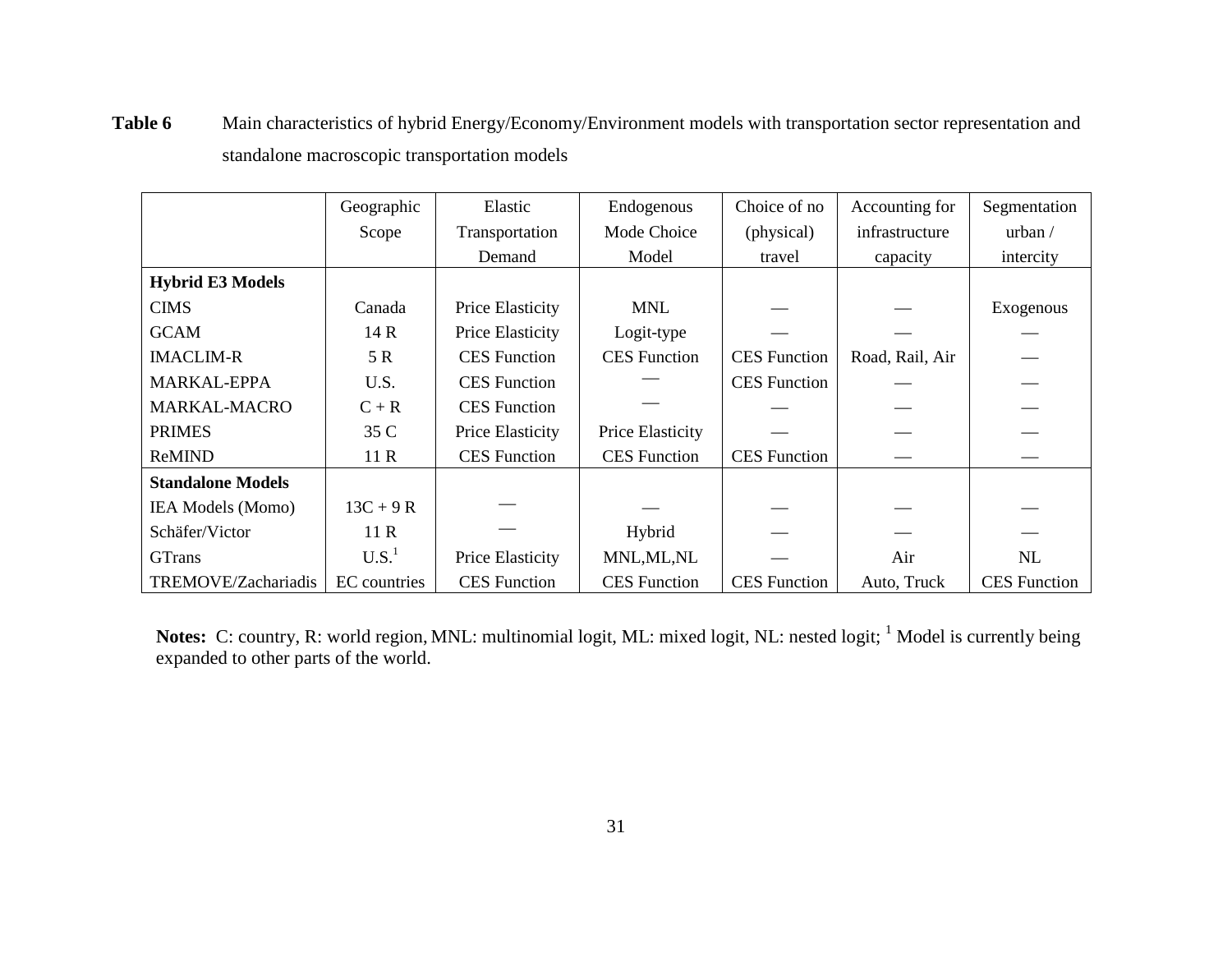### <span id="page-35-0"></span>*Elastic Transportation Demand*

According to Table 6, all hybrid models already account for that fundamental capability. As can be seen, the elastic transportation demand is represented by either CES functions or price elasticities. The type of price elasticity differs by model. In CIMS, price elasticities relate to individual transport modes, whereas those in GCAM and GTrans correspond to overall market elasticities for total passenger travel and total freight transportation, respectively. Yet, all specifications lead to a similar outcome, i.e., the decline in total transportation demand as a result of an increase in total transportation costs. Thereby, the CES function specification is richer, as it also explains the shift in demand away from transportation to specific goods or services. However, for the purpose of modeling the change in transportation demand in response to a change in transportation prices, both approaches are equally valuable.

# <span id="page-35-1"></span>*Endogenous Mode Choice*

Table 6 suggests that most hybrid models are capable of simulating mode shifts endogenously. Essentially two different approaches have been pursued, i.e., CES functions and consumer choice models. In order to account for the combined impact of differences in vehicle speed and economic costs on mode choice, a CES production function needs to use generalized user costs instead of economic costs, as implemented in the TREMOVE and Zachariadis models. Although CES functions and consumer choice models can lead to similar outcomes, important differences exist. One difference is associated with analytical simplicity, especially with regard to nested models. While nested CES functions are represented by a product of simple expressions, nested consumer choice models incorporate more complex terms and require a larger database for parameter estimation. (When referring to consumer choice models, in the context of national or world-regional E3 models, reference is typically made to aggregate models, that is, regression equations having the functional form of logit models.)

 However, the simplicity of CES functions comes at a cost. The substitution elasticities of CES functions are often based on expert judgment instead of rigorous analytical estimation. Therefore, the Zachariadis model relies on values from the rather complex TREMOVE model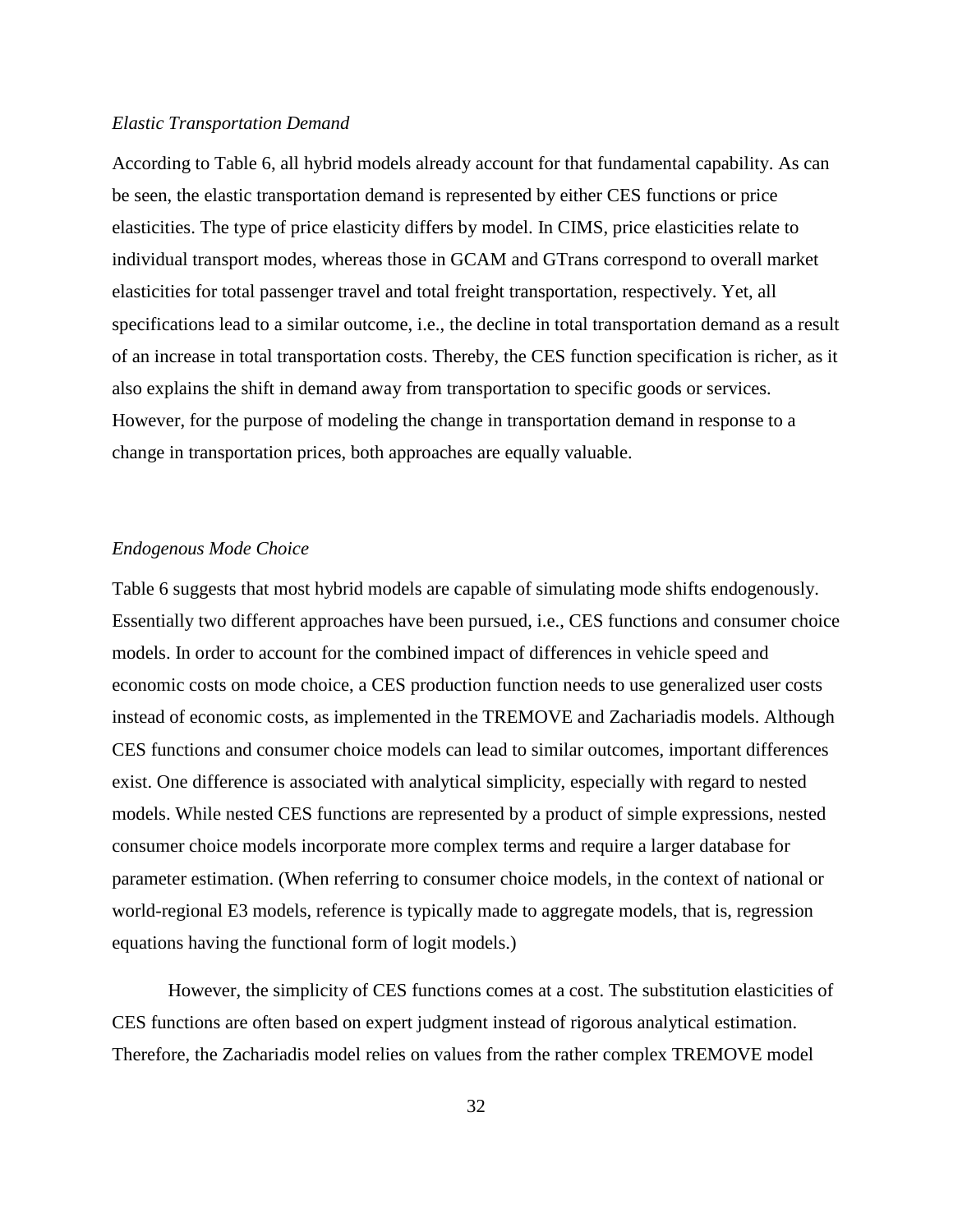which has a similar specification and it is not clear how the TREMOVE substitution elasticities were derived. The simulation results may thus be less reliable. Moreover, consumer choice models can more easily include attributes in addition to transportation costs and speeds, should such data be available. For example, in passenger transport, additional attributes could include air traffic delay and quality of service variables such the operating frequency of public transport modes. In freight transportation, additional attributes could account for the (average) value of the transported commodities or the standard deviation of shipment times over a given distance as a measure of service reliability. But even if including transport costs and average speeds as the only attributes in the utility function, the estimated alternative specific constants take into account the combined effect of all attributes excluded from the utility function, all other factors equal. The compared to CES functions typically resulting larger number of estimated parameters in choice models offers a richer basis for interpretation.

 Perhaps surprising, none of the mode choice modeling approaches reviewed here is based on cross-price elasticities, which would be a simple way of simulating mode shifts as a result of price changes. As these elasticities are measured on the basis of modes operating at typical speeds, they inherently take into account the speed differences across modes as well. Such approach would require a comparatively small effort for implementing endogenous mode shifts into E3 models that do still lack that capability, such as the MARKAL family of models.

# <span id="page-36-0"></span>*Choice of no (Physical) Travel*

Four models in Table 6, IMACLIM-R, MARKAL-EPPA, ReMIND, and the Zachariadis model account for the option of travelers not to travel at all, which is a prerequisite for simulating the substitution of telecommunication means for physical travel. Figure 7b shows the nesting structure for household travel in MARKAL-EPPA, where transportation is substitutable with non-transportation goods and services in the aggregate consumption bundle. Telecommunication substitutes could be specified as an alternative to physical travel, the combination of both would then be substitutable (with a very small substitution elasticity) with the non-transport bundle. All four models represent this choice via CES functions. Thereby, the simplicity of CES functions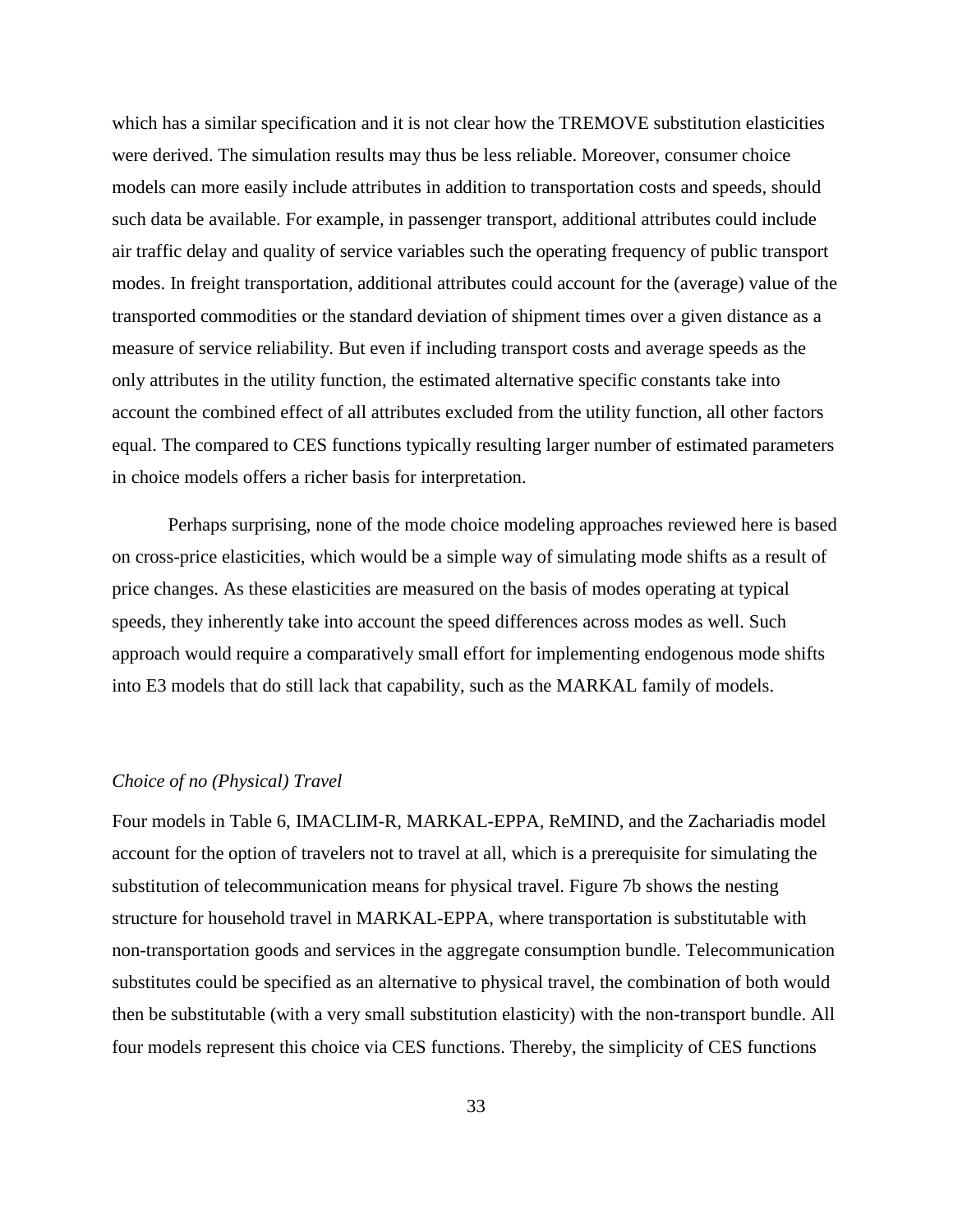has to be balanced with the disadvantages described above. This applies for example to the appropriate choice of the substitution elasticity between telecommuting and physical travel.

# <span id="page-37-0"></span>*Accounting for Infrastructure Capacity*

In more disaggregate transportation models, passenger and freight trips are assigned to particular elements of an infrastructure network. Infrastructure investments can then be directed to select congested corridors to achieve the desired improvement. As discussed above, these investments do not need to be dedicated to increase automobile speeds, but can—and in the spirit of green growth—should generally enhance public transportation alternatives. However, irrespective of the desired outcome, a more disaggregate approach is computationally intensive and would considerably increase the complexity and runtime of E3 models. The main challenge arising in this context is then the meaningful inclusion of the spatial distribution of the transportation infrastructure in aggregate E3 models.

 According to Table 6, three models incorporate the impact of capacity expansions or constraints on the amount of travel. IMACLIM-R addresses road, rail, and air travel, Zachariadis road travel, and the GTrans model includes a capacity constraint of the air transportation system. IMACLIM-R and GTrans follow a similar approach, namely the adoption of a capacity curve. In GTrans, the air transportation capacity curve is represented by a statistical relationship between the share of arrival delay and elapsed flight time on the one hand and elapsed flight time on the other hand, estimated from annual U.S. data. Absent any capacity increase, rising air travel and thus elapsed flight time, the share of arrival delay and elapsed flight time continues to increase. The resulting decline in travel speed then causes the travel demand growth to decline via higher generalized costs in the total travel demand equation (Schäfer, 2011). IMACLIM-R follows a similar approach by specifying an asymptotic relationship between the average (inverse) vehicle speeds and the percentage capacity utilization level of the respective infrastructure (Crassous *et al*., 2006c). Hence, investments into capacity expansions reduce the share of utilized capacity and thus result in an increase in mean travel speeds and generate additional travel demand. Conversely, a lack of infrastructure investments results in an increase in traffic congestion and declining speeds. The endogenous mode choice model will then induce a shift to competing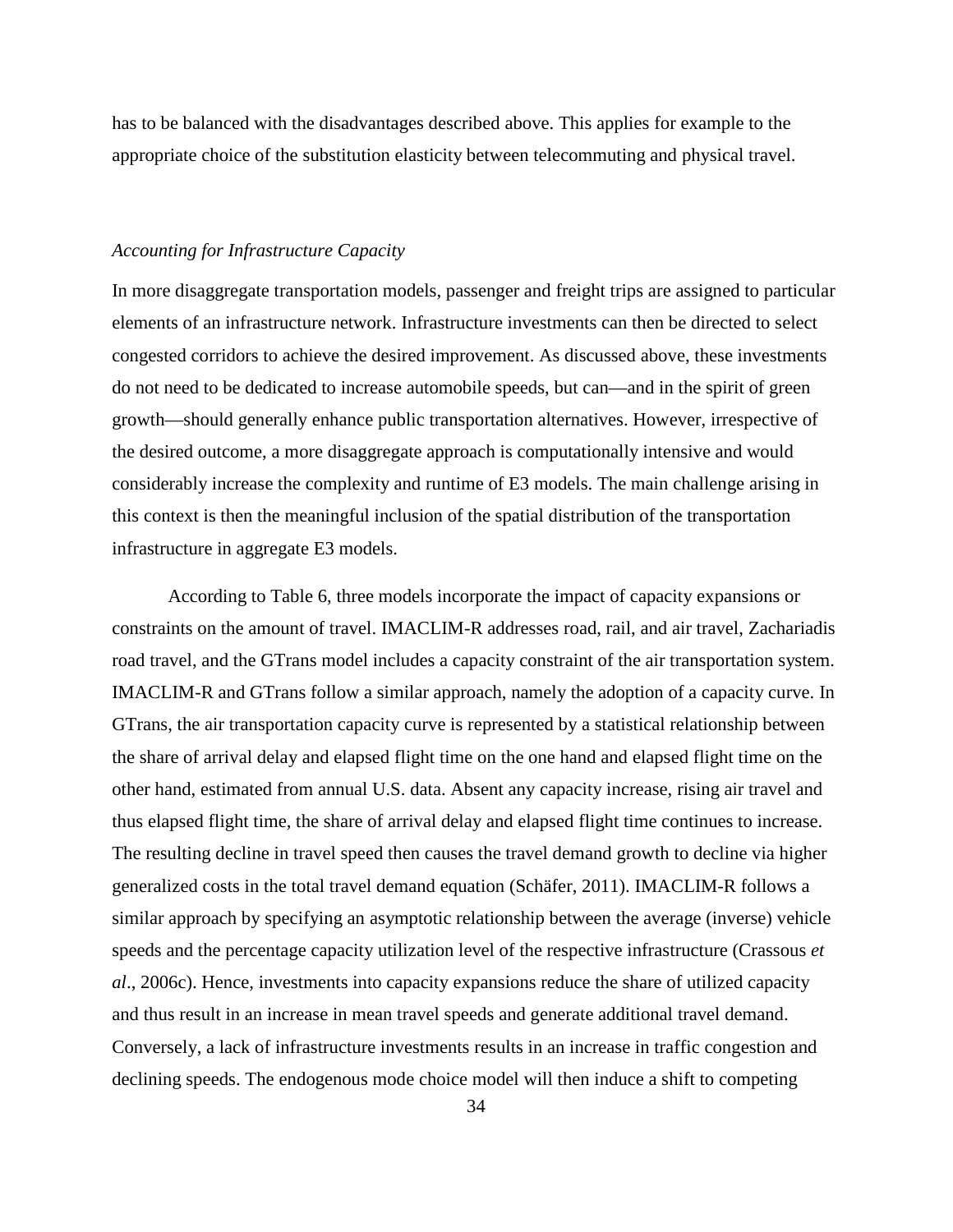transport modes. While the IMACLIM-R approach is elegant, it is not clear how the respective capacity curves were estimated.

 In contrast, Zachariadis (2005) relates investments into road infrastructure and parking spaces directly to automobile and truck travel speeds via a factor equation that contains the ratios of travel speeds of any given year to that in the reference year (2000) to the respective ratios of vehicle kilometer traveled, investments into road infrastructure, and parking spaces with the respective elasticities and a multiplicative constant. The elasticities are derived from expert judgment. As with the capacity curve formulation, an increase in road capacity will increase automobile and truck travel speeds, all other factors equal.

### <span id="page-38-0"></span>*Segmenting Urban and Intercity Transport*

Unlike any other capability for simulating the outcome of behavioral change policies, none of the reviewed E3 models incorporates the endogenous assignment of transportation to either urban or intercity travel. The two macroscopic transportation models with that capability simulate the split between urban and intercity transport with either CES functions (TREMOVE / Zachariadis) or consumer choice models (GTrans). Essentially the same advantages and disadvantages apply as for endogenous mode shifts and are thus not repeated here. However, a challenge to both approaches indicated in Table 6 is that they account for the user costs and speeds of transportation modes operating in both markets as the only attributes (Schäfer, 2011) or, equivalently, the generalized user cost of travel (Zachariadis, 2005). If passenger-km specific costs of intercity travel are lower than those of urban transportation, their combination with the higher speeds will almost certainly induce a shift away from urban to intercity travel. To avoid a long-term trend to potentially implausibly high shares of intercity transport, the attributes of costs and speeds need to be complemented by aggregate spatial indicators of urban and intercity travel.

An associated challenge is the compilation of (long-term historical) data separating transportation activity into urban and intercity movements. For public road transport, many national statistics already separate out urban bus travel from intercity operations. Similarly,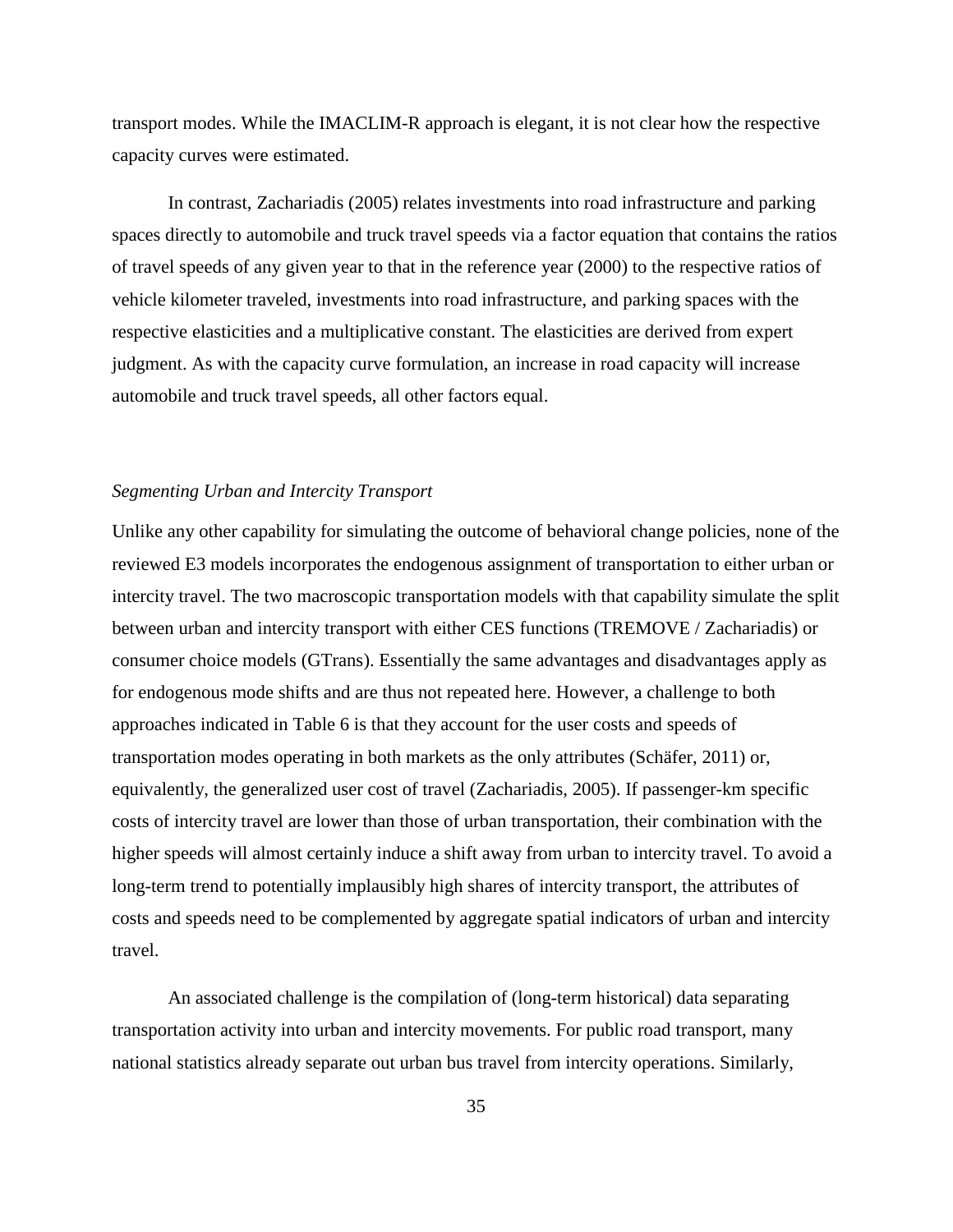railway travel is often reported as urban, commuter, and intercity markets. Even more straightforward, air traffic would only apply to intercity transport. The key challenge then is to assign the (long-term historical) light-duty vehicle traffic volume to urban and intercity transportation. Among others, this task requires a universal definition of urban and intercity transportation in each part of the world. In the U.S. data set, the distinction is made on the basis of the type of road accommodating the vehicles. This definition is not perfect, as some intercity transportation also evolves on urban roads. In addition, the (long-term historical) light-duty vehicle numbers would need to be split into these two segments, using population statistics that are based on inconsistent cross-country definitions in terms of urban and rural residents. In practice, such (historical) assignment can only be done on the basis of generalized relationships, such as established by Schäfer (2000). Essentially the same challenges apply to freight transportation. While railway, water, and air transportation can be unambiguously assigned to intercity transport, a viable definition of urban versus intercity truck transportation would need to be generalized and the long-term historical truck traffic volume be segmented accordingly.

# <span id="page-39-0"></span>**Conclusions**

Green growth in transportation requires the combination of drastic technological and behavioral change leading to the provision of similar levels of accessibility and quality of transportation services while depending on a lesser amount of transportation activities and on a higher share of less energy-intensive modes. In achieving this objective, the required policy measures need to be composed carefully to mitigate undesired ancillary effects. Already, at a given income level, differences in land-use and transportation costs have led to differences in total mobility levels and mode shares. However, more significant changes are necessary to significantly mitigate the undesired externalities of the transportation sector. Most effective would be a combination of measures—marginal social cost pricing, infrastructure and land-use planning, and enhanced use of telecommunication substitutes. The extent to which such policy combinations can mitigate the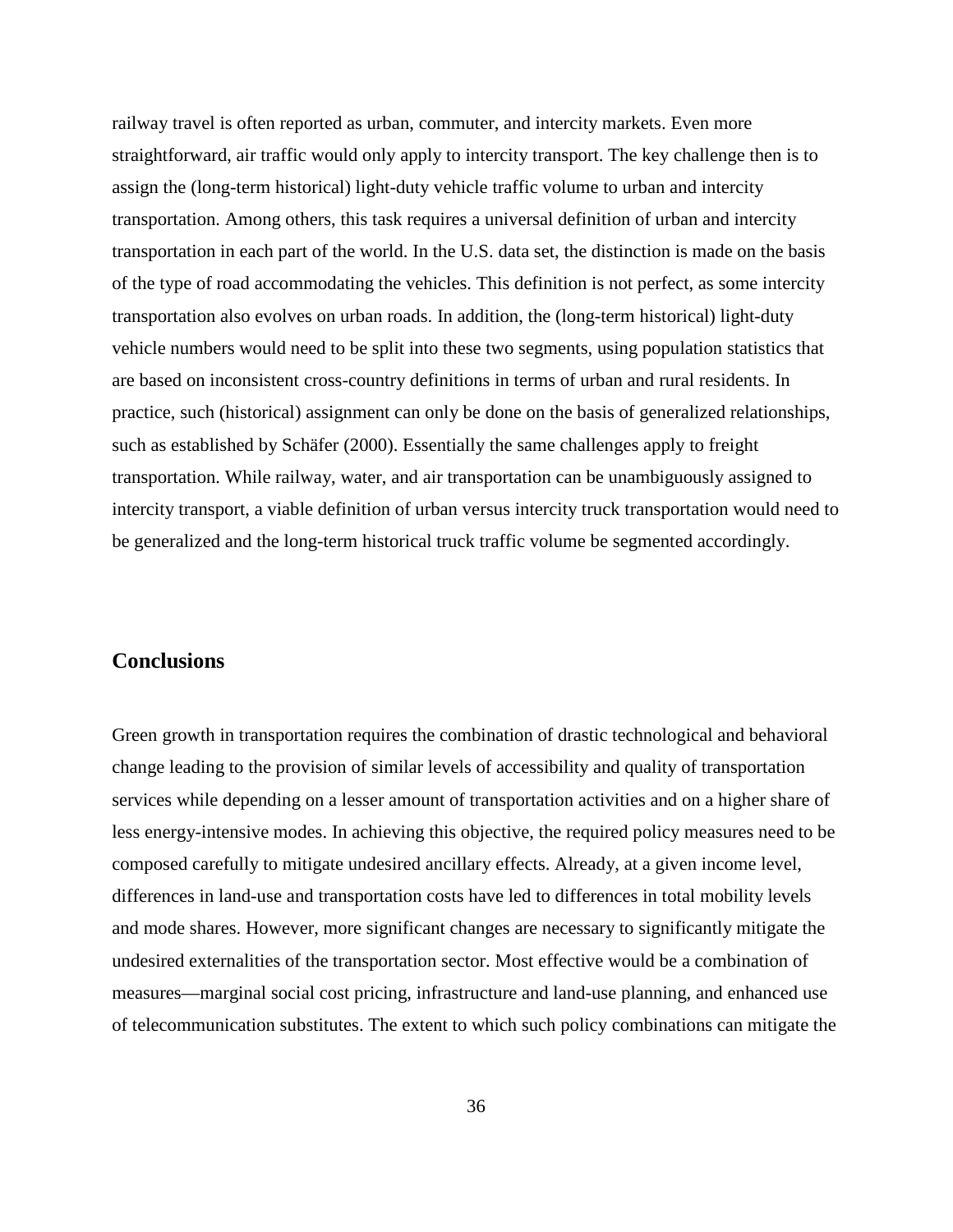fundamental dynamics underling the development of our transportation system towards more and faster travel needs to be explored.

The need for complementing technology assessments with behavioral change policies contrasts sharply with the specification and past analyses of most E3 models, although limitedscope assessments would already be possible. Despite the implementation of the transportation sector into a large number of bottom-up, top-down, and hybrid energy models, in nearly all cases, the focus has been on the adoption of low GHG emission vehicle technologies, with consumers choosing among competing technologies based on their cost-effectiveness in most cases. However, the effort for enhancing the opportunities for policy analysis would be comparatively modest. Several E3 models already include specifications that would allow testing a limited number of policies aiming at behavioral change. This applies to especially hybrid energy models, most of which already incorporate an elastic transportation demand specification and endogenous shift between transportation modes. In addition, selected hybrid models also include a representation of the transportation infrastructure capacity that allows simulating the impact of infrastructure investment decisions or the facility to simulate the substitution of telecommunication for travel.

 If combined with relevant features of standalone macroscopic transportation models, hybrid E3 models would be capable of simulating a wide range of behavioral change policies. Because different specifications have already been tested in either E3 models or standalone models, the required effort is comparatively modest. The task is then to integrate these features into E3 models and expand the geographic scope from individual countries or regions to the entire globe. This perhaps represents the most challenging part, given the lack of internally consistent socio-economic and transportation databases from which the missing data could be estimated.

 Overall, introducing behavioral change in transportation into E3 models is feasible and intellectually rewarding. However, when pursuing holistic approaches to mitigating energy use and emissions, it is indispensable.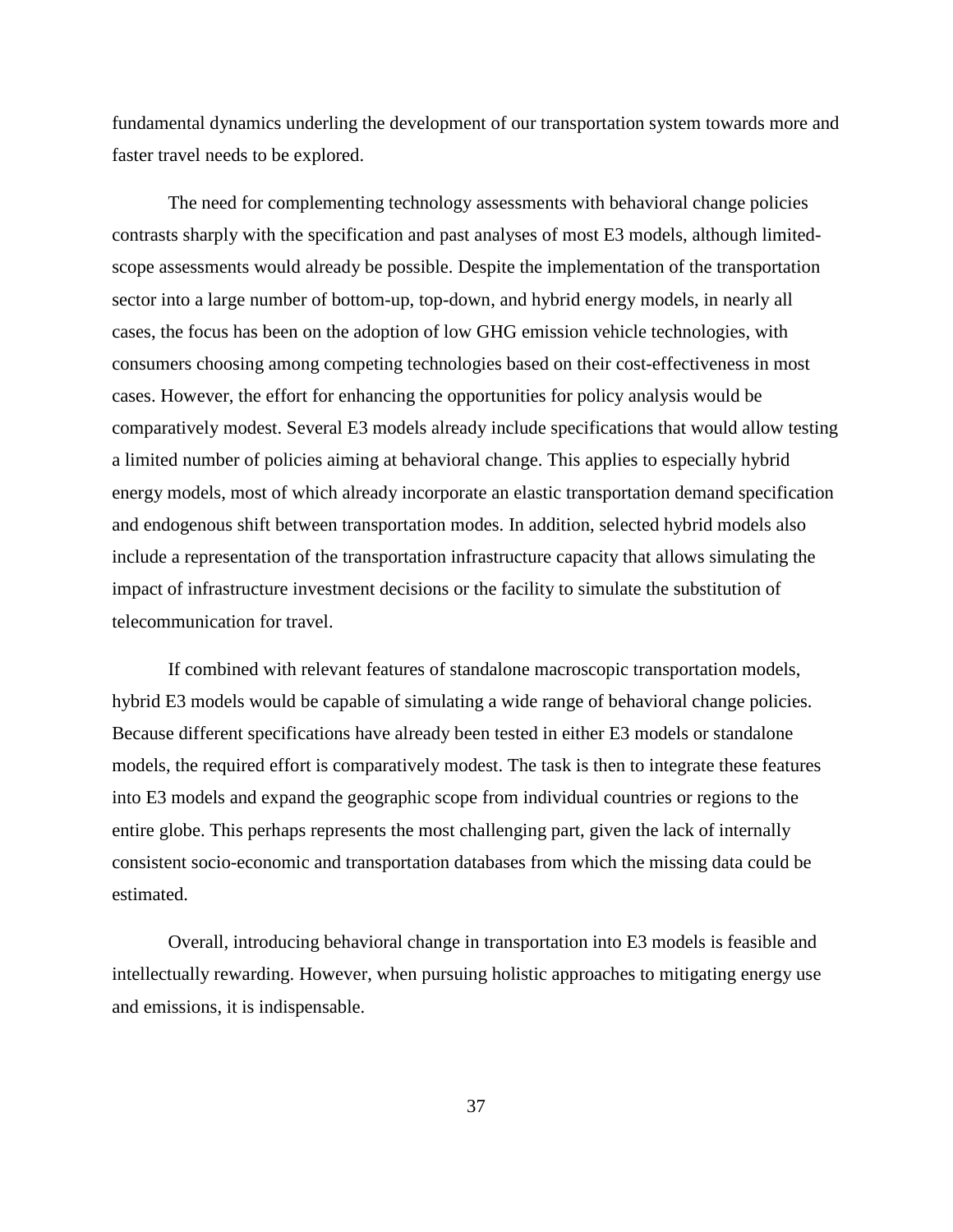# <span id="page-41-0"></span>**References**

- Azar C., Lindgren K., Andersson B.A., 2003. Global Energy Scenarios Meeting Stringent CO<sub>2</sub> Constraints—Cost-Effective Fuel Choices in the Transportation Sector. Energy Policy 31: 961–976
- Babiker M.H., Reilly J.M., Mayer M., Eckaus R.S., Wing I.S., Hyman R.C., 2001. The MIT Emissions Prediction and Policy Analysis (EPPA) Model: Revisions, Sensitivities, and Comparisons of Results. MIT Joint Program on the Science and Policy of Global Change, Report No. 71, Cambridge, MA.
- Bataille C., Jaccard M., 2004. A hybrid top-down bottom-up model with macro-economic feedbacks, The International Association for Energy Economics, July 9, 2004 Washington, D.C.
- Bataille C., Wolinetz M., Peters J., Bennett M., Rivers N., 2009. Exploration of two Canadian greenhouse gas emissions targets: 25% below 1990 and 20% below 2006 levels by 2020 – Final Report, October 18, MJ Jaccard and Associates Inc., Vancouver, BC.
- Bataille C., Jaccard M., Nyboer J., Rivers N., 2006. Towards General Equilibrium in a Technology-Rich Model with Empirically Estimated Behavioral Parameters, Energy Journal, Special Issue #1, pp. 93-112.
- British Petrol, 2011. Statistical Review 2011. http://www.bp.com/assets/bp\_internet/globalbp/globalbp\_uk\_english/reports\_and\_publicat ions/statistical\_energy\_review\_2011/STAGING/local\_assets/pdf/statistical\_review\_of\_wo rld\_energy\_full\_report\_2011.pdf
- Crassous R., Crassous J.-C., Sassi O., 2006a. Endogenous Structural Change and Climate Targets, Energy Journal, Special Issue #1.
- Crassous R., Hourcade J.-C., Sassi O., 2006b. Endogenous Structural Change and Climate Targets: Modeling Experiments with Imaclim-R, CIRED Working Papers, No 02-2006, Nogent sur Marne, France.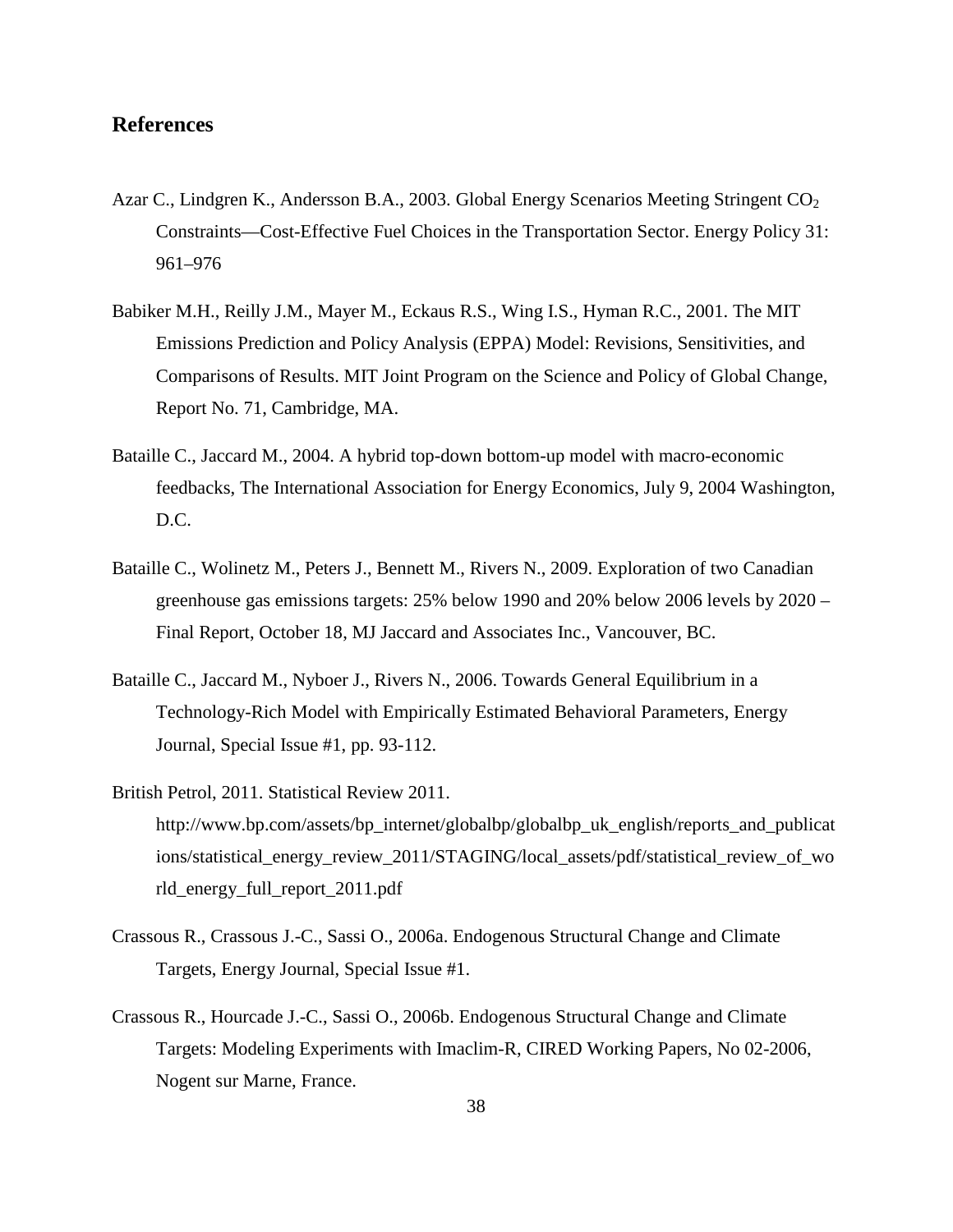- Crassous R., Hourcade J.-C., Sassi O., Gitz V., Mathy S., Hamdi-Cherif M., 2006c. IMACLIM-R: A modeling framework for sustainable development issues, April 2006, CIRED, Nogent sur Marne, France.
- Dray L., Schäfer A., Ben-Akiva M., 2011. Technological Limits to Reducing Transport Sector GHG Emissions, Draft Paper, University of Cambridge, submitted to Environmental Science and Technology.
- Edenhofer O., Carraro C., Hourcade J.C., Neuhoff K., *et al*., 2009. RECIPE, The Economics of Decarbonization, Report on Energy and Climate Policy in Europe, Potsdam-Institut für Klimafolgenforschung, Potsdam, Germany.
- European Commission (EC), 2006. World Energy Technology Outlook WETO  $H<sub>2</sub>$ , 2006. Directorate-General for Research, Information and Communication Unit. On the web at: [http://ec.europa.eu/research/energy/pdf/weto-h2\\_en.pdf](http://ec.europa.eu/research/energy/pdf/weto-h2_en.pdf)
- European Commission (EC), 2010. Prospective Outlook on Long-Term Energy Systems POLES Manual, Version 6.1, IPTS Seville. On the web at: [http://ipts.jrc.ec.europa.eu/activities/energy-and](http://ipts.jrc.ec.europa.eu/activities/energy-and-transport/documents/POLESdescription.pdf)[transport/documents/POLESdescription.pdf](http://ipts.jrc.ec.europa.eu/activities/energy-and-transport/documents/POLESdescription.pdf)
- European Commission (EC), 2011. Energy Roadmap 2050, COM(2011) 885/2 Brussels. On the web at: [http://ec.europa.eu/energy/energy2020/roadmap/doc/com\\_2011\\_8852\\_en.pdf](http://ec.europa.eu/energy/energy2020/roadmap/doc/com_2011_8852_en.pdf)
- Fenn M.E., *et al*., 2003. Nitrogen Emissions, Deposition, and Monitoring in the Western United States, Bioscience 53(4):391-403. On the web at: [http://www.fs.fed.us/psw/publications/fenn/psw\\_2003\\_fenn013.pdf](http://www.fs.fed.us/psw/publications/fenn/psw_2003_fenn013.pdf)
- Forest Magazine, 2009. Made in China, Spring 2009, pp. 32-37. On the web at: http://www.dri.edu/images/stories/divisions/das/Made\_in\_China.pdf
- Fulton L., Cazzola P., Cuenot F., 2009. IEA Mobility Model (MoMo) and its use in the ETP 2008. Energy Policy 37:3758–3768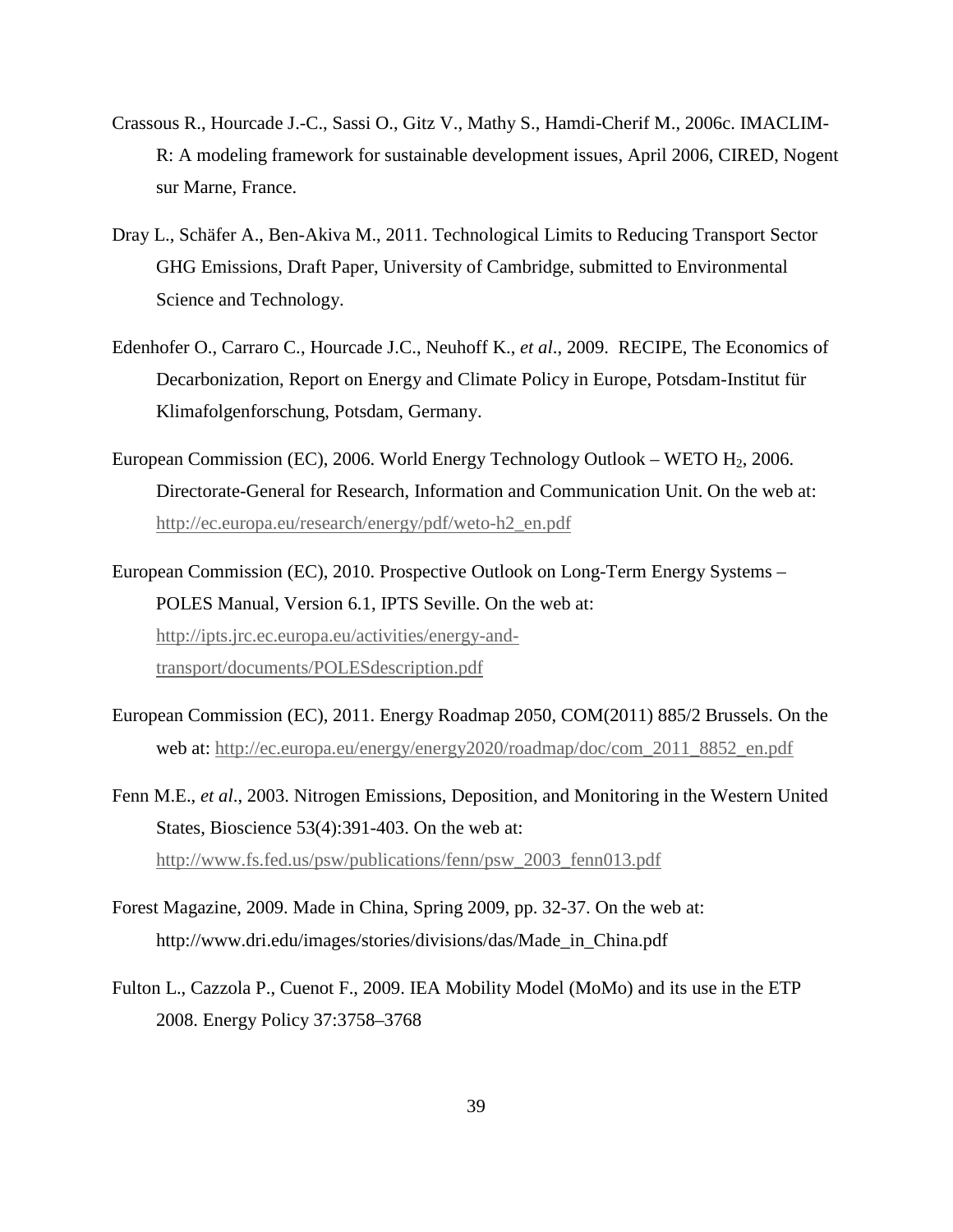- Gallachoir B.P.O., Chiodi A., Lavigne D., Deane P., Daly H.E., Doyle D., Gargiulo M., 2011. Irish TIMES. Workshop Presentation, EPA Future Energy Workshop 2011. http://www.slideshare.net/EPAIreland/irish-times-energy-model-brian-gallachir-epaseaifuture-energy-workshop-june-2011
- Gitiaux X., Paltsev S., Reilly J., Rausch S., 2009. Biofuels, Climate Policy and the European Vehicle Fleet, Report No. 176, MIT Joint Program on the Science and Policy of Global Change, Cambridge, MA.
- Goldstein G.A., no date. Appendix D: MARKAL-MACRO. Brookhaven National Laboratory, New York.
- Gorham R., 2002. Air Pollution from Ground Transportation—An Assessment of Causes, Strategies, and Tactics, and Proposed Action for the International Community, United Nations. On the web at:<http://www.un.org/esa/gite/csd/gorham.pdf>
- Gucwa M., Schäfer A., 2011. Energy Intensity in Freight Transportation—What Lies Beneath, draft paper, December 2011. Precourt Energy Efficiency Center, Stanford University.
- Horne M., Jaccard M., Tiedemann K., 2005. Improving behavioral realism in hybrid energyeconomy models using discrete choice studies of personal transportation decisions. Energy Economics 27:59-77.
- International Energy Agency (IEA), 2009. Transport, Energy, and  $CO<sub>2</sub>$ —Moving Toward Sustainability. IEA/OECD, Paris.
- International Energy Agency (IEA), 2011. Energy Prices and Taxes, Quarterly Statistics, Third Quarter 2011. IEA/OECD, Paris.
- International Panel on Climate Change (IPCC), 1999. Aviation and the Global Atmosphere, Cambridge University Press.
- Jackson K., 1985. Crabgrass Frontiers—The Suburbanization of the United States. Oxford University Press.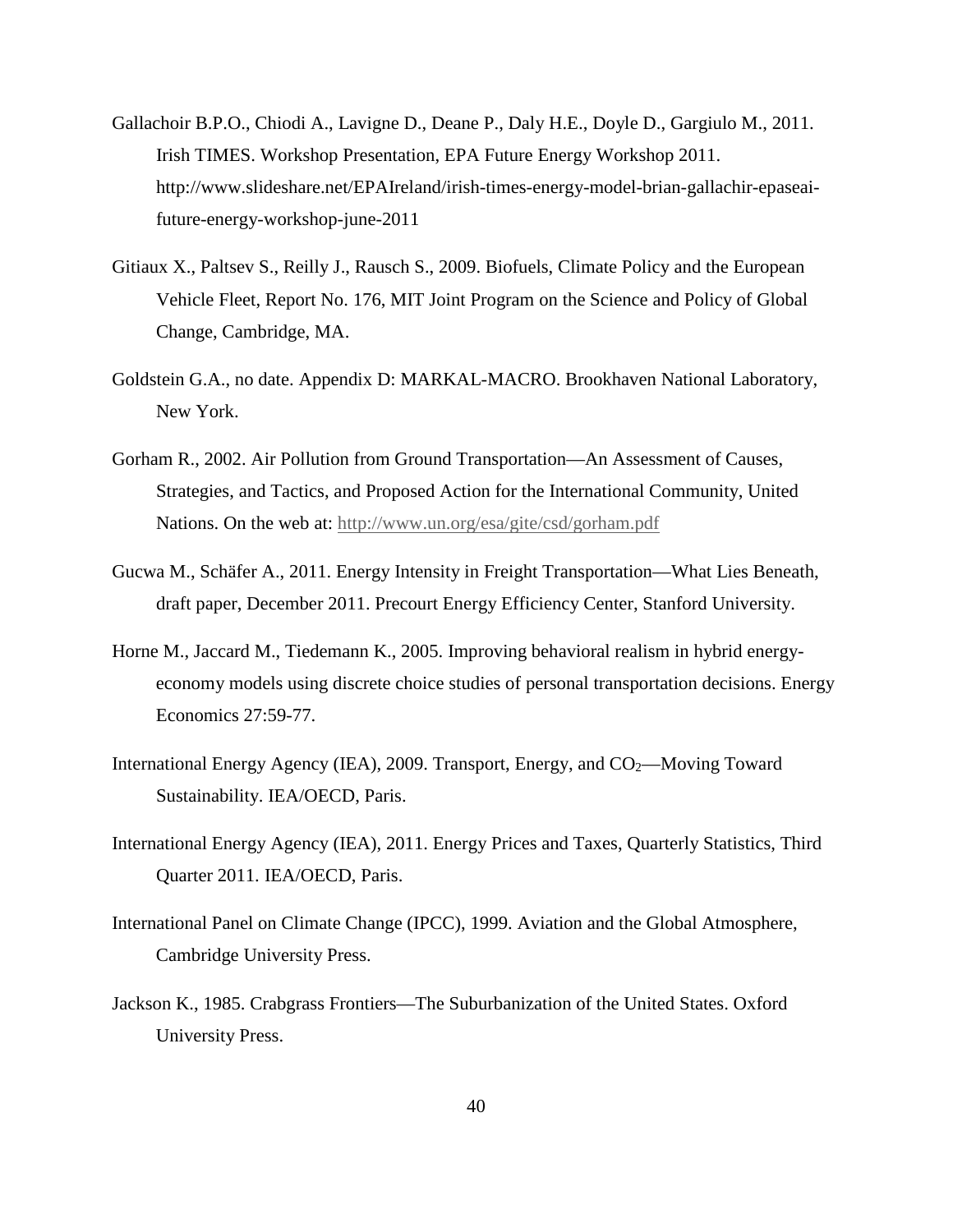- Karplus V.J., Paltsev S., Reilly J.M., 2009. Prospects for Plug-in Hybrid Electric Vehicles in the United States and Japan: A General Equilibrium Analysis. MIT Joint Program on the Science and Policy of Global Change, Report No. 172, Cambridge, MA.
- Kim S.H., Edmunds J., Lurz J., Smith S.J., Wise M., 2006. The ObjECTS Framework for Integrative Assessment: Hybrid Modelling of Transportation, The Energy Journal, Special Issue: Hybrid Modelling of Energy-Environment Policies: Reconciling Bottom-Up and Top-Down.
- Kim S., 2010. Overview of GCAM (Global Change Assessment Model), November 4, on the web at: [http://aosc.umd.edu/~seminar/data/y10fall/umd\\_aosc\\_101104\\_kim.pdf](http://aosc.umd.edu/~seminar/data/y10fall/umd_aosc_101104_kim.pdf)
- Kyle P., Kim S.H., 2011. Long-term implications of alternative light-duty vehicle technologies for global greenhouse gas emissions and primary energy demands. Energy Policy 39:3012- 3024.
- Luderer G., Leimbach M., Bauer N., Kriegler E., 2010. Description of the ReMIND-R model, Version April 2010, Potsdam Institute for Climate Impact Research, Potsdam, Germany, on the web at: [http://www.pik-potsdam.de/members/luderer/10-04-16-remind-model](http://www.pik-potsdam.de/members/luderer/10-04-16-remind-model-description)[description](http://www.pik-potsdam.de/members/luderer/10-04-16-remind-model-description)
- Marsh G., Taylor P., Haydock H., Anderson D., Leach M., 2002. Options for a Low Carbon Future. Department of Trade and Industry, the Department for Environment, Food and Rural Affairs.
- Messner S., Schrattenholzer L., 2000. MESSAGE–MACRO: linking an energy supply model with a macroeconomic module and solving it iteratively. Energy 25:267-282.
- Mokhtarian P.L., 2004. Reducing Road Congestion: A Reality Check—A Comment, Transport Policy, 11:183-184.
- National Technical University of Athens (NTUA), 2008. PRIMES Model, E3Mlab of ICCS/NTUA, Athens, Greece.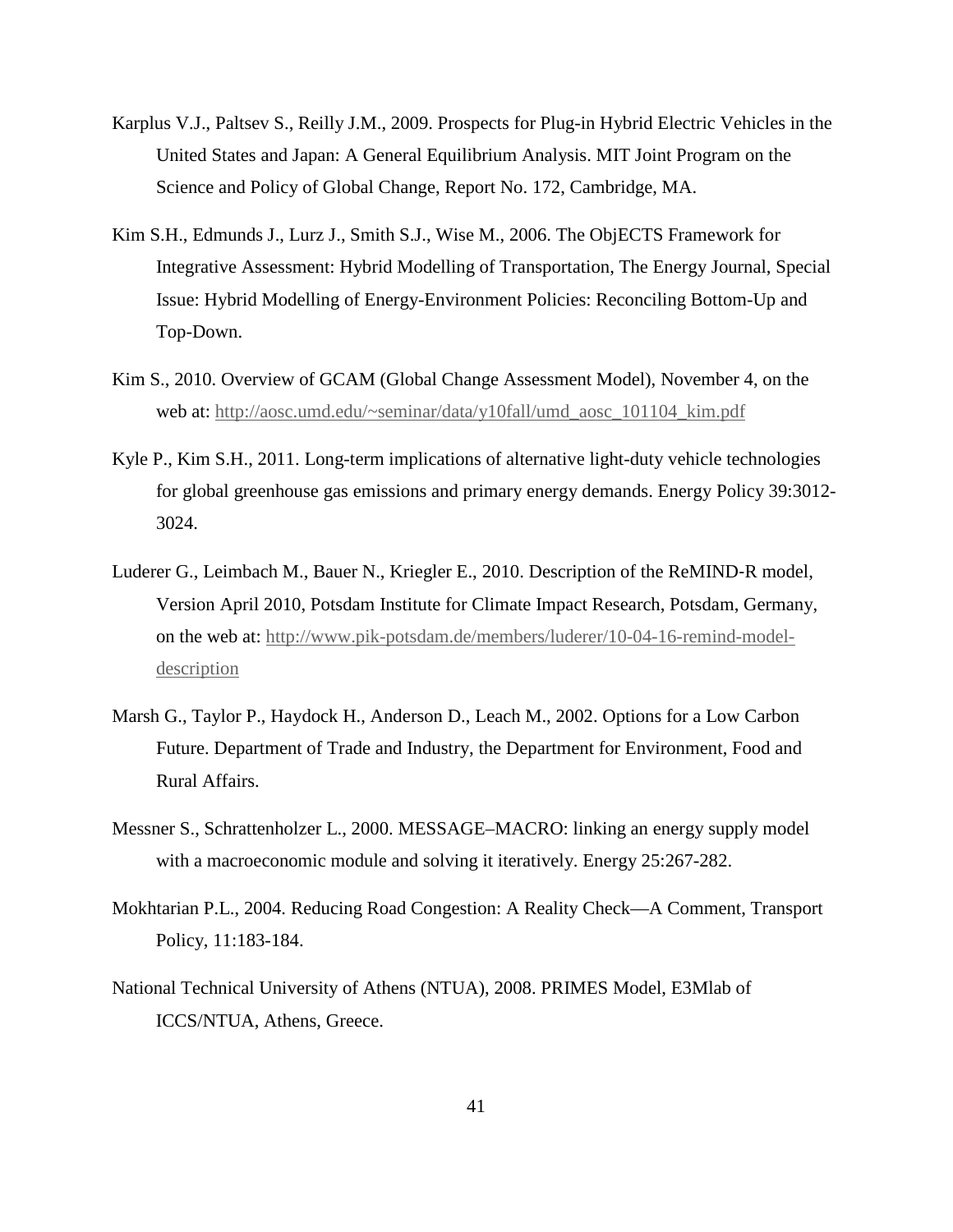- Paltsev S., Reilly J.M., Jacoby H.D., Eckaus R.S., McFarland J., Sarofim M., Asadoorian M., Babiker M., 2005. The MIT Emissions Prediction and Policy Analysis (EPPA) Model: Version 4. MIT Joint Program on the Science and Policy of Global Change, Report No. 125, Cambridge, MA.
- Pickrell, D., Transportation and Land-Use, in: Gomez-Ibanez J., Tye W.B., Winston C., Essays in Transportation Economics and Policy, A Handbook in Honor of John R. Meyer, The Brookings Institution, Washington, D.C.
- Pietzcker R., Moll R., Bauer N., Luderer G., 2010. Vehicle technologies and shifts in modal split as mitigation options towards a  $2^{\circ}$ C climate target, Contribution to the 2010 ISEE conference: Advancing Sustainability in a Time of Crisis, 22-25 August, Oldenburg and Bremen, Germany.
- Pye S., Hill N., Haydock H., 2007. Markal Macro analysis of long run costs of mitigation targets – Final Report. AEA Energy & Environment, Report to Defra, AEA Group. On the web at: http://randd.defra.gov.uk/Document.aspx?Document=EP0202\_6431\_FRP.pdf
- Schäfer A., 2011. "Long-Term Trends in U.S. Passenger Travel: The Past 80 Years and the Next 40", Draft Paper. Precourt Energy Efficiency Center, Stanford University
- Schäfer A., Jacoby H.D., 2005, Technology Detail in a Multi-Sector CGE Model: Transport under Climate Policy, Energy Economics, 27(1): 1-24.
- Schäfer A., Heywood J.B., Jacoby H.D., Waitz I.A., 2009. Transportation in a Climate-Constrained World, MIT Press.
- Schäfer A., Victor D.G., 2000. The Future Mobility of the World Population, Transportation Research A, 34(3): 171-205.
- Schäfer A., 2000. "Regularities in Travel Demand: An International Perspective", Journal of Transportation and Statistics, Vol. 3(3): 1-32.
- Schrank D., Lomax T., Eisele B., 2011. TTI's 2011 Urban Mobility Report, Texas Transportation Institute, The Texas A&M University System, http://mobility.tamu.edu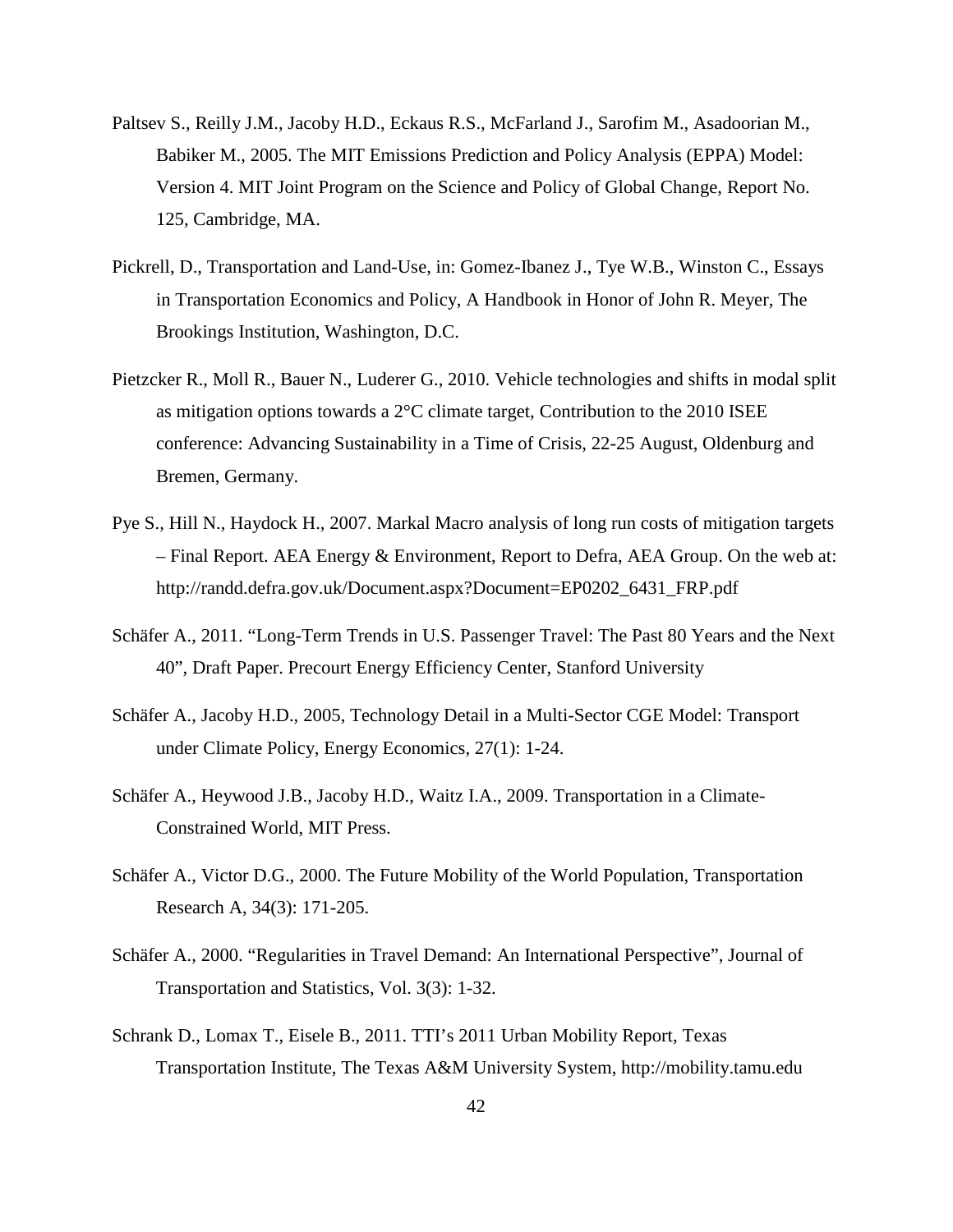- Small K., Van Dender K., 2007. Long Run Trends in Transport Demand, Fuel Price Elasticities, and Implications for the Oil Outlook for Transport Policy, International Transport Forum, Discussion Paper No. 2007-1b, OECD.
- Transport & Mobility Leuven (TML), 2007. TREMOVE model description, Tremove version 2.7, November 2007, http://www.tremove.org/documentation/TREMOVE\_Short\_Description.pdf
- Trigg T., 2011. Outline of IEA Mobility Model and Modal (BLUE) Shift Scenario. Presented at IRF Environment Policy Statement Geneva, Switzerland, 24 Jan 2011. http://www.irfnet.ch/files-upload/news-gallery/Trigg\_IRF\_Presentation.pdf
- UNEP, no date. Urban Air Pollution. http://www.unep.org/urban\_environment/issues/urban\_air.asp
- U.S. Bureau of Transportation Statistics (BTS), 2011. Form 41 Airline On-Time Performance Data, http://www.transtats.bts.gov/Fields.asp?Table\_ID=236
- U.S. Census Bureau, various years. Statistical Abstract of the United States. http://www.census.gov/prod/www/abs/statab.html
- U.S. Census Bureau, 2011. The 2012 Statistical Abstract. <http://www.census.gov/compendia/statab/>
- Weltevreden J.W.J., 2007. Substitution or Complementarity? How the Internet Changes City Centre Shopping, Journal of Retailing and Consumer Services, 14:192–207
- Wohlgemuth N., 1997. World Transport Energy Demand Modelling: Methodology and Elasticities, Energy Policy 25(14-15):1109-1119.
- WorldatWork, 2009. Telework Trendlines 2009. Washington, DC.
- WorldBank, no date. Every year more than 1.17 million people die in road crashes around the world.<http://www.worldbank.org/transport/roads/safety.htm>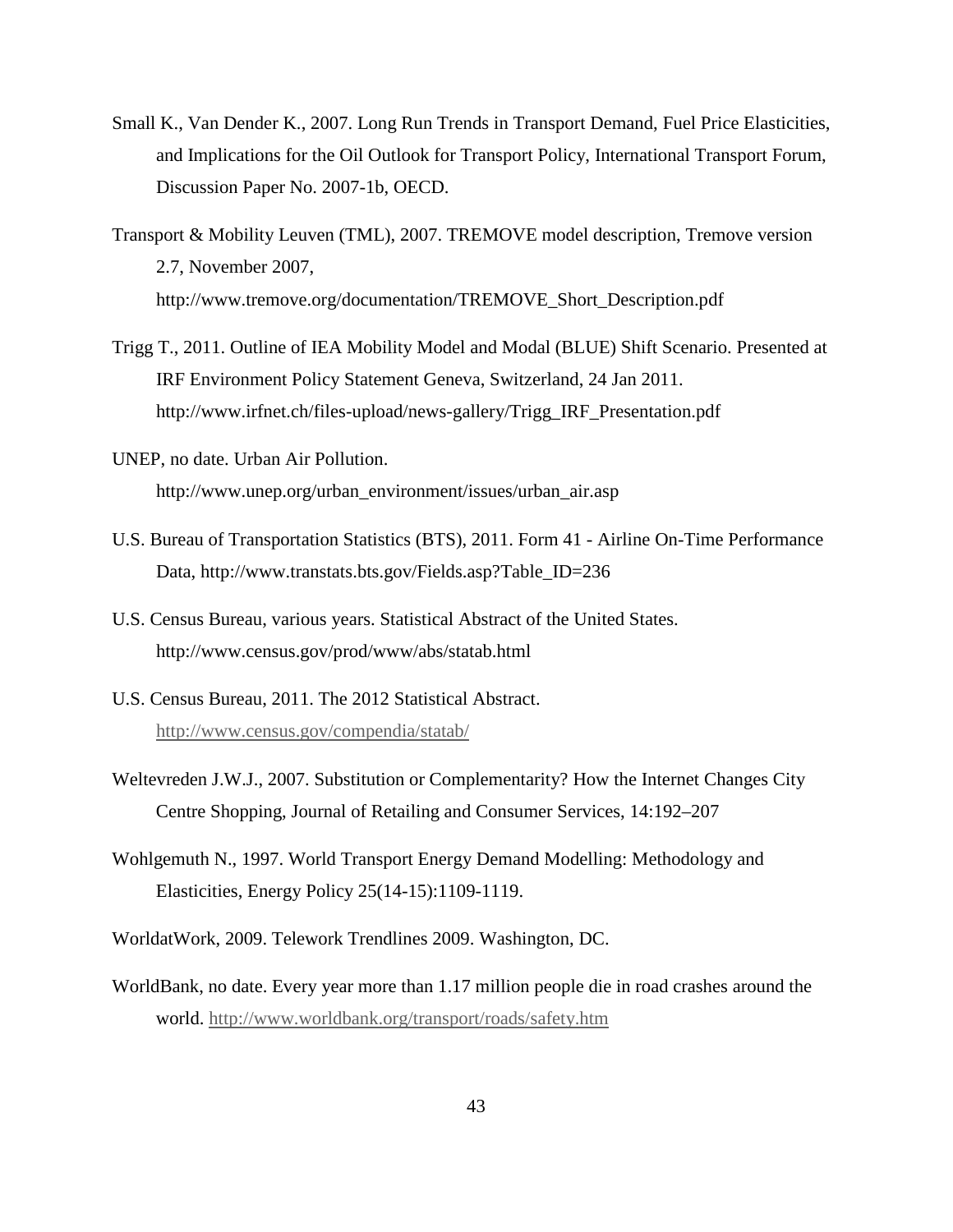Zachariadis T., 2005. Assessing policies towards sustainable transport in Europe: an integrated model, Energy Policy 33:1509–1525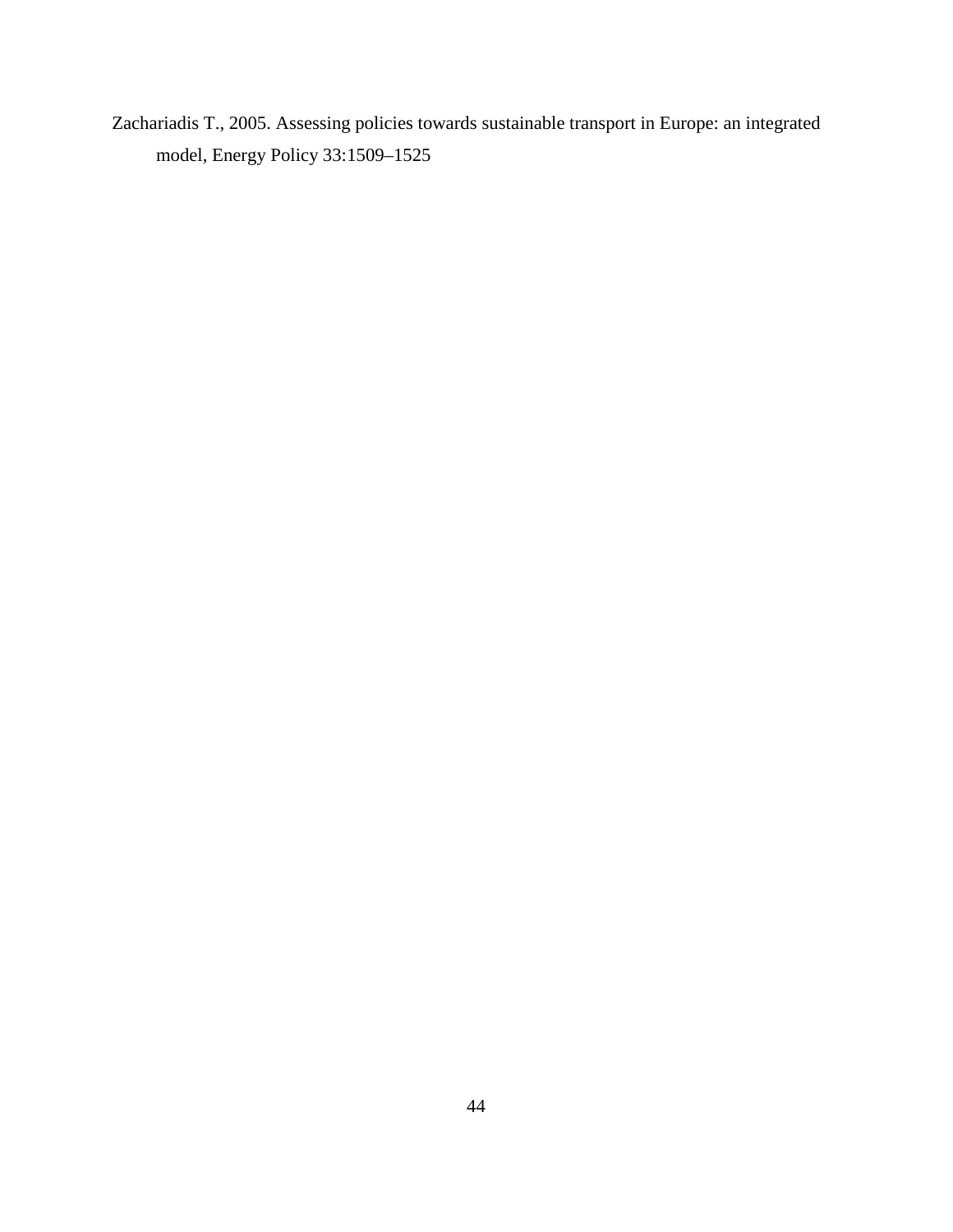# **List of Figures**

| Structural Change in Final Energy Use. Source: Schäfer et al. (2009).                                                                                                                                     |
|-----------------------------------------------------------------------------------------------------------------------------------------------------------------------------------------------------------|
| Trends in passenger travel for 11 world regions between 1950 and 2005: total<br>mobility (a), and mode choice (b). Source: Schäfer et al. (2009).                                                         |
| Freight transport energy intensity versus average load carried for selected countries.<br>Source: Gucwa and Schäfer (2011).                                                                               |
| Regular gasoline retail price, percent fuel tax, and absolute fuel tax level. Source:<br>IEA (2011)                                                                                                       |
| Trip rate by purpose dependent on daily distance travelled. Source: Schäfer (2000).                                                                                                                       |
| A simplified Reference Energy System in MARKAL. Source: Goldstein (no date).                                                                                                                              |
| Typical nesting of transportation sector production functions in a macro-economic<br>model: commercial transportation bundle (a), and household transportation (b).<br>Source: Schäfer and Jacoby (2005). |
|                                                                                                                                                                                                           |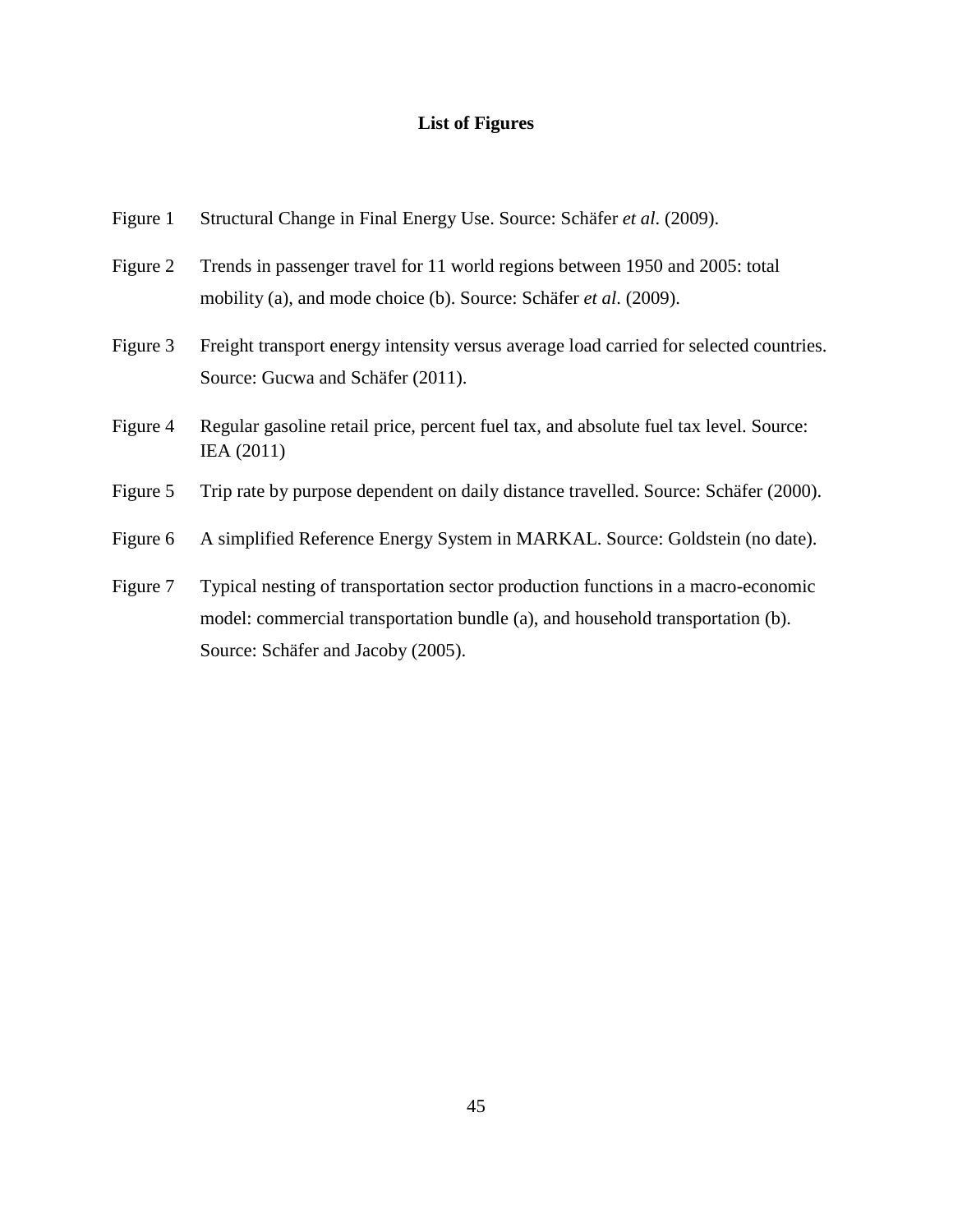

**North America Pacific OECD** Western Europe Eastern Europe Former Soviet Union Sub-Saharan Africa **Latin America Widdle East & North Africa Cother Pacific Asia** South Asia Centrally Planned Asia

Figure 1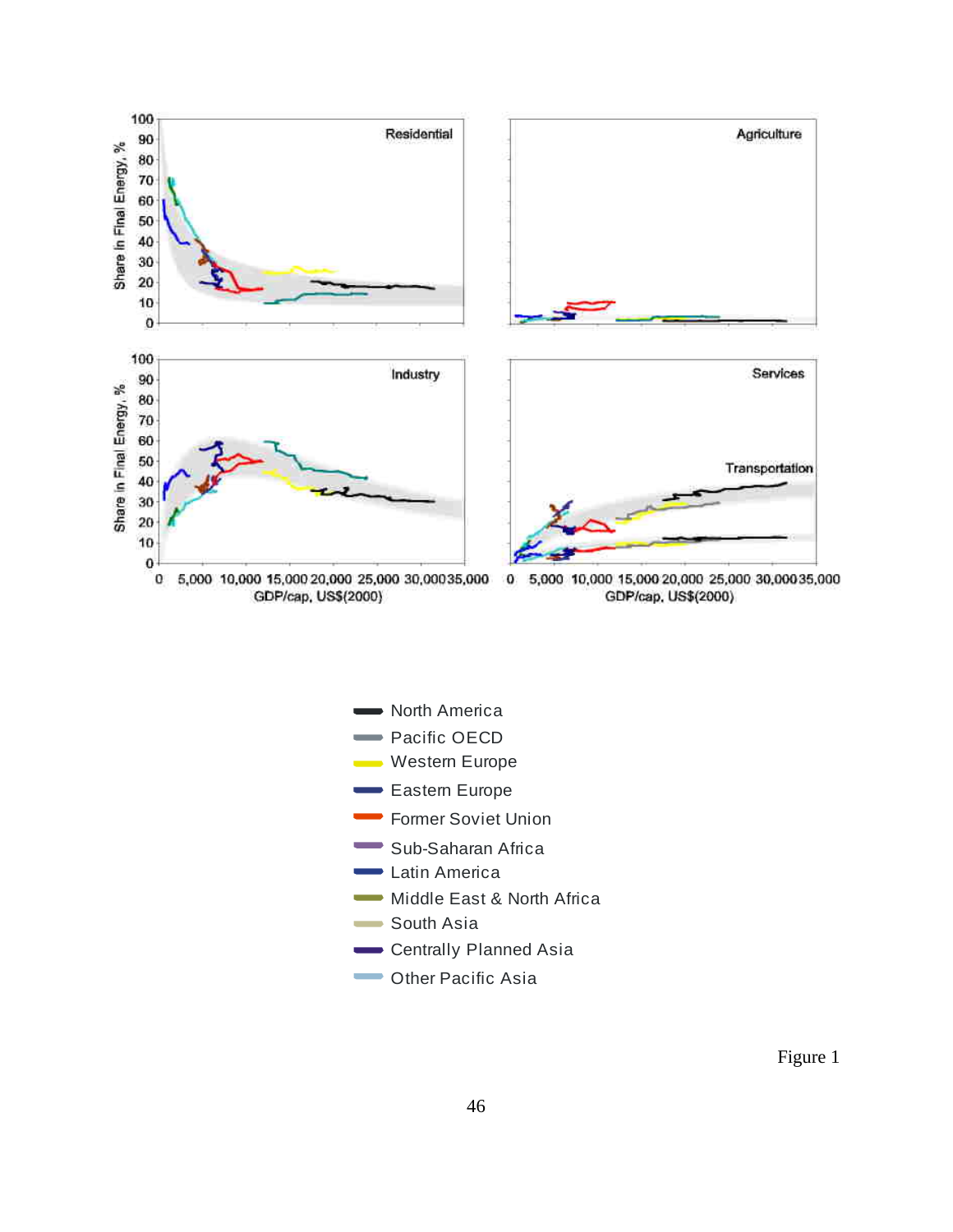

Figure 2a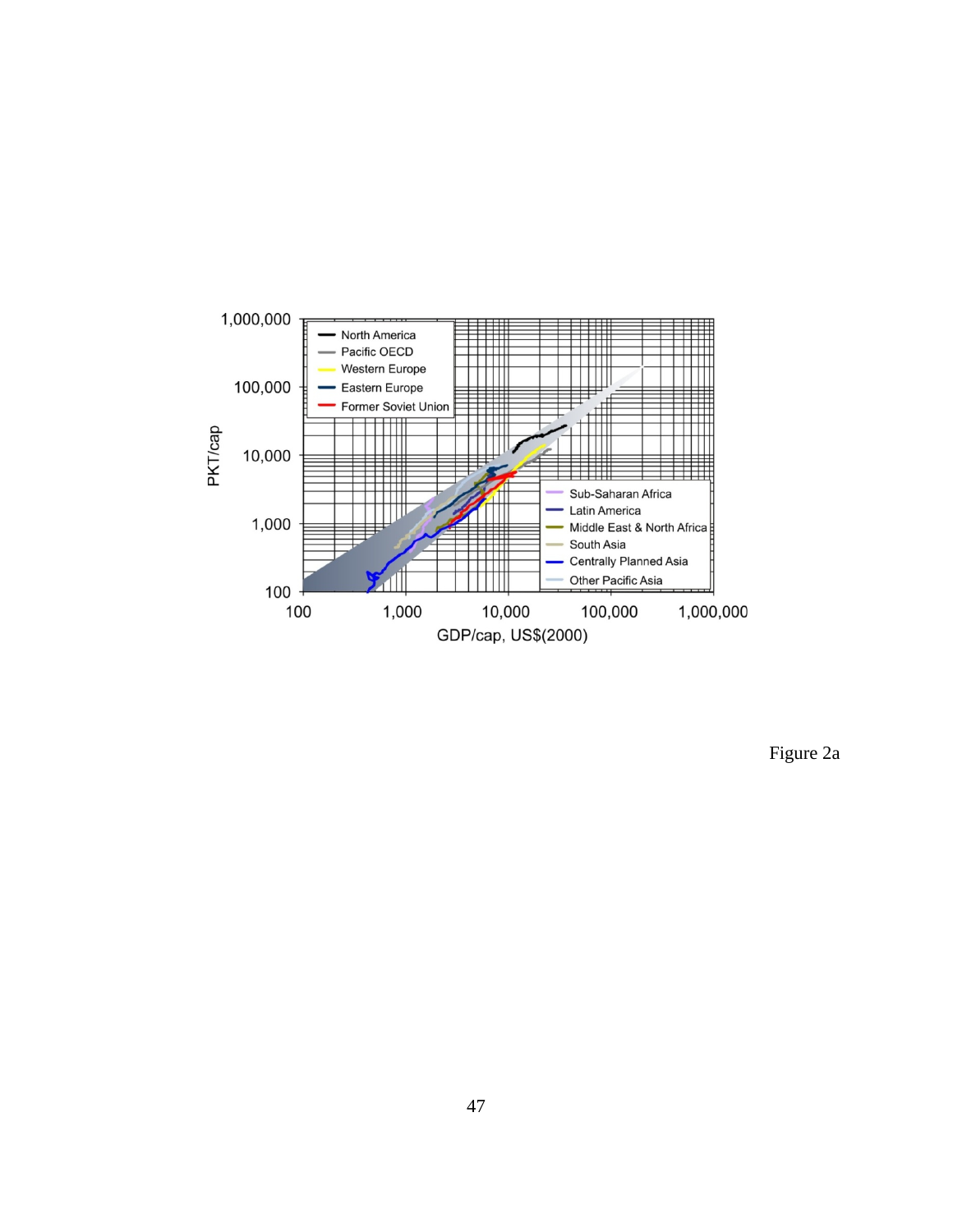

Figure 2b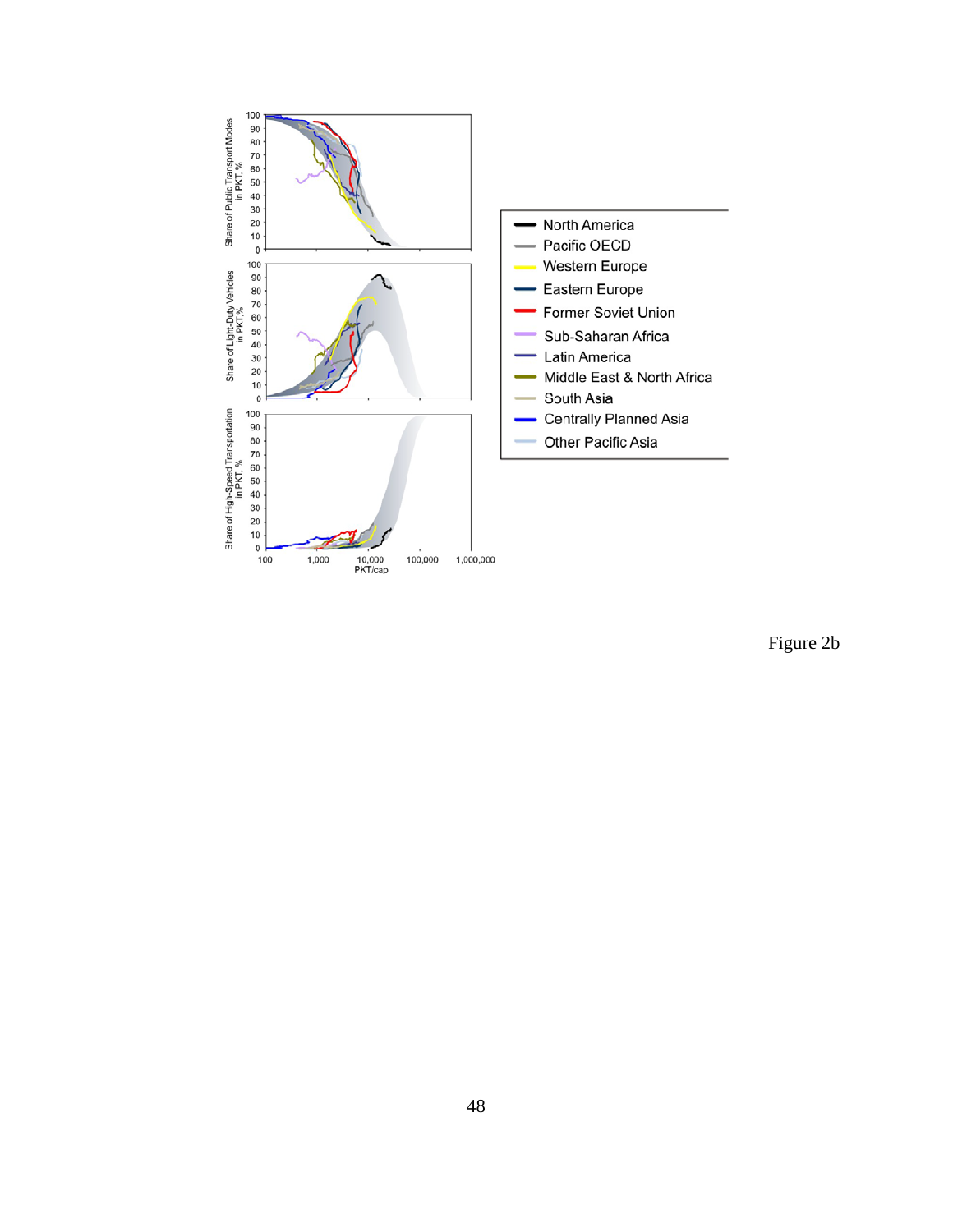

Figure 3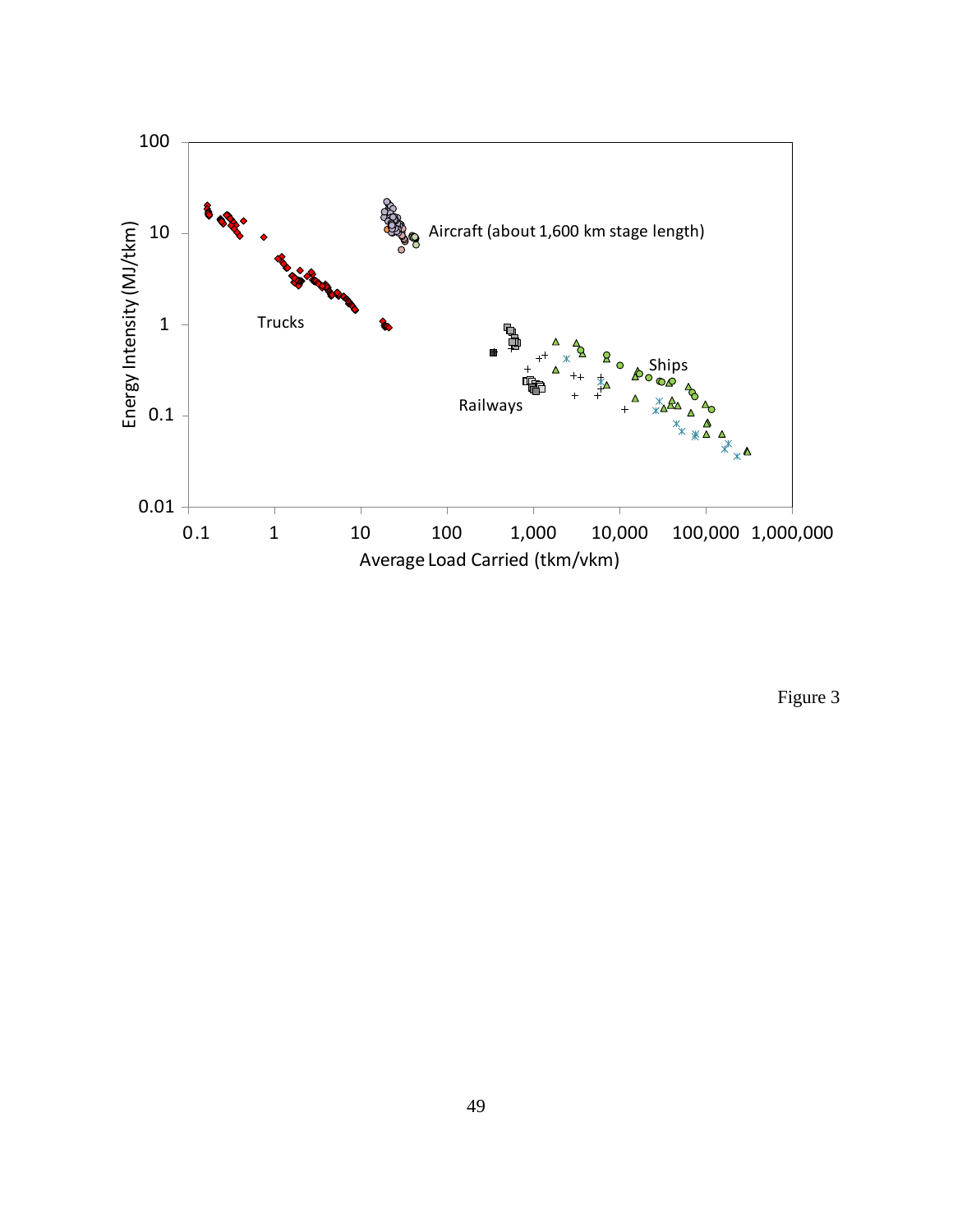

Figure 4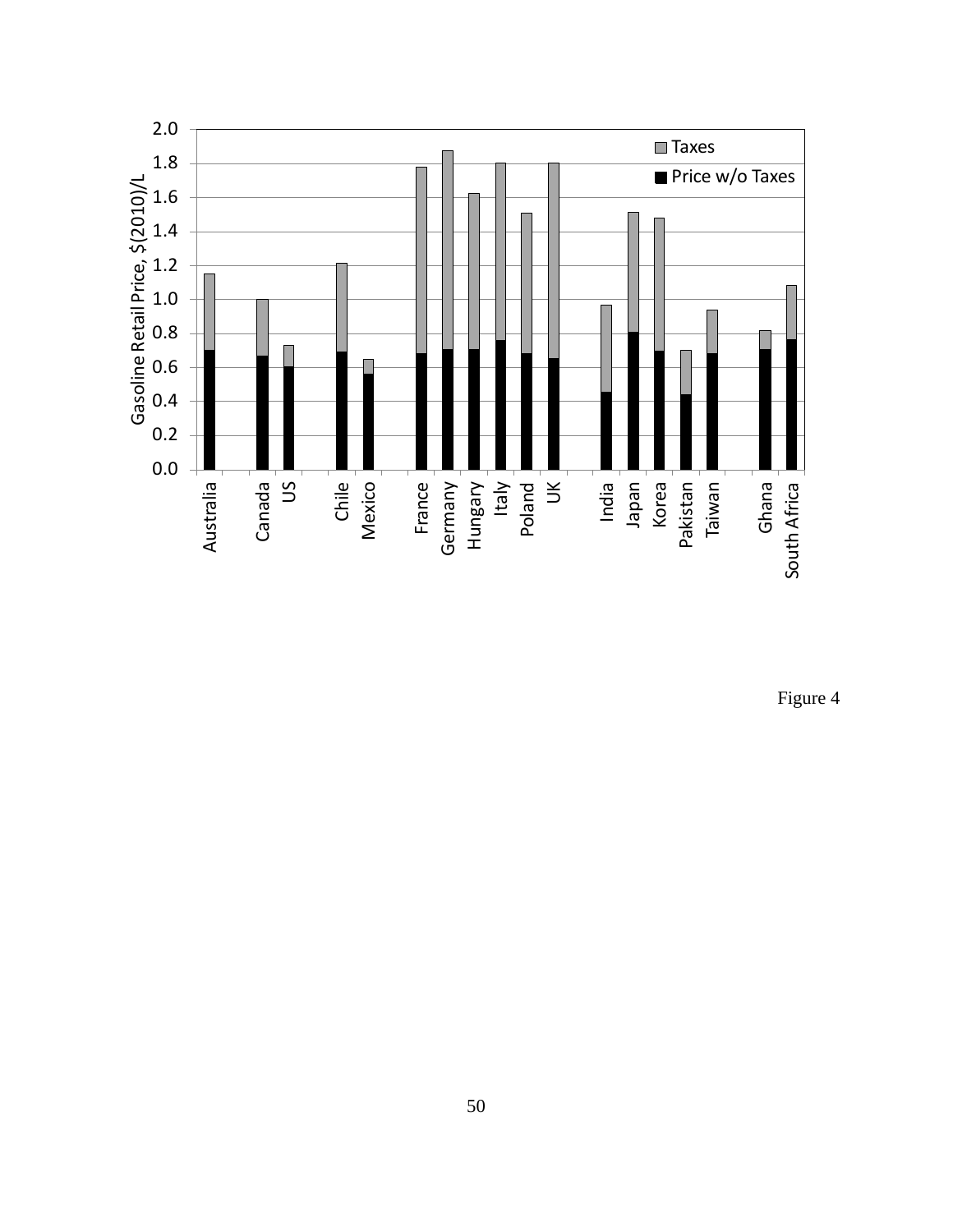

Figure 5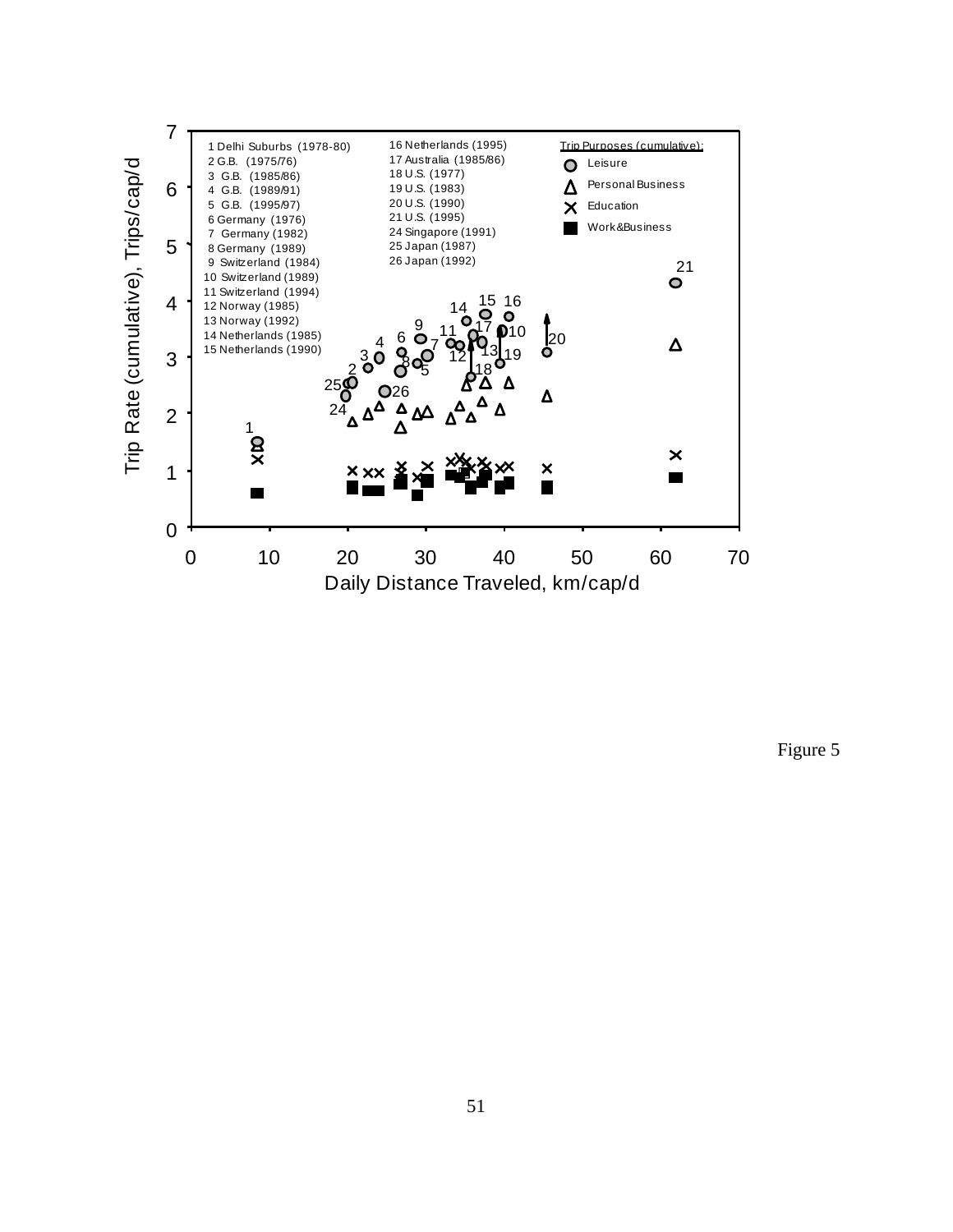

Figure 6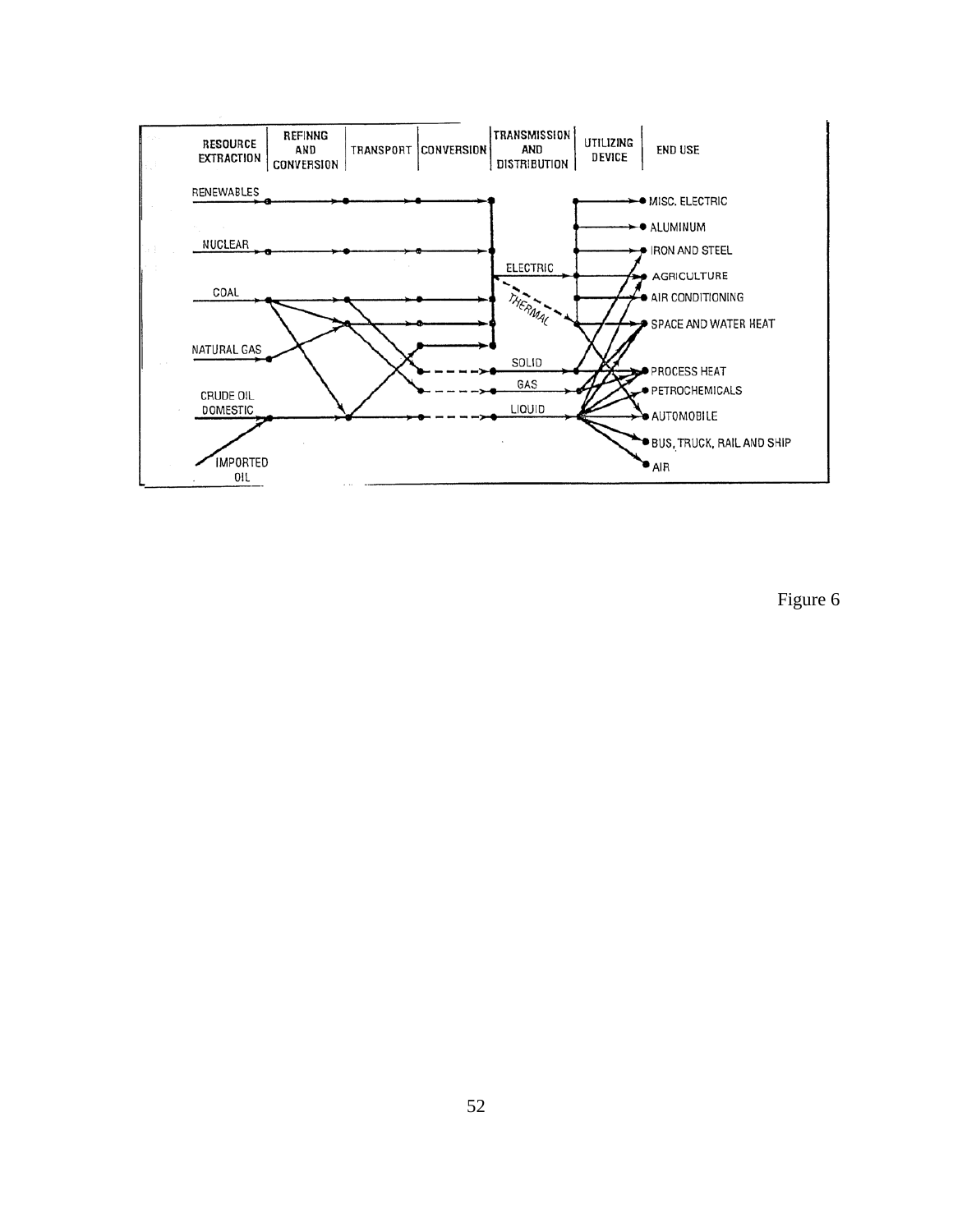

Figure 7a,b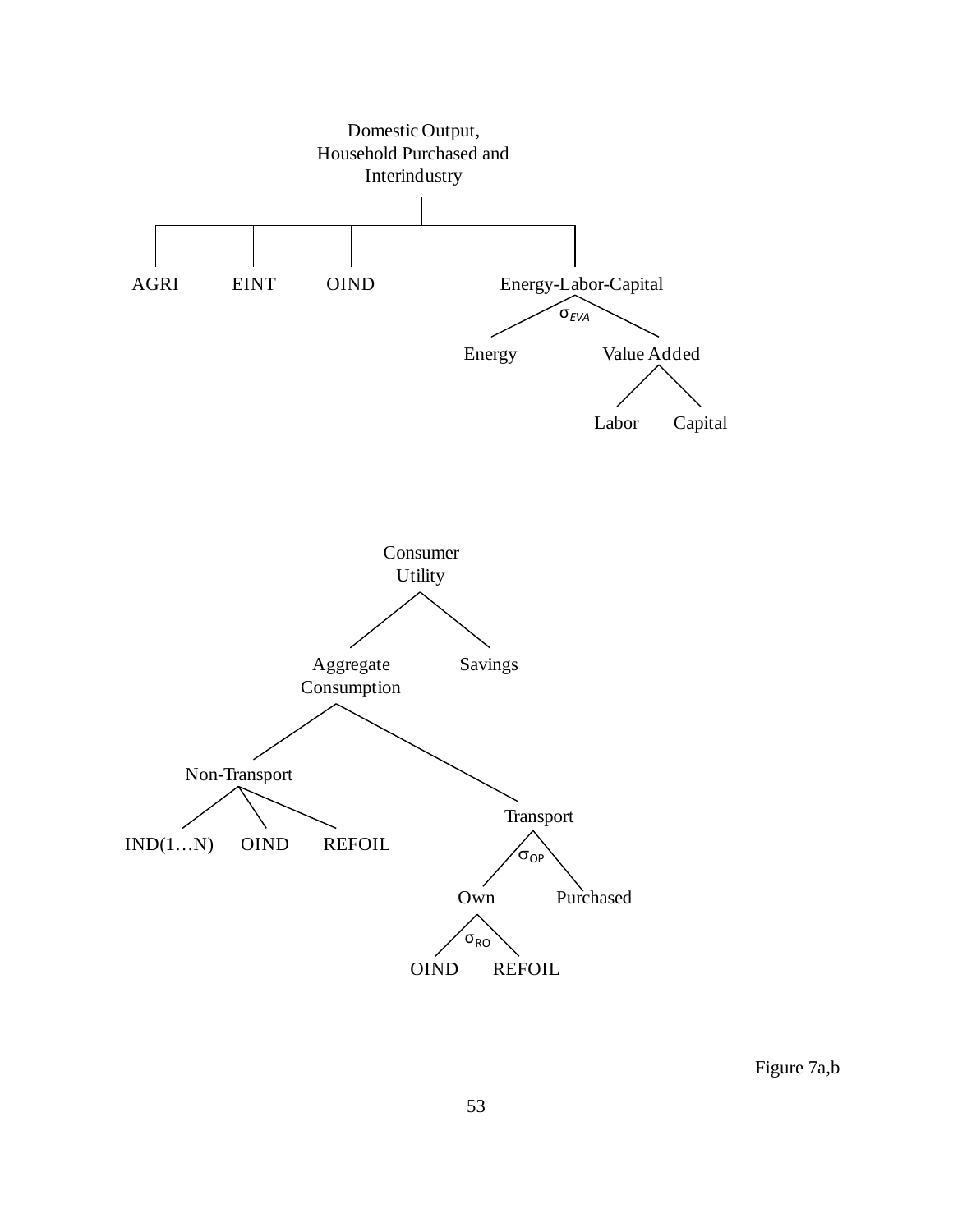# <span id="page-57-0"></span>**Appendix: Brief description of hybrid and econometric energy models**

The Canadian Integrated Modelling System (CIMS), developed at Simon Fraser University, is a simulation model of the Canadian energy economy. It consists of an energy demand model, an energy supply and conversion model, and a macroeconomic model. Starting with an exogenous forecast of the economic activity of and physical outputs from each economic sector, such as passenger-km traveled and freight ton-km generated in the transportation sector, along with a set of prices, the sector submodels track these developments by adjusting the respective capital stock through new purchases, retrofits, and retirements by minimizing financial and intangible expenditures on capital, labour, energy, and emissions charges (Bataille *et al*., 2006). The transportation sector includes passenger transportation, freight transportation, and off-road vehicles. The referenced application of CIMS in Table 4 includes a multinomial logit model of commuting vehicle and fuel choice, estimated with stated preference survey data from a sample of 1,150 Canadians (Horne *et al*., 2005). The demand for freight transportation is linked to the combined value added of the industrial sectors using an econometrically estimated relationship with a cross price elasticity of 0.95 (Bataille and Jaccard, 2004). If the choice of specific technologies and fuels results in different consumer costs (which affect demand), the energy demand model and the energy supply and conversion model are iterated until an equilibrium in prices and demand levels is achieved. In a subsequent step, the macroeconomic model estimates the impact of changing energy prices on the structure of the economy, total economic output, and international trade.

The Global Change Assessment Model (GCAM) model was developed at the Pacific Northwest National Laboratory. It links modules describing global energy, agriculture, land-use, and climate. GCAM calculates equilibriums in each time period in all regional and global markets for energy goods and services, agricultural goods, land, and GHG gas emissions (Kyle and Kim, 2011). It solves for a vector of prices by iteration such that supply and demand for all markets are equal. Its passenger and freight transportation components project aggregate transportation demand for passenger and freight transportation as a function of income and mode-average generalized costs, i.e., the aggregate of travel costs and monetized transportationrelated time expenditures. The monetized transportation time expenditures are represented by the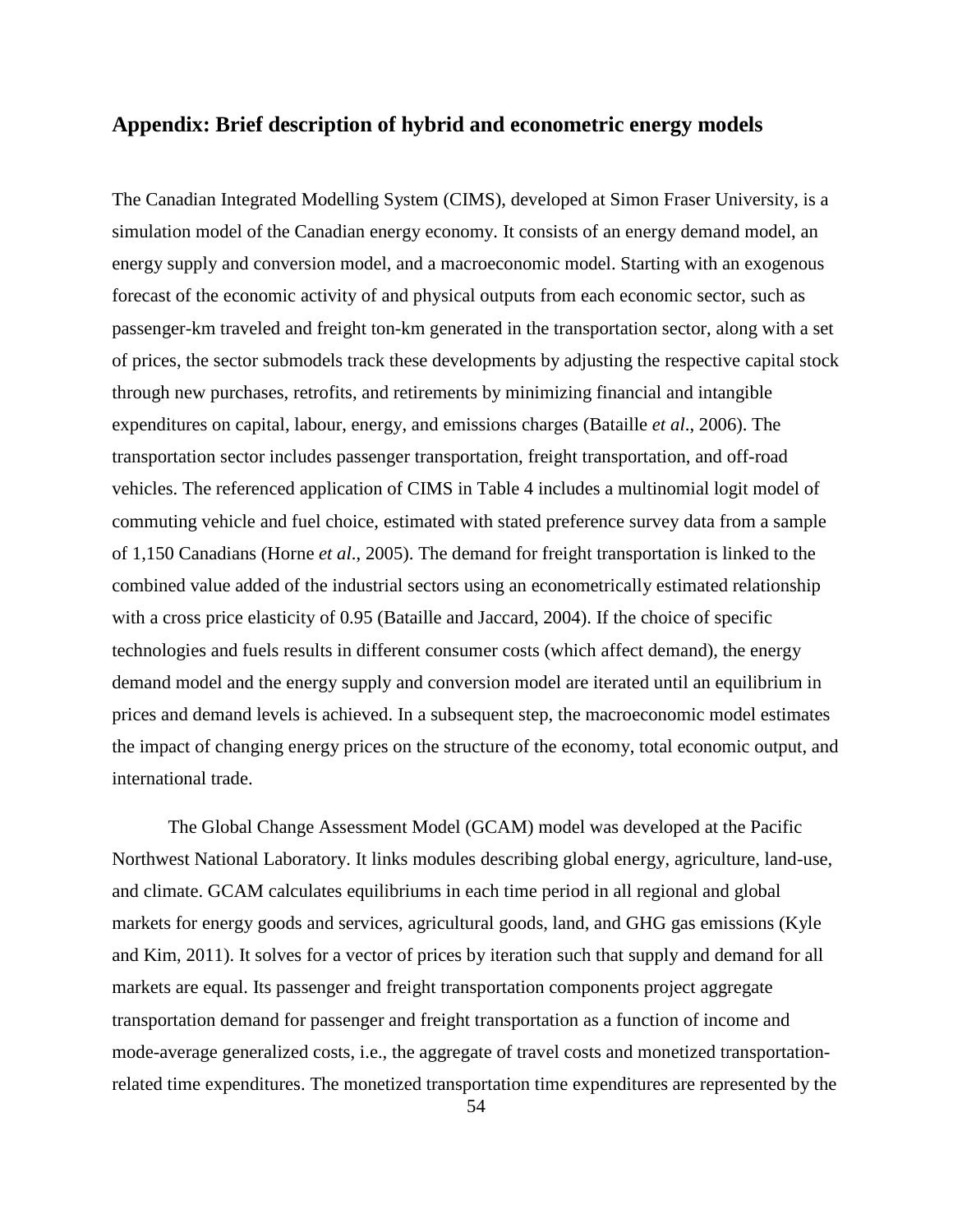ratio of wage rate and vehicle speed (Kim *et al*., 2006; Kyle and Kim, 2011). Therefore, the implicit assumption is a value of time equaling the wage rate. Mode choice is modeled using a logit-type equation where the exponentiated utility terms are substituted by the generalized costs with an exponentiated coefficient and multiplied by another parameter. Hence, an increase in GDP and thus wage rate will increase the costs of low-speed modes more strongly (because of the ratio of wage rate and vehicle speed in the generalized cost term) and the logit-type equation will thus divert travel to faster modes. At the same time, a higher generalized cost will also mitigate the growth in travel demand. The modal composition of freight transportation is modeled similarly.

In IMACLIM-R (IMpact Assessment of CLIMate policies-Recursive version), developed at CIRED, a static economic equilibrium is calculated for each time step. The equilibriums are linked by dynamic relationships describing population growth, fossil fuel resources depletion, and technological change, using prices, investments, and physical flows as inputs to update key model parameters required for calculating the subsequent equilibrium. The model contains 10 economic sectors, including air transport, sea transport, and terrestrial transport, which includes two passenger transport modes, i.e., personal transportation and non-motorized travel (Crassous *et al*., 2006). The model maximizes a utility function which includes household transportation, subject to income and time budget constraints. A nested CES production function (with passenger kilometers traveled as output) then separates out automobiles from public transportation, aircraft, and non-motorized modes. The speed of each road transport mode depends on the available infrastructure, with a shortage of infrastructure supply increasing traffic congestion asymptotically (Crassous *et al*., 2006c). Conversely, infrastructure expansions will increase speeds and thus induce additional travel by attracting traffic from other infrastructures, thus satisfying a key requirement for behavioral change outlined in Table 1. Due to the travel time constraint, a declining speed for a given mode then induces diversion to faster ones, depending on relative speeds and costs. In contrast, the demand for freight transportation, which includes road and rail, is modeled through fixed input coefficients into the 10 production sectors. Therefore, intermediate (freight) transportation is proportional to economic growth.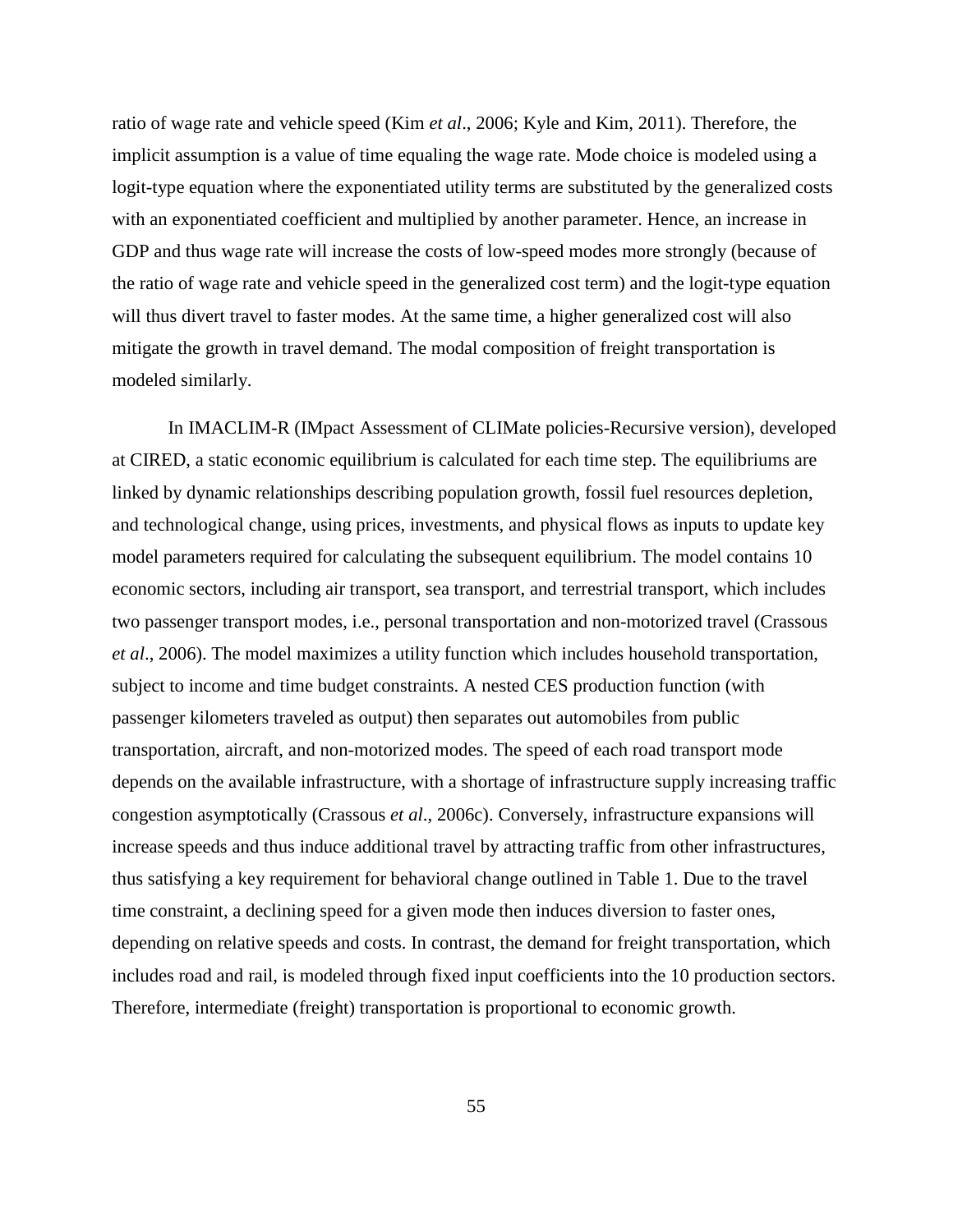The MARKAL-EPPA model soft-links a technology-rich MARKAL model with the MIT EPPA model, described above. Travel demand grows with a fixed income elasticity. Because changes in mode share would exclusively be price-induced, in the absence of a value of time, a mode choice model imposes shifts toward faster passenger transport modes in the EPPA model as travel demand grows (Schäfer and Jacoby, 2005). Simultaneously, a simplified modal shift model assigns the inter-industry transportation output of EPPA into different freight transport modes. Technological change in the MARKAL model determines the time profiles of the substitution elasticities between energy and the capital/labor aggregate.

 PRIMES, developed at the Energy/Economy/Environment Laboratory at the National Technical University of Athens, is a dynamic partial equilibrium model, which can be run in a recursive dynamic or forward-looking mode. It simulates market equilibrium for energy supply and demand through iterating a price vector of energy carriers. The supply sectors include a wide range of fossil and renewable fuels, while the demand sectors include a representation of industry, households, services and agriculture, and transportation. Transportation demand is determined as a function of income and the overall price of transport, which, in turn, is determined endogenously (as a function of mode shares and prices per mode). Mode shares are determined as a function of the price per mode and "behavioral and structural parameters" (NTUA, 2008). The model keeps track of capital vintages and their technical and economic characteristics. Technical characteristics of new technologies are chosen based on the lowest expected usage costs. Exogenous variables are GDP by sector, household income, and population size. PRIMES has been linked to other models to increase the comprehensiveness of the economy or specific sectors, such as transportation. A NTUA (2008) description of the PRIMES model implies the integration of a more sophisticated transport model by Zachariadis (2005) by the end of 2009. This combination of models, which would allow examining virtually all of the behavioral change policies discussed in the previous section, is described in the subsequent section.

ReMIND-R, developed at the Potsdam Institute for Climate Impact Research, consists of an interlinked detailed energy systems model, an economic growth model, and a simple climate model. ReMIND is an optimal growth model that simulates optimal development pathways for